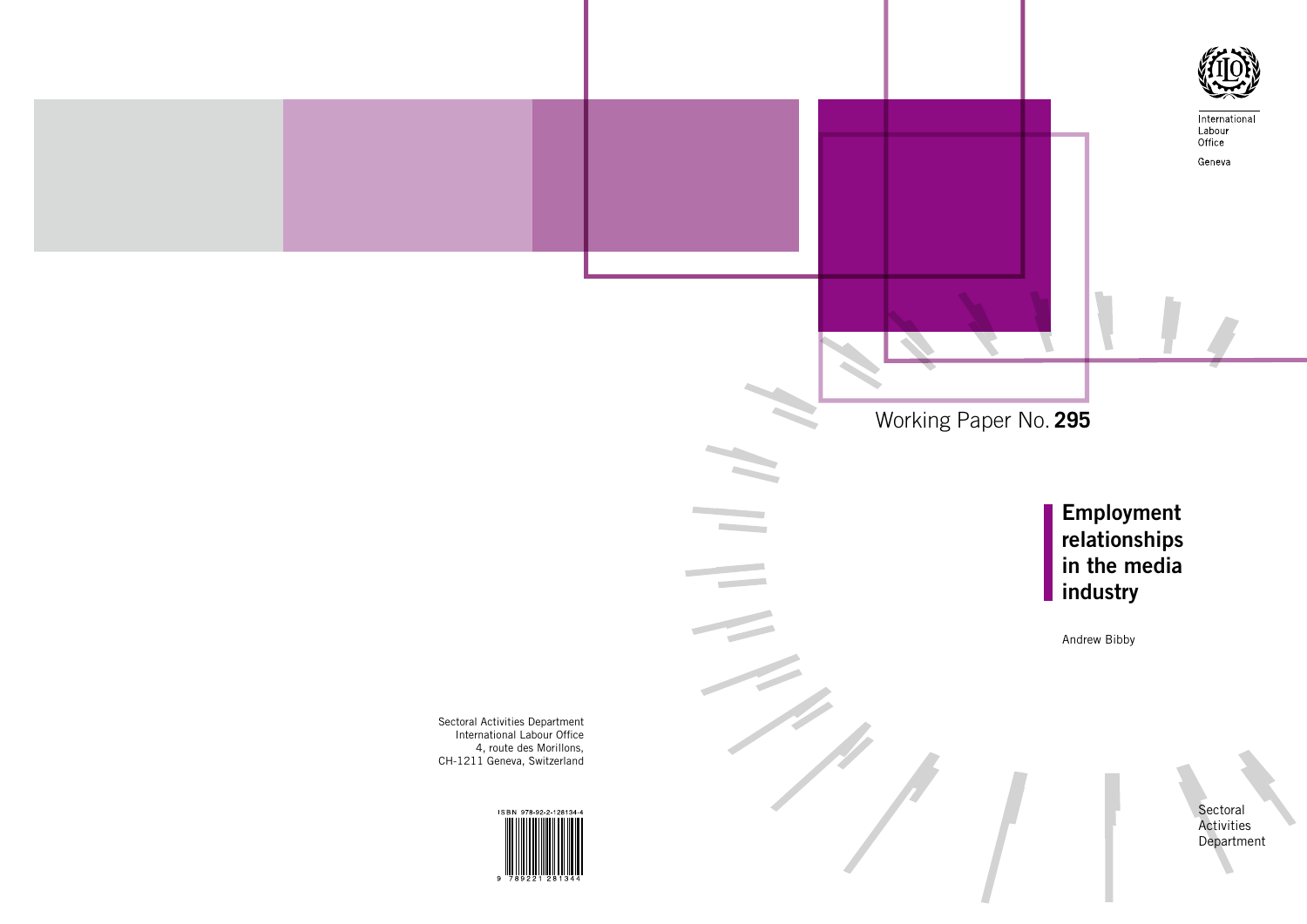# **Employment relationships in the media industry**

Andrew Bibby\*

*Working papers are preliminary documents circulated to stimulate discussion and obtain comments*

# **International Labour Office**

**Geneva**

\*The author can be reached at [andrew@andrewbibby.com](mailto:andrew@andrewbibby.com) www.andrewbibby.com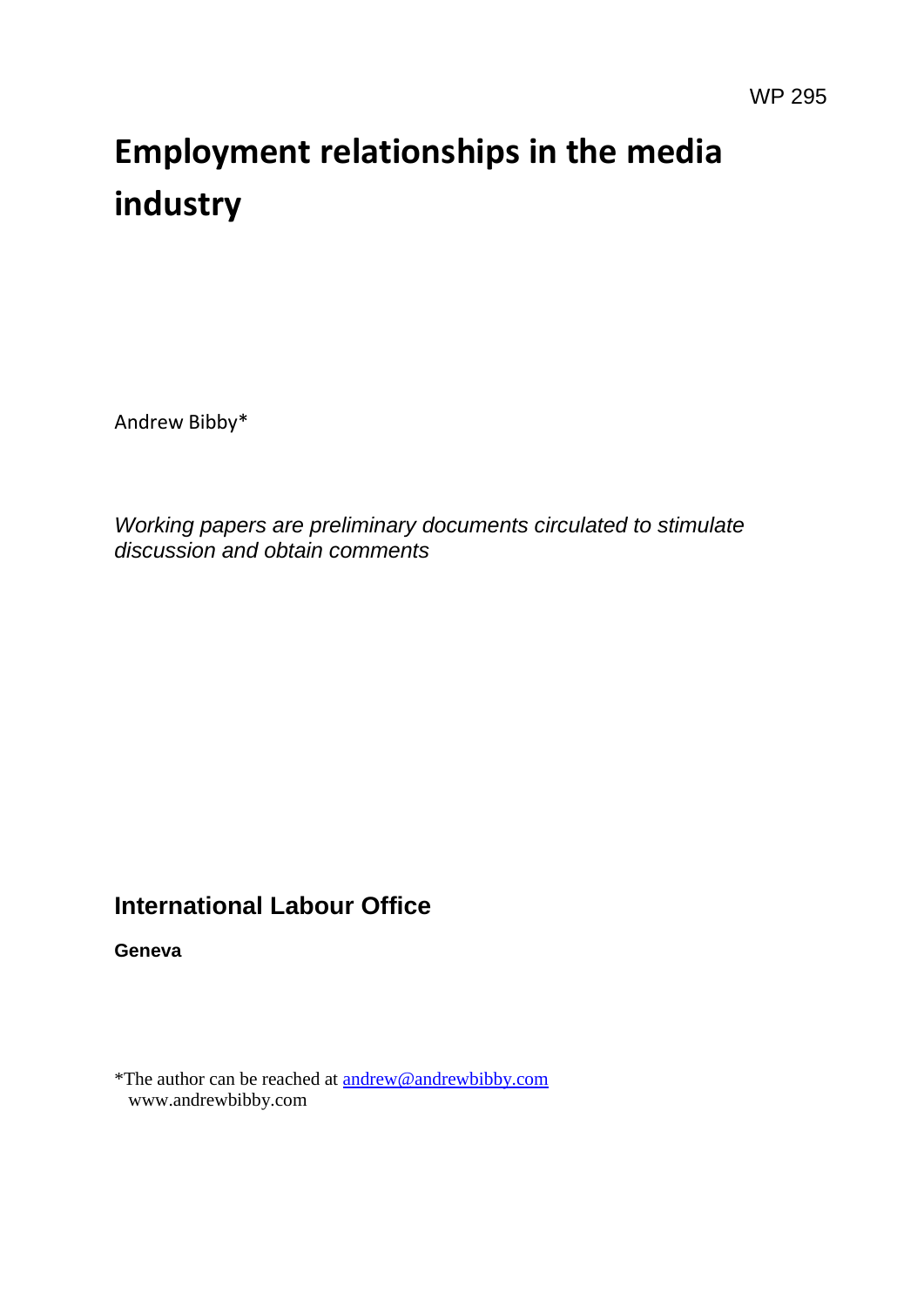Copyright © International Labour Organization 2014 First published 2014

Publications of the International Labour Office enjoy copyright under Protocol 2 of the Universal Copyright Convention. Nevertheless, short excerpts from them may be reproduced without authorization, on condition that the source is indicated. For rights of reproduction or translation, application should be made to ILO Publications (Rights and Permissions), International Labour Office, CH-1211 Geneva 22, Switzerland, or by email: [pubdroit@ilo.org.](mailto:pubdroit@ilo.org) The International Labour Office welcomes such applications.

Libraries, institutions and other users registered with reproduction rights organizations may make copies in accordance with the licences issued to them for this purpose. Visit [www.ifrro.org](http://www.ifrro.org/) to find the reproduction rights organization in your country.

Bibby, Andrew

Employment relationships in the media industry / Andrew Bibby ; International Labour Office, Sectoral Activities Department. - Geneva: ILO, 2014

Sectoral Activities working paper ; No.295

ISBN: 978-92-2-128134-4; 978-92-2-128135-1 (web pdf)

International Labour Office; Sectoral Activities Dept

labour relations / collective bargaining / employment / working conditions / mass media / publishing / film industry

13.06.1

*ILO Cataloguing in Publication Data*

The designations employed in ILO publications, which are in conformity with United Nations practice, and the presentation of material therein do not imply the expression of any opinion whatsoever on the part of the International Labour Office concerning the legal status of any country, area or territory or of its authorities, or concerning the delimitation of its frontiers.

The responsibility for opinions expressed in signed articles, studies and other contributions rests solely with their authors, and publication does not constitute an endorsement by the International Labour Office of the opinions expressed in them.

Reference to names of firms and commercial products and processes does not imply their endorsement by the International Labour Office, and any failure to mention a particular firm, commercial product or process is not a sign of disapproval.

ILO publications and electronic products can be obtained through major booksellers or ILO local offices in many countries, or direct from ILO Publications, International Labour Office, CH-1211 Geneva 22, Switzerland. Catalogues or lists of new publications are available free of charge from the above address, or by email: [pubvente@ilo.org](mailto:pubvente@ilo.org)

Visit our web site: [www.ilo.org/publns](http://www.ilo.org/publns)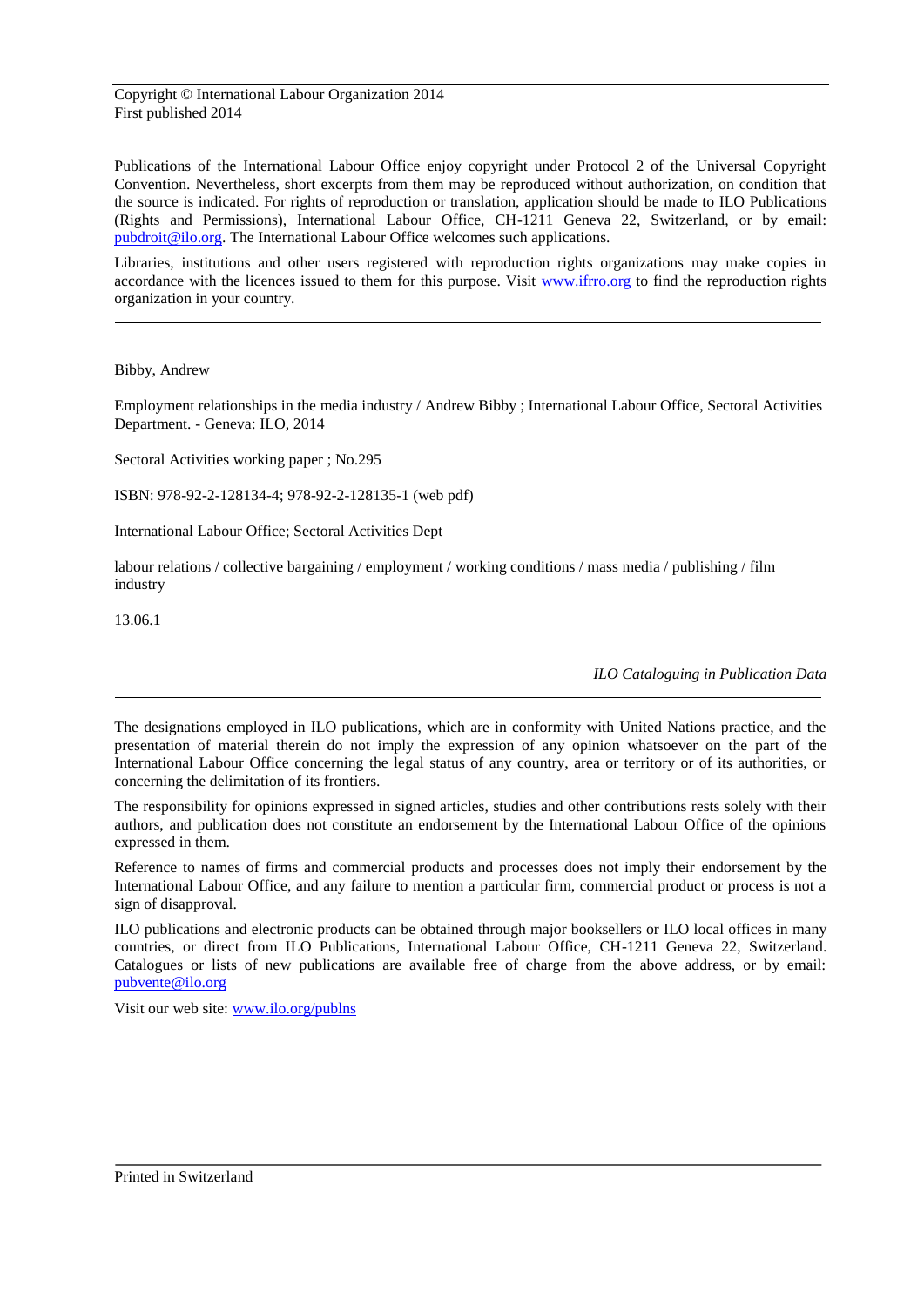# <span id="page-3-0"></span>**Preface**

This paper, written by Andrew Bibby, discusses how the changes occurring in recent years in the media industry have affected employment relationships. He assesses whether media employment is becoming less secure, if freelance work is increasingly prevalent, and how effectively social dialogue is addressing the challenges of the industry. The media industry is undergoing significant change, and information and communications technology has already had a major effect on the composition of the sector and on employment relationships within it. There appears to be a decline in employment for editors, writers and authors. The number of news journalists is declining, at least in some major economies. However, other media occupations have grown in employment in recent years. The media industry has always had more than its fair share of "atypical" workers, including freelancers of various kinds, but it appears that recent years have seen greater use of freelancers, as part of a shift away from traditional employer-employee contractual relationships.

The responsibility for opinions expressed in this paper rests with the author, and publication does not constitute an endorsement by the ILO of the opinions expressed in it.

This is one of two research studies prepared in 2013 for the Sectoral Activities Department (SECTOR) on employment relationships in the media and culture sector, and was reviewed by John Sendanyoye and Lucie Servoz. The other paper, on *Employment relationships in arts and culture*, considers the occupational characteristics of cultural workers and their employment relationships and income, the role of the State in cultural and creative industries, and to what extent arts and culture set the trend for the rest of the labour market.

SECTOR promotes decent work by addressing social and labour issues in various economic sectors, both at international and national levels. By tackling challenges for specific sectors, the International Labour Organization (ILO) assists governments, employers and workers to develop policies and programmes that generate decent employment and improve working conditions in each sector. SECTOR's integrated approach links up with the entire Decent Work Agenda, allowing the ILO to respond comprehensively to specific needs of the sectors in relation to employment, social protection, labour rights and social dialogue issues.

> John Myers Head of the Public and Private Services Unit Sectoral Activities Department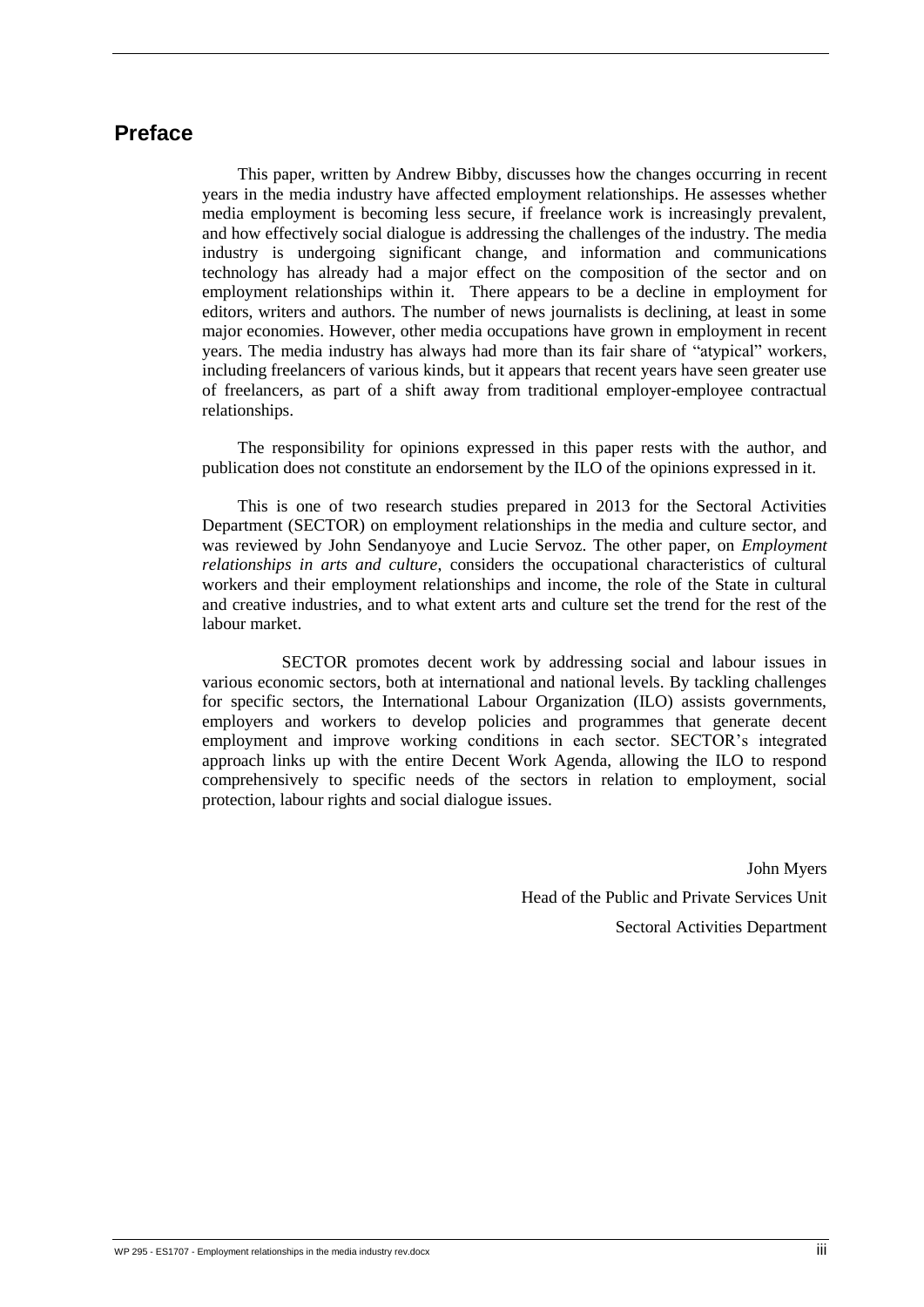# <span id="page-4-0"></span>**Acknowledgements**

The author gratefully acknowledges the help he received from many quarters during the writing of this report.

Among those contacted during the writing of this report were Beth Costa (General Secretary, International Federation of Journalists), Adam Christie (National Union of Journalists, UK/Ireland), Kathy Garmezy (Directors Guild of America), Benoît Ginisty (FIAPF, International Federation of Film Producers' Associations ), Marc Gruber (European Federation of Journalists), Michael Hirschler (DJV, Germany), Russell Hollander (Directors Guild of America), Allan Jones (European Broadcasting Union), Arne König (SJF, Sweden), Elena Lai (CEPI, European Coordination of Independent TV Producers), Tony Lennon (BECTU, UK); Pamela Morinière (International Federation of Journalists) John Toner (National Union of Journalists, UK/Ireland), Renate Schroeder (European Federation of Journalists), Charles Slocum (Writers Guild of America), Johannes Studinger (UNI MEI) and Rebecca Weicht (European Federation of Journalists).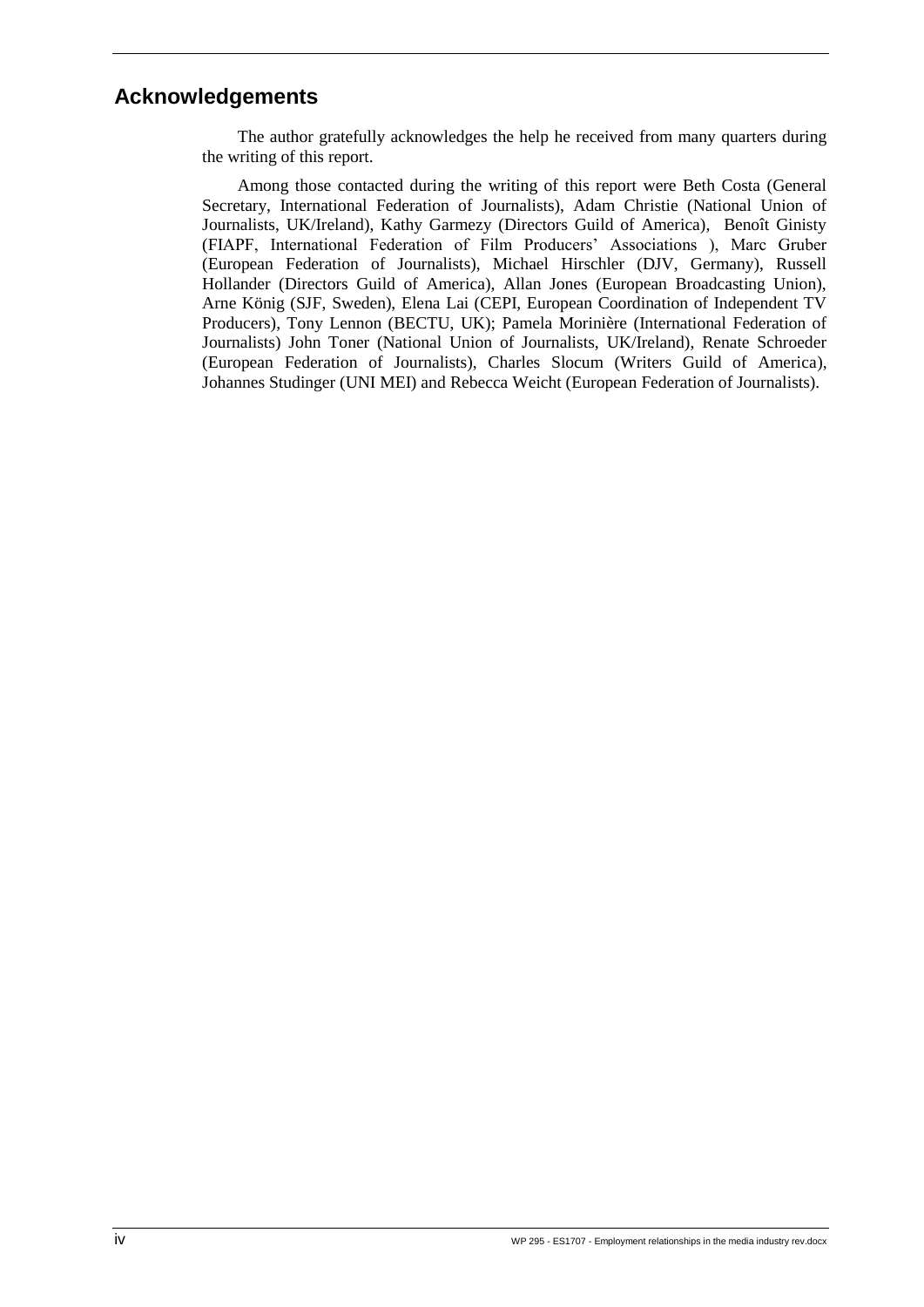### **Contents**

| 4.8. Changing employment relationships and the position of women in the media industry27 |  |
|------------------------------------------------------------------------------------------|--|
|                                                                                          |  |
|                                                                                          |  |
| 4.11. The wider implications of changing employment relationships  30                    |  |
|                                                                                          |  |
|                                                                                          |  |
|                                                                                          |  |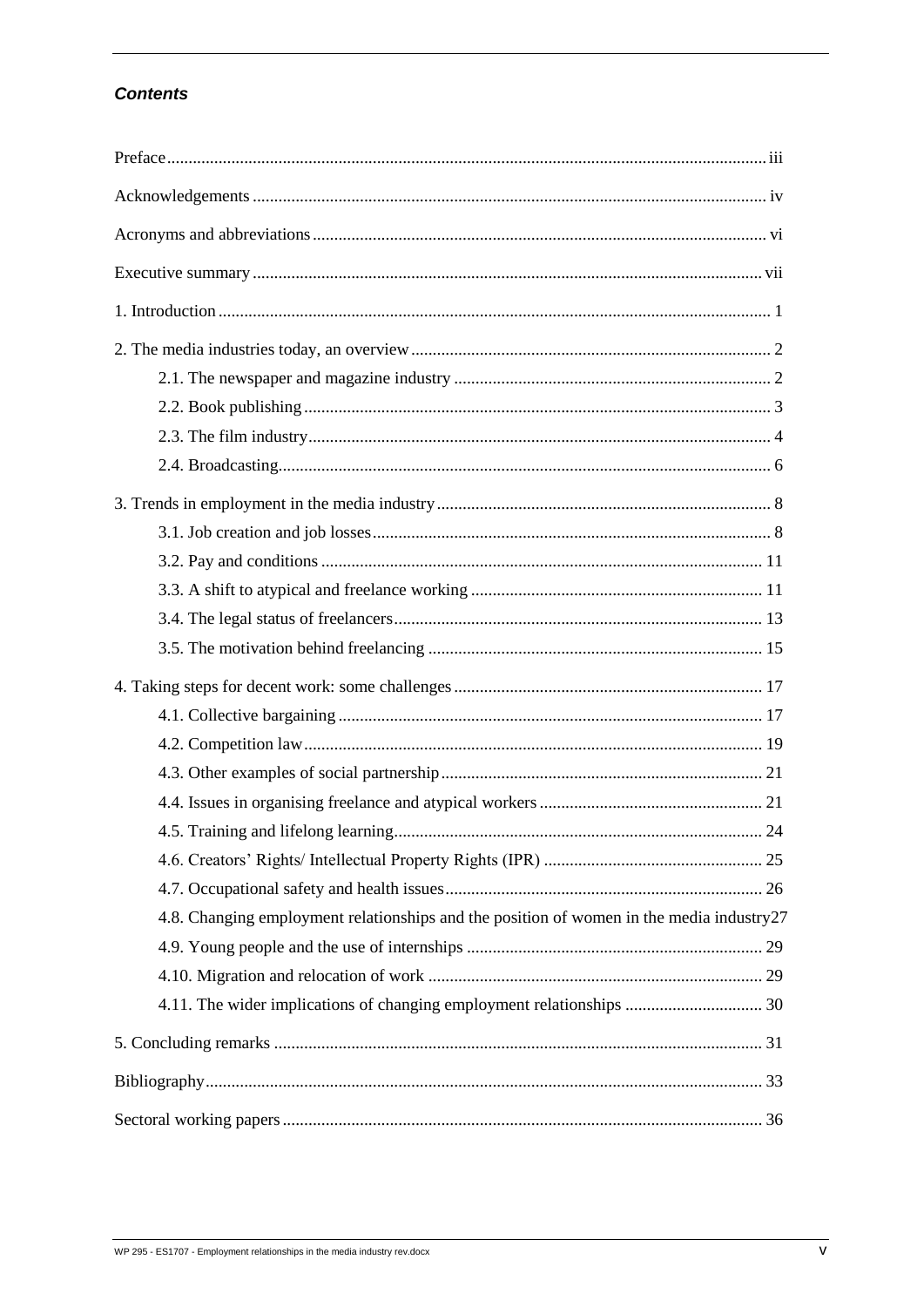# *List of tables and figures*

#### **Tables**

| Table 5. Freelance members compared with all (paying members), National Union of Journalists |  |
|----------------------------------------------------------------------------------------------|--|
|                                                                                              |  |
| Table 6. Freelance members compared with all (paying members), BECTU (UK)  13                |  |
| Table 7. Male and female paying members, National Union of Journalists (UK/Ireland) 2005-    |  |
|                                                                                              |  |
|                                                                                              |  |

# **Figures**

<span id="page-6-0"></span>[Figure 1. Newsroom workforce, US, 1978-2010 \(number of workers\)](#page-20-0) ........................................ 10

# **Acronyms and abbreviations**

| <b>BECTU</b>   | Broadcasting, Entertainment, Cinematograph and Theatre Union                                                                    |
|----------------|---------------------------------------------------------------------------------------------------------------------------------|
| <b>BLS</b>     | Bureau of Labor Statistics (US)                                                                                                 |
| <b>CEPI</b>    | European Coordination of Independent Producers                                                                                  |
| <b>EFJ</b>     | European Federation of Journalists                                                                                              |
| <b>ESIEA</b>   | Athens Journalists' union                                                                                                       |
| <b>FIA</b>     | Fédération Internationale des Acteurs (International Federation of Actors)                                                      |
| <b>FIAPF</b>   | Fédération Internationale des Associations de Producteurs de Films<br>(International Federation of Film Producers Associations) |
| <b>FIEG</b>    | Federazione Italiana Editori Giornali                                                                                           |
| <b>FIM</b>     | Fédération Internationale des Musiciens (International Federation of                                                            |
|                | Musicians)                                                                                                                      |
| <b>FNSA</b>    | Federazione nazionale sindacato autori                                                                                          |
| <b>GFA</b>     | Global framework agreement                                                                                                      |
| <b>GPA-DJP</b> | Gewerkschaft der Privatangestellten - Druck, Journalismus, Papier                                                               |
| IFJ            | <b>International Federation of Journalists</b>                                                                                  |
| <b>ILO</b>     | International Labour Organization or Office                                                                                     |
| <b>MEAA</b>    | Media Entertainment and Arts Alliance – The Alliance (Australia)                                                                |
| <b>MPAA</b>    | Motion Picture Association of America                                                                                           |
| <b>NUJ</b>     | National Union of Journalists (UK and Ireland)                                                                                  |
| <b>PACT</b>    | Producers Alliance for Cinema and Television (UK)                                                                               |
| <b>OECD</b>    | Organization for Economic Co-operation and Development                                                                          |
| <b>SIPTU</b>   | Services, Industrial, Professional and Technical Union (Ireland)                                                                |
| <b>SJF</b>     | Svenska Journalistförbundet (Sweden)                                                                                            |
| <b>SNH</b>     | Sindikat novinara Hrvatske (Croatia)                                                                                            |
| <b>UNI-MEI</b> | UNI Global Union Media, Entertainment and Arts sector                                                                           |
| WAN-IFRA       | World Association of Newspapers and News Publishers                                                                             |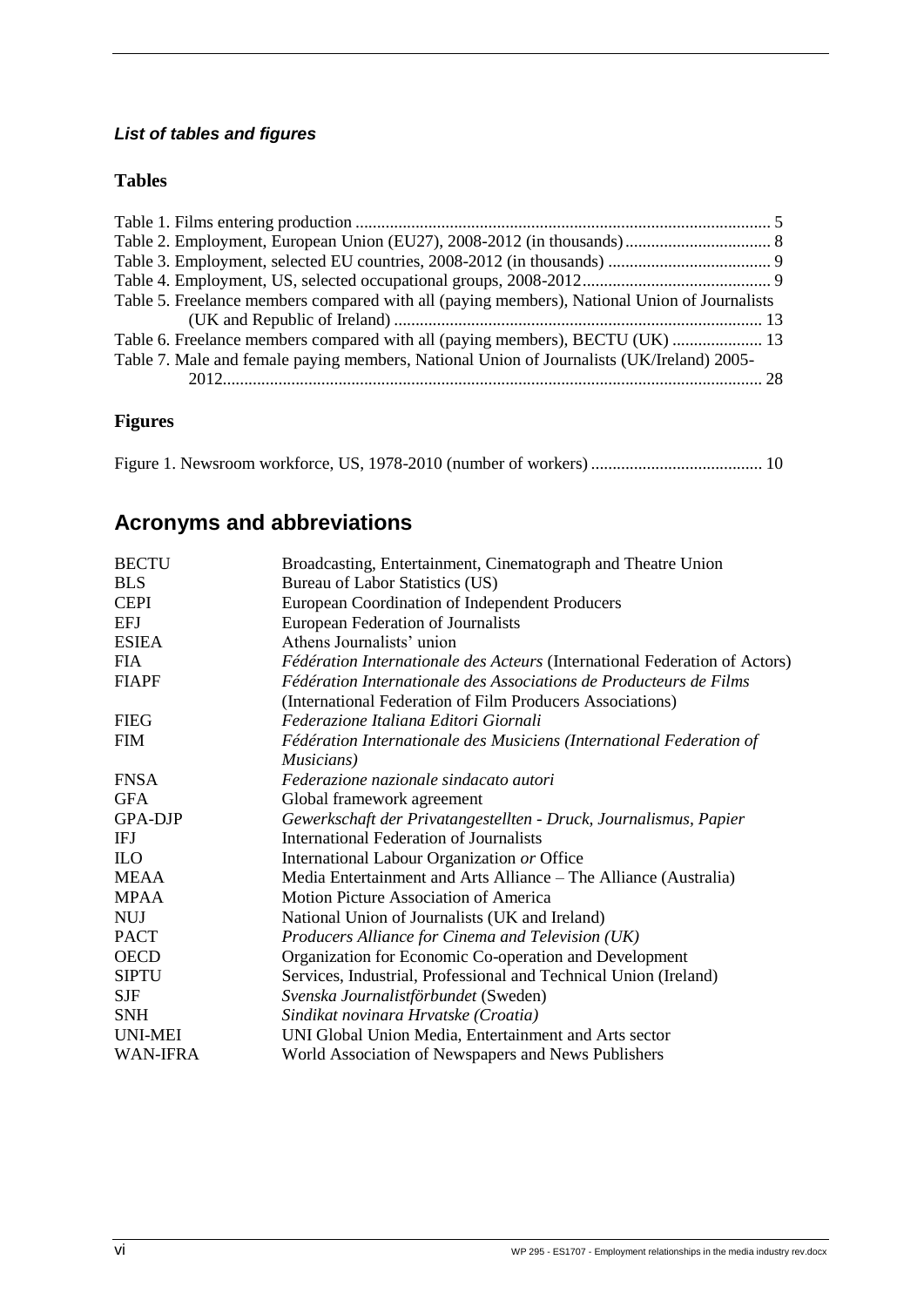### <span id="page-7-0"></span>**Executive summary**

The media industry is facing a time of significant change. New technology has already had a major effect both on the composition of the sector and on employment relationships within it. We can expect the pace of change to be just as fast in the next few years, as further developments in digital technology achieve roll-out into the marketplace.

#### *The media industries today*

Sales of *newspapers and magazines* in paper format are declining in Europe and North America, and increasingly news is being accessed electronically, for example from smartphones and tablet computers. The business model(s) for free online publishing are not clear, and there is a trend towards putting editorial material behind paywalls. At the same time, traditional advertising revenue is falling, with online advertising failing to replace lost revenue from print editions. Some traditional journalists' roles (such as subeditors) are under threat whilst user-generated content ("citizen journalism") challenges both editorial standards and professional jobs.

*Book publishing*, dominated by the 'big six' international publishers, is also seeing a trend towards electronic formats (eBooks). EBooks are now the most important format for adult fiction in the US. Amazon's role has extended beyond book-selling into all aspects of publishing.

The global market for *films* remains buoyant. The number of films from the six major US studios has fallen somewhat in recent years, but there has been some increase in lowerbudget films and in production for television. In Europe the climate for film financing is poor, but elsewhere the industry is in good health.  $2013$  marks the  $100<sup>th</sup>$  birthday of the Indian film industry, whilst China is seeing a very rapid growth in box office revenue. The move towards on-demand streaming of films potentially threatens secondary income from video (DVD) sales.

In *broadcasting,* technological developments are leading a gradual shift from traditional transmission at set times towards on-demand streaming of programmes. This potentially poses a challenge to television advertising. Services such as Google TV search a range of platforms to enable users to select their own programming on demand. Recent years have seen a trend by broadcasters away from in-house production towards the use of independent production houses, although this trend is not universal.

#### *Trends in employment in the media industry*

Data from the US and from Europe suggest that *jobs are disappearing* in some sections of the media industry. There appears to be a clear decline, at least in the US, in jobs associated with the written word (editors, writers and authors). The number of news journalists is declining, at least in some major economies. However, other occupational categories in the industry show *a rise in employment* in recent years.

The media industry has always had more than its fair share of "atypical" workers, including *freelancers of various kinds*. For example, perhaps half of the membership of the sectoral unit of the global union for the media industry – UNI-MEI – are freelancers and/or self-employed.

However, there are suggestions that recent years have seen *greater use of freelancers*, as part of a general shift away from traditional employer-employee contractual relationships. In this respect, developments in the media industry mirror broader trends in the world of work.

The *term 'freelancer', although convenient, covers a confusing range of work relationships*. It should not necessarily be equated with self-employment, and freelancers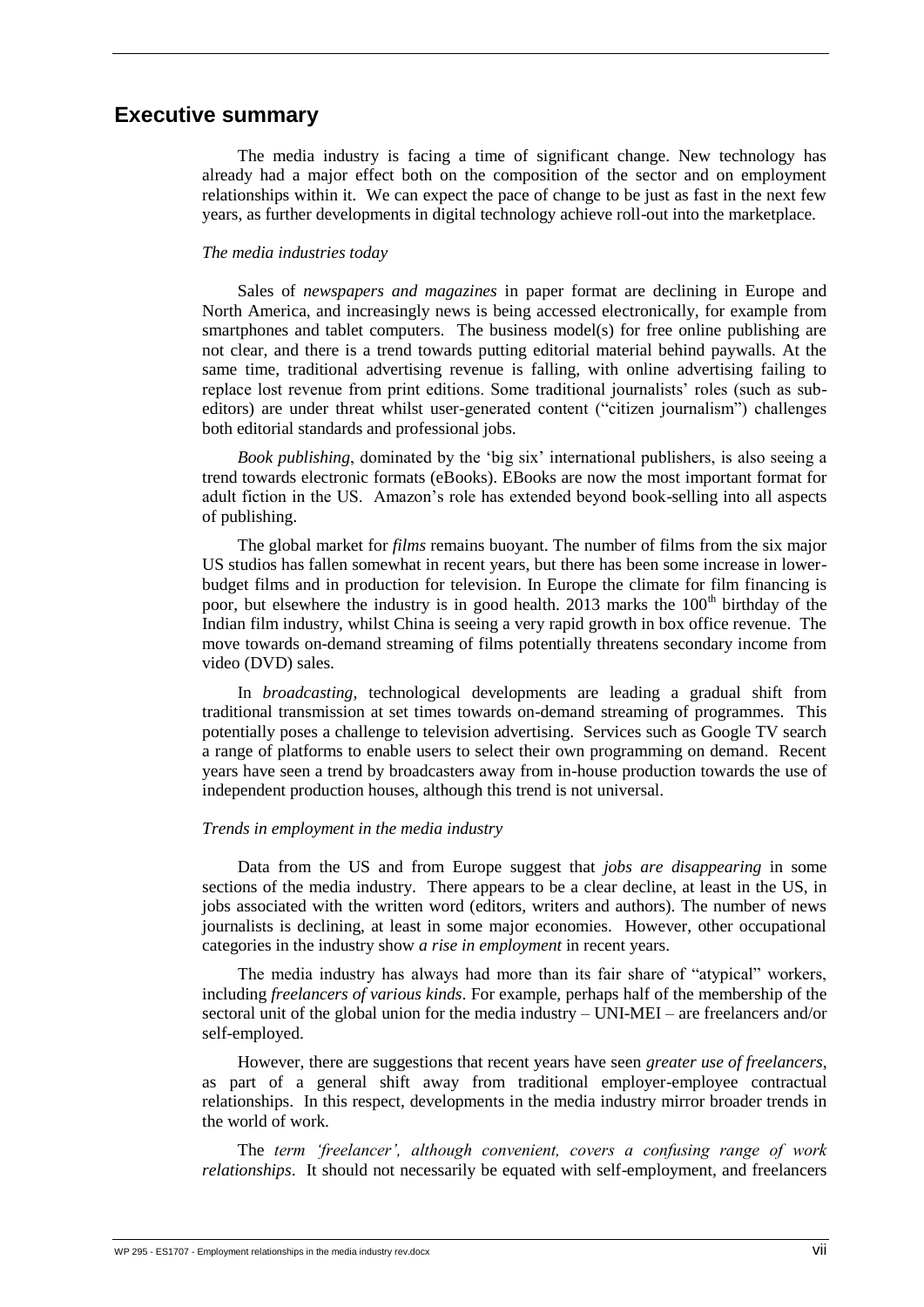may have different legal status in different countries. Treatment for tax and social security can also vary considerably.

Some countries have introduced the concept of '*economically dependent' worker*, as an intermediate legal category between employee status and self-employment. However, such a move can sometimes lead in practice to further problems of classification.

At least according to trade unions, there are instances in the media industry where individuals are *'fake freelancers',* claiming freelancer status whilst in reality in the position of being employees. This may be because employers are attempting to shed employment responsibilities; it may also be the worker who actively seeks the status of freelancer and who may resist any attempt (for example from tax authorities) to reclassify them as an employee.

For those freelancers where there is no suggestion that a traditional employeremployee relationship exists, further categorisation is possible between those who are broadly content with their status and those who are not.

Many freelancers in the media industry operate successfully and enjoy the independence of their position. Some would consider themselves as *entrepreneurs* engaged in the challenge of building their own business to the point where *they may be able themselves to take on employees*. Some freelancers in this position may still be active trade union members. In fact, it is possible for an individual freelancer to see themselves, at one and the same time, both as both a businessperson running their own creative microenterprise and as a worker.

There are also individual workers less content with their situation for whom *freelancer status has not been voluntarily chosen,* but has come about because of external factors, such as the need to find work of any kind. The term 'forced-lance' has recently been used by some unions to describe this latter category. There are also a growing number of young people entering the media industry for whom freelance working is accepted (reluctantly or otherwise) as simply the way that work is organized.

#### *Taking steps for decent work: some challenges*

*Collective bargaining* is long-established in the media and entertainment industries in many countries, although recently there have been some suggestions of pressures within traditional social dialogue. In some countries there is a trend away from collective bargaining towards deregulated individual negotiations. Examples of countries where collective agreements have proved difficult to renegotiate include Italy, Germany and Switzerland.

There are currently no *Global Framework Agreements* in place with major multinational media companies, although some regional agreements have been negotiated. In the European Union, the social partners take part in formal *sectoral social dialogue* for the audiovisual industry.

Some *collective agreements cover freelance workers*. Examples are those in the United States negotiated for film directors and film writers. In some countries, collective agreements cover only those freelancers who are in an economically dependent role vis-àvis their employer/client. However, *freelancers are often excluded* from collective bargaining.

In several countries, attempts by freelance workers to organize and bargain collectively have been judged to be illegal under *competition law*. Problems of this kind have emerged recently in, for example, Australia, Ireland and Denmark. As a result, many unions are cautious about how they work to support their freelance members. Media unions have called for the present conflict between labour rights and competition law to be resolved, so that freelance workers do have the right to association and representation.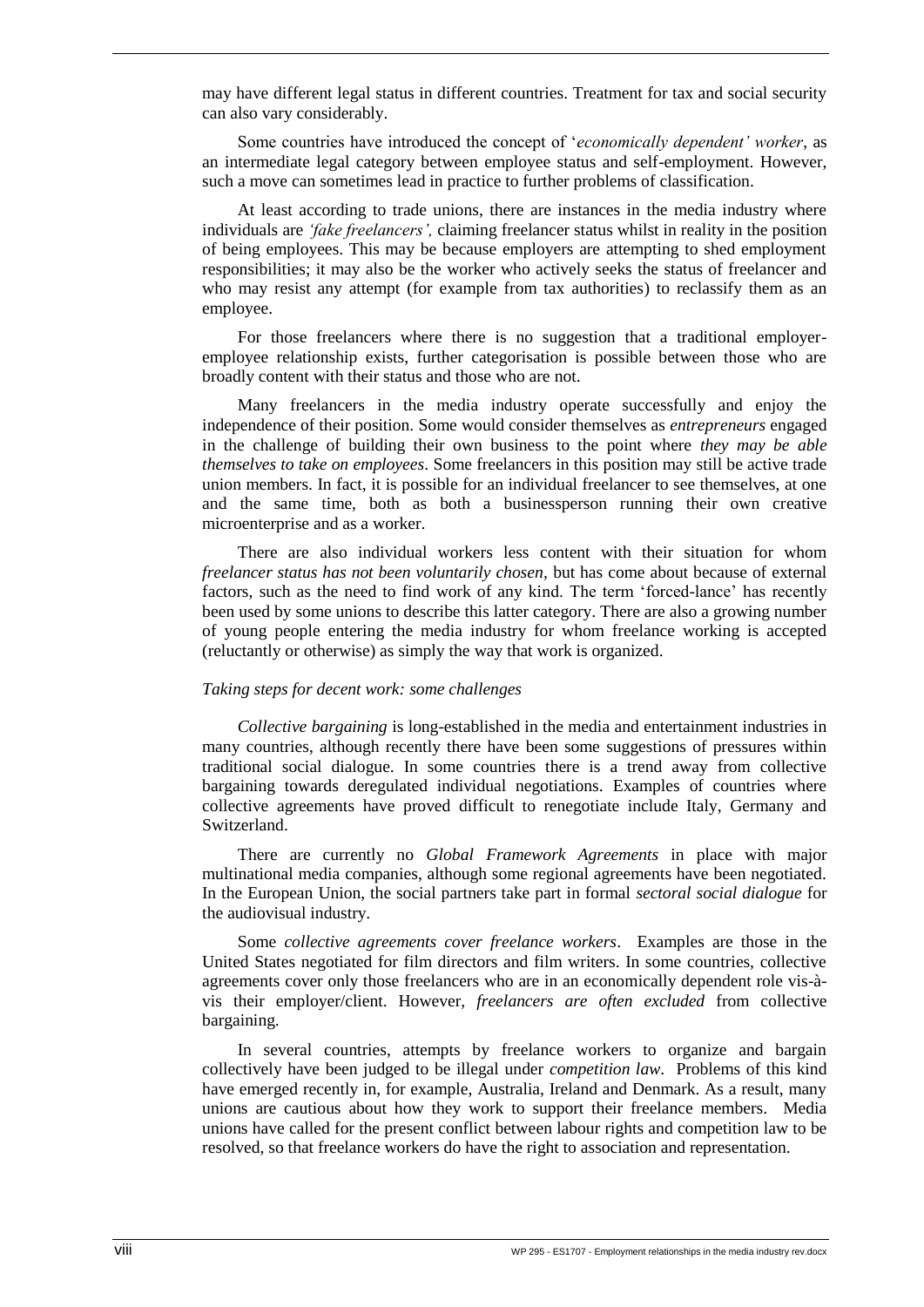There are a number of countries where unions are legally *unable to recruit and organize freelance workers, or where freelance workers wishing to organize as a union cannot gain recognition*. Unions in some of the countries affected have called for changes to their national labour laws.

Freelancer members of unions often have *different concerns and work problems* from those of their colleagues in traditional employment. Unions have devised some imaginative ways of recruiting and organising freelancers, although servicing freelancer members can be time-consuming and expensive in officer time. Some unions have developed professional services for their freelancer members, and/or provide access to social protection such as health cover and pension provision. Some freelancers have organized their own separate unions.

*Industrial action* is not necessarily particularly straightforward for freelancer workers. However even where freelancers are legally considered to be running their own microenterprises, there are examples of such freelancers taking collective action, including strikes.

*Training and skills development* for all media workers has never been more important, given the changes taking place in the industry. Training needs are being addressed through social dialogue in some places (as for example in European social dialogue). However, elsewhere there are concerns that workers are being offered fewer training opportunities, at a time when technology and a fundamentally changed media landscape are requiring new skills.

*Intellectual property rights* – or authors' rights – are of particular importance in the media sector, and one reason why the industry gives such importance to combating digital piracy. For all media workers, and especially freelancers, moral rights (which include the right to be acknowledged as the creator, and the right not to have one's work distorted) are important in establishing and defending professional reputation. Economic rights (the financial value of the created product) are central to negotiations on fair compensation for work undertaken. In the US film industry, rights are successfully covered in collective agreements, but elsewhere the issue can be more problematic. Media unions complain that freelancers in particular are under pressure to give up their author's rights, without adequate protection or compensation.

In relation to *occupational safety and health,* the focus is increasingly on issues of stress and mental health. The ability of technology to permit 24/7 working through such tools as smartphones and tablet computers means that workers may struggle to reconcile their work and personal lives. Achieving work/life balance is increasingly an issue raised in collective bargaining.

*Women* play an important role in the media industry, although they still face discrimination and lower pay. In some countries, evidence is emerging that women are proportionately more affected by the fall-out from the economic crisis. However, at present this does not appear to be the case in the majority of countries.

*Young people* trying to enter the media industry are struggling to find a toe-hold, and are at danger of being exploited through the use of unpaid work experience or internship schemes, which often can continue for months and which offer no guarantee of eventual paid employment. One issue is the apparent imbalance between the large numbers of young people undertaking media courses and the ability of the industry to take on new workers.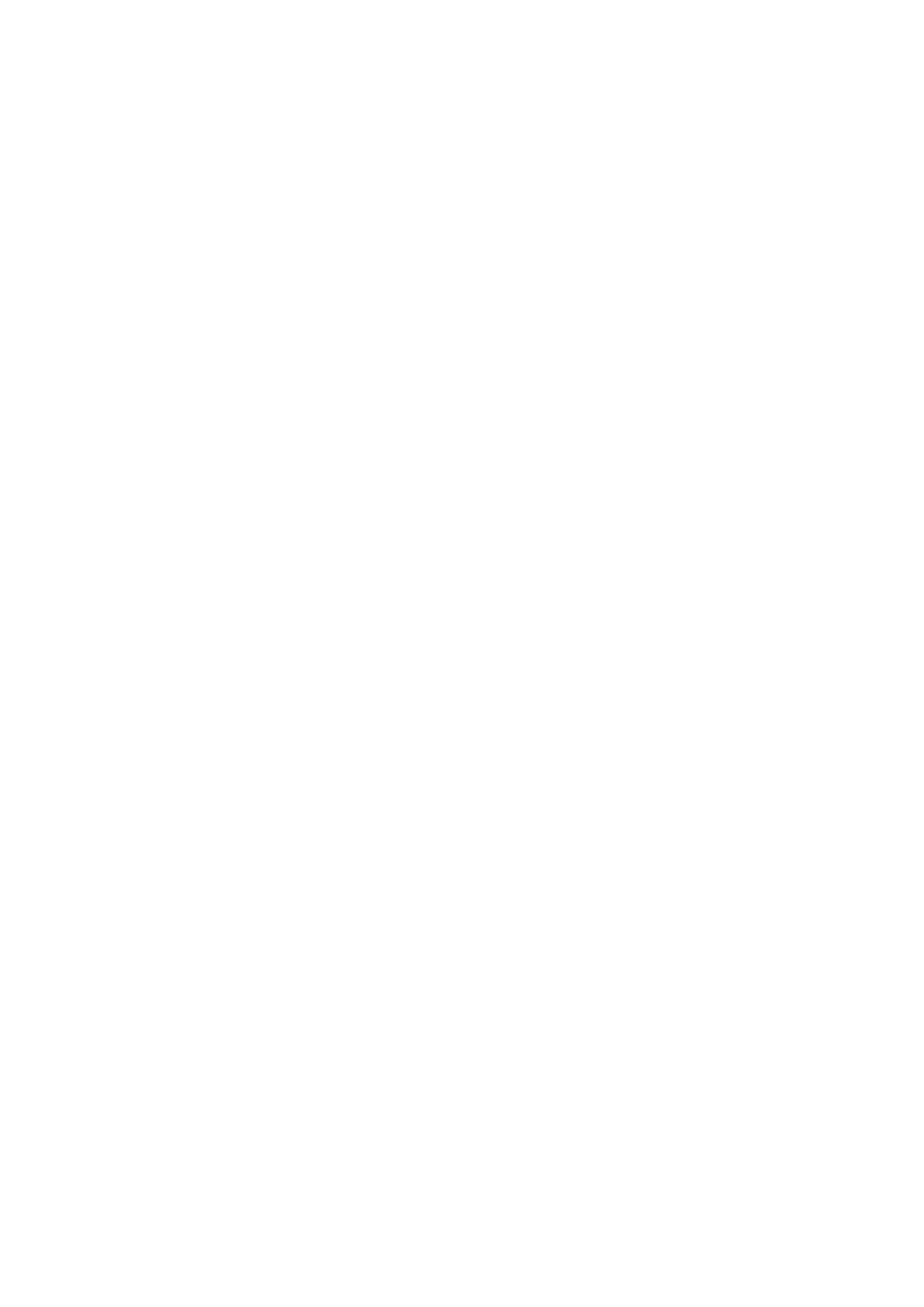# <span id="page-11-0"></span>**1. Introduction**

The media industry is facing a time of significant change. New technology has already had a major effect both on the composition of the sector and on employment relationships within it. We can expect the pace of change to be just as fast in the next few years, as further developments in digital technology achieve roll-out into the marketplace.

Ever faster mobile internet connectivity, for example, will accelerate the speed at which live streaming of digital content of all kinds is possible. On-demand film, video and music will increasingly replace scheduled transmission. News will be accessed more and more in digital form. Books, too, will be read electronically. The use of social media (such as Twitter and YouTube) will promote further the use of user-generated content, in contrast to professionally produced material.

This report explores the effects which the radical changes which have already taken place in recent years have had on employment relationships in the media industry. To what extent, for example, is it the case - as some have asserted - that employment in media has become more precarious, less secure and more intense?<sup>1</sup> In an industry which has long had strong traditions of collective bargaining, what evidence is there that social partnership is being used effectively to address the challenges of the present, and of the future? And, given the historically high percentage of workers in the industry who are freelancers or otherwise 'atypical', how are they faring and how are their needs being addressed?

This report begins with a short review of current developments in the media industries, looking in turn at newspaper and magazine publishing, at book publishing, at the film industry and at broadcasting. We shall attempt to identify key trends and challenges facing companies in the industries and the measures being taken to adapt to changing market conditions and changing business models.

We will then turn our attention to the effects these industry changes are having in relation to employment, looking in turn at evidence of job creation and losses, changes in pay and conditions, and evidence of a shift towards freelance and atypical working relationships. This will necessitate a short survey of different types of freelancing, and the different legal statuses under which freelancers may operate.

The fourth section is at the heart of this report. It aims to look in detail at the steps which are currently being taken to achieve decent work in the industry. First we review current developments in relation to collective bargaining. The important issue of the conflict between labour rights and competition law which has emerged in some countries in relation to freelance workers is considered. We turn to discuss the issues which unions are facing in organising freelance and atypical workers.

Further parts of this section look at issues which are arising in relation to training, intellectual property rights (author's rights), and occupational safety and health. We explore the particular situation of women workers at a time of rapid change in the industry, as well as that of young people. A brief section on migrant workers and delocalisation of work is included. Finally, the section concludes with a short account of the wider societal implications of the changes taking place.

The report ends with some concluding remarks.

<sup>&</sup>lt;sup>1</sup> International Federation of Journalists 2006a, page vi.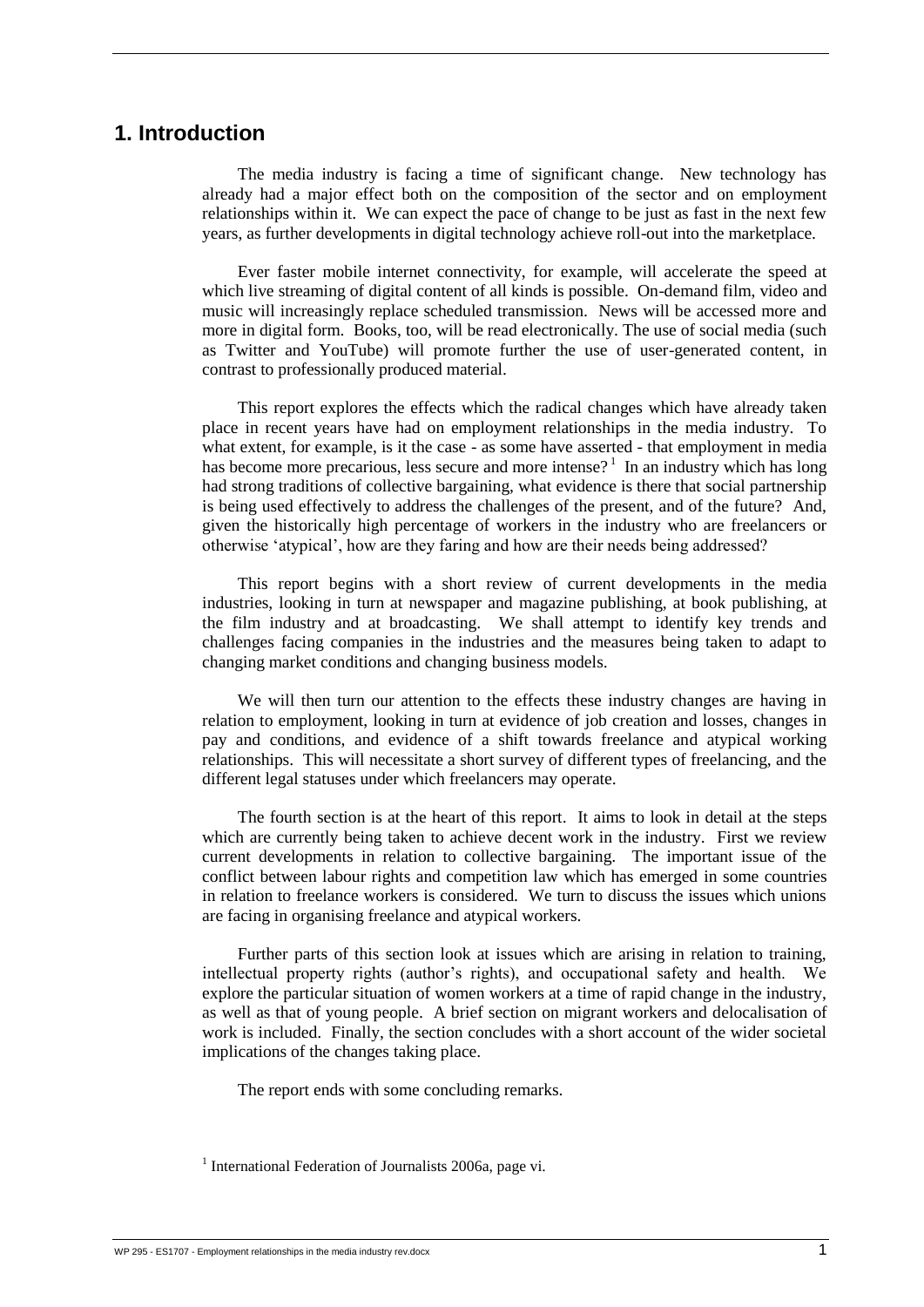# <span id="page-12-0"></span>**2. The media industries today, an overview**

#### <span id="page-12-1"></span>**2.1. The newspaper and magazine industry**

The final newsstand edition of the venerable American news magazine *Newsweek* came out on 31 December 2012. The decision to stop producing the traditional print edition (maintaining Newsweek solely as a digital publication) can be seen as a symbolic moment in the radical transformations currently transfixing the sector.

In most developed economies, sales of newspapers and magazines in paper format (what digital enthusiasts sometimes disparagingly refer to as 'dead tree' format) are in decline, in some cases very fast. At the same time, the number of online readers has correspondingly grown. According to a survey undertaken by the Pew Research Center, in 2012 almost one in three Americans owned a tablet computer and 45% had smartphones, and two-thirds of them used these devices at least once a week to get news.<sup>2</sup>

The *New York Times* (including its international edition) had 640,000 digital subscribers at the start of 2013. *Time* magazine boasted an average of 7.7 million unique monthly online users in 2012. Another United States magazine, *The Week*, grew its online readership from 700,000 to 1.1 million between 2011 and 2012.

Some publishers have responded to the decline in newsstand sales and subscriptions by raising prices (in the US, for example, this has broadly led to revenue remaining stable, despite falling sales<sup>3</sup>). There has also been an increasing tendency to attempt to obtain new sources of revenue by placing editorial behind pay walls. In the early years of the Internet, the vast majority of publishers in developed economies made editorial material available to online users free of charge, and this is still the approach adopted by some major newspaper groups, such as the United Kingdom's Guardian Media Group which has put major resources into its online presence. It is still not clear, however, what the business model(s) will be for free online publishing.

As Pew reports for the US market, "After years of an almost theological debate about whether digital content should be free, the newspaper industry may have reached a tipping point in 2012. Indeed, 450 of the nation's 1,4380 dailies have started or announced plans for some kind of paid content subscription or paywall plan."<sup>4</sup>

Quite how successful general interest publications will be in charging for content is however not yet clear although there are more obvious opportunities for specialized publications, particularly those serving well-resourced audiences. It is no accident that two international business newspapers, the *Wall Street Journal* and the *Financial Times*, now have much editorial material behind paywalls.

Traditionally, newspapers and magazines depended on two sources of revenue, payments from their readers and advertising income. The second challenge facing media groups in developed economies is that advertising revenue is migrating away from their publications. Some once highly important advertising streams, including recruitment, property, car sales and small (classified) advertisements, have moved online. As the World Association of Newspapers and News Publishers (WAN-IFRA) has pointed out,

 $2$  Pew Research Center 2013, Key Findings, page 1.

<sup>&</sup>lt;sup>3</sup> Pew Research Center 2013, Key Findings, page 5.

<sup>&</sup>lt;sup>4</sup> Pew Research Center 2013, Overview, page 4.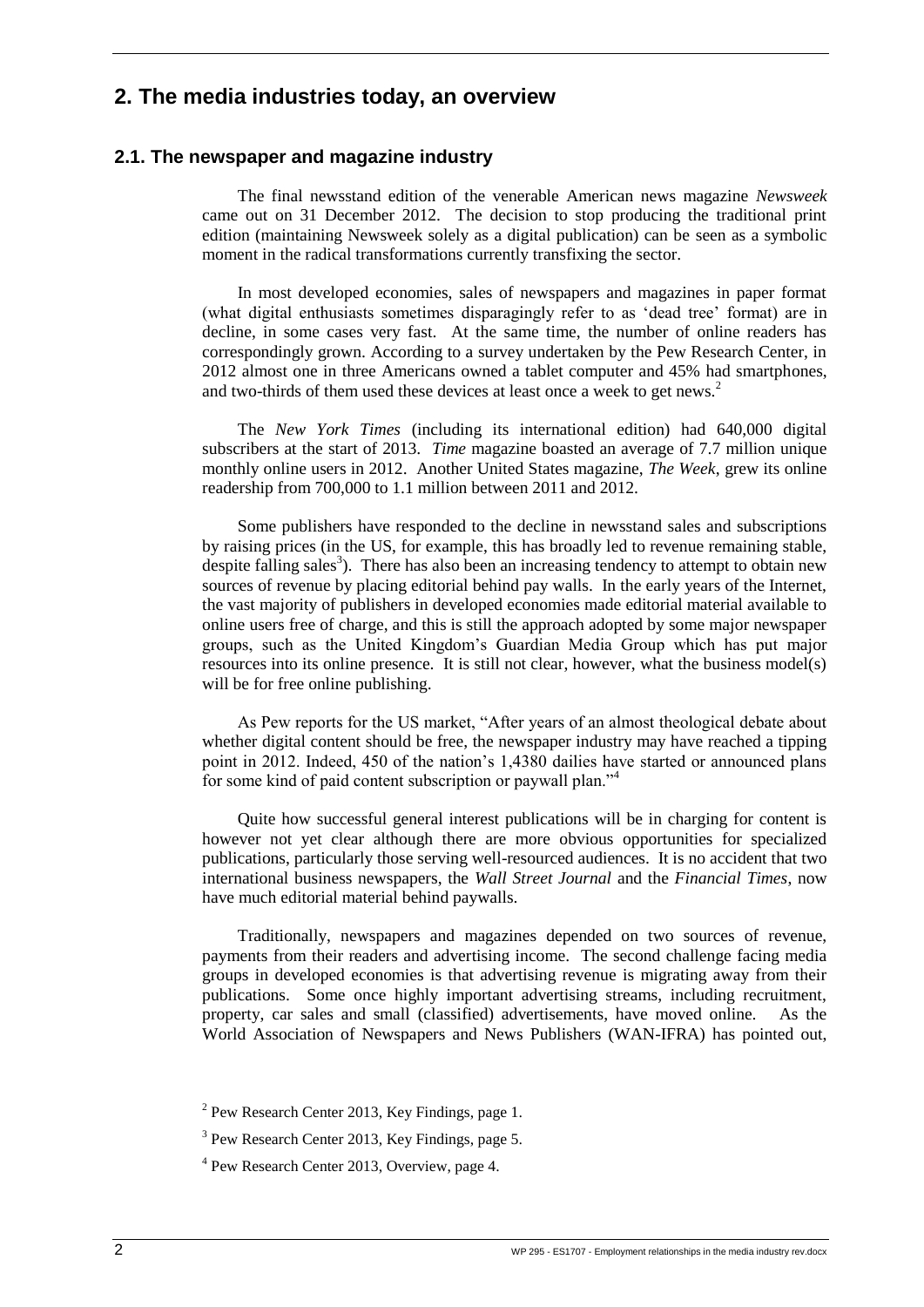digital advertising revenues are not compensating for the ad revenues lost to print.<sup>5</sup> Online in-text display advertising has proved of only limited value; bespoke advertising targeted (using sophisticated algorithmic analysis of internet usage) to meet the interests of individual internet users is now seen as more promising.

To summarize, the traditional business model which supported newspapers and magazines for several generations has broken down, and the model or models which will replace it have yet to emerge.

For professional journalists, a further threat to their traditional role has come from the rapid diffusion of new technology, especially smartphones and social networking services such as Twitter, which enable members of the public to contribute editorial material and photographs. The importance of user-generated content (sometimes called 'citizen journalism') has grown rapidly in recent years. According to the British/Irish union the National Union of Journalists, professional photographers are a group particularly at risk: "Freelance photographers are already becoming squeezed between, on one hand, the market domination of the big image banks, aided by the ease of distribution that comes with digital technology, and on the other hand the use of 'citizen journalism' imagery".<sup>6</sup>

Recent years have also seen the traditional role of sub-editor under threat and in some cases cut altogether, with reporters inputting their copy directly into pre-formatted page grids. Jobs in newspaper printing are also coming under pressure, with a trend towards concentrating and outsourcing printing operations.

It should be noted that these trends do not necessarily apply to the same extent outside Europe and North America, however. The World Association of Newspapers and News Publishers (WAN-IFRA) has found that circulations increased by 16% over the five years to 2010 in the Asia-Pacific region and by 4.5% over the same period in Latin America. As WAN-IFRA's CEO put it colourfully, "Circulation is like the sun: it continues to rise in the East and decline in the West"<sup>7</sup>

#### <span id="page-13-0"></span>**2.2. Book publishing**

Book publishing is also confronting a potential existential crisis with the rapid growth in popularity of eBook and eBook readers, with Amazon's Kindle and Apple's iPad the market leaders. The American Association of Publishers reported that eBooks have become the most important book format in terms of net revenue for the very important adult fiction market. EBook's net sales revenue more than doubled between  $2010$  and 2011and in February 2012 the format accounted for 31% of all adult trade sales.<sup>9</sup>

The Financial Times has drawn attention to the major role which Amazon, once simply an online book retailer, now plays in publishing: "Amazon has done plenty to make established publishers anxious. Already their largest retailer, it now occupies every link in the chain between author and reader. It is signing big name authors to its own imprint and publishing both eBooks and printed titles."<sup>10</sup> In this respect, Amazon's approach is similar

<sup>5</sup> World Association of Newspapers and News Publishers, 2011.

<sup>6</sup> National Union of Journalists, 2007, page 23.

 $7$  World Association of Newspapers and News Publishers, 2011.

<sup>8</sup> Association of American Publishers, 2012.

<sup>9</sup> Jopson and Edgecliffe-Johnson, 2012.

 $10$  ibid.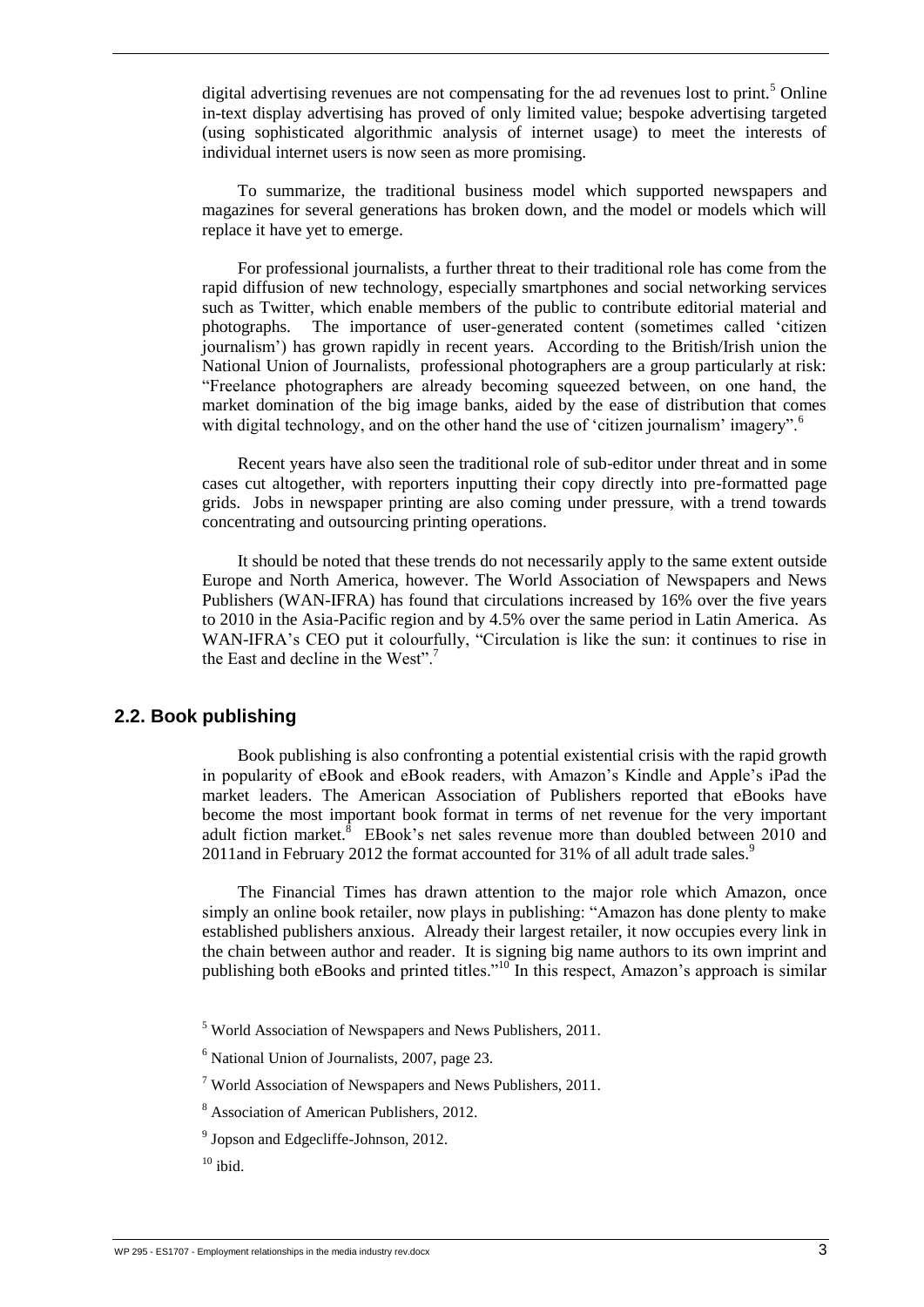to that elsewhere in the commerce sector, where major retailers are extending their reach in the supply chain and transforming once independent suppliers into subordinated partners.

Self-publishing (by established authors as well as by amateur writers) is a growing feature of the industry.

eBooks have yet to replace traditional books, however. The number of new titles published has been rising in recent years in Europe, for example. According to the Federation of European Publishers, new titles totalled 490,000 in 2007, 515,000 in 2009 and 530,000 in 2011. During this time, the number of titles in print and actively catalogued rose from 5.6 million to 8.5 million. Nevertheless, publishers' revenue from book sales has been sliding, down from EUR 24.5 billion in 2007 to EUR 22.8 billion in  $2011.^{11}$ 

Long before the recent growth in eBooks, publishing companies had engaged in a major process of consolidation, so that whilst there remain a myriad of publishing imprints six international publishers dominate the trade. In late 2012, plans were announced by two of these, the German-based Bertelsmann group and the British-based Pearson Group to combine their publishing divisions. Between them Bertelsmann and Pearson own such familiar names in publishing as Random House, Doubleday, Penguin and Viking.<sup>12</sup>

The other major publishers also have international reach. Simon and Schuster is part of the US broadcasting group, CBS Corporation. Paris-based Lagardère Publishing (Hachette) runs publishing operations in France, the UK, Australia, North America and several European countries. Macmillan, often considered a UK publisher, is owned by the German-based Georg von Holtzbrinck Publishing Group; it also has extensive interests in the US. HarperCollins, a merger of major US and UK publishers, is a huge subsidiary of Rupert Murdoch's News Corporation.

#### <span id="page-14-0"></span>**2.3. The film industry**

The United States continues to be the heartland of the global film industry, with USfunded and produced films enjoying worldwide distribution. The industry is a significant one for the US economy and is responsible, according the Motion Picture Association of America (MPAA), for providing 280,000 jobs directly engaged in producing, marketing, manufacturing and distributing motion pictures and television shows.

There has been a small decline in the number of full-length feature films made in recent years by the six major studios in membership of the MPAA. (The studios are Walt Disney Studios, Paramount Pictures Corporation, Sony Pictures Entertainment, Twentieth Century Fox, Universal City Studios and Warner Bros. Entertainment.) The number of MPAA member films beginning production fell from 139 in 2007 to 121 in 2009, 100 in 2011 and 99 in 2012. This decline is offset by an increase in the number of films made by non-MPAA members, although the majority of these latter films are relatively low-budget. The table below is taken from the MPAA's Theatrical statistics summary.

<span id="page-14-1"></span> $11$  Federation of European Publishers, 2012.

<sup>&</sup>lt;sup>12</sup> Edgecliffe-Johnson and Wiesmann, 2012.

 $13$  Motion Picture Association of America (n.d.).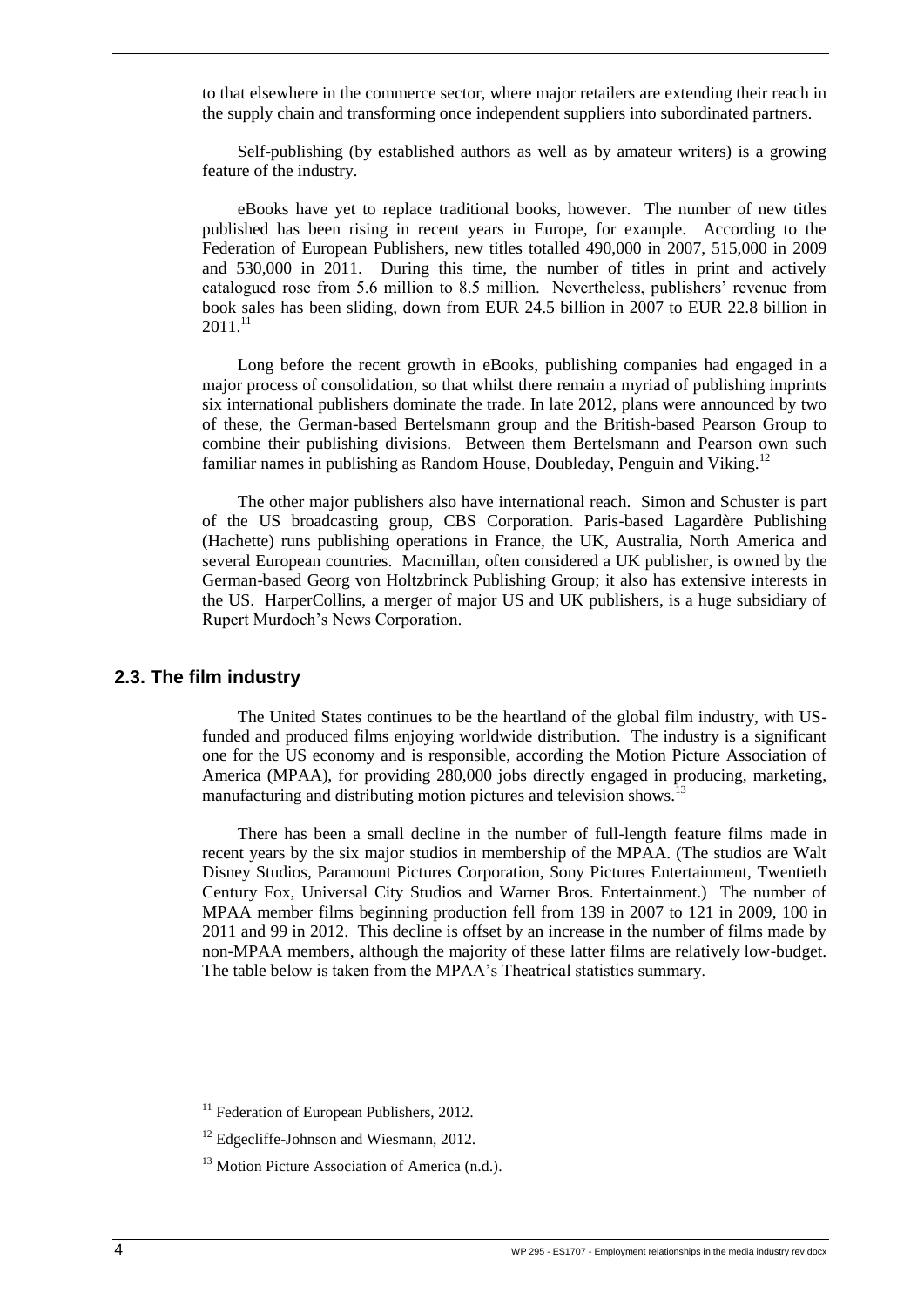#### **Table 1. Films entering production**

|                                          | 2008 | 2009 | 2010 | 2011 | 2012 |
|------------------------------------------|------|------|------|------|------|
| MPAA member total                        | 111  | 121  | 118  | 100  | 99   |
| Non-members (USD 1m+)                    | 368  | 325  | 372  | 399  | 377  |
| Total films produced (est.<br>$USD$ 1m+) | 479  | 446  | 490  | 499  | 476  |

Source: MPAA

It is suggested<sup>14</sup> that the fall in film production has, however, been matched by a recent rise in production for television so that, in very broad terms, the amount of work available has not changed. Tax concessions for film production have seen some production shift from California to the states of Louisiana and Georgia, as well as to New York.

In Europe, the climate for film financing has become more difficult, partly due to the financial austerity policies being followed by many countries. Separately, there is a requirement under European Union rules to ensure that state support for film production does not fall foul of the 'state aid' rules (unfair support by member states for their own industries).

The Indian film industry is celebrating during 2013 its one hundredth birthday, with a series of events plan to commemorate the release in 1913 of the first feature film Raja Harishchandra. 'Bollywood' is a highly developed and highly successful industry, with films often produced on multi-million dollar budgets. Major California studios such as Warner Bros, Sony Pictures and 20<sup>th</sup> Century Fox are among international investors in the Indian film industry<sup>15</sup>. Workers in the Indian film industry are generally well organized in trade unions, as in the United States.

There are also important film industries in several other countries and areas, Argentina, Brazil, Chile, China and Hong Kong (China), Egypt, including Japan, Republic of Korea and Nigeria. The Chinese film industry is expected to double in the next four years.

The standard business model in the film industry sees films released first for cinema showing, then subsequently sold on video (DVD, BluRay and similar) and finally shown on television. These secondary revenue streams are often what determines whether a particular film makes a profit or loss. Payments from these uses, known as 'residuals', are important sources of income for workers in the industry in the United States. Indirectly they also help to fund the collective pension and health care schemes (overseen jointly by employer and union representatives). Recent developments, such as real time screening of films online through services such as Netflix, are already reducing the number of video sales and potentially could reduce secondary income and residuals. Piracy is also seen as a major problem; American film production companies work closely with US labour unions to seek to combat this risk to revenue.

Nevertheless, the film industry is perhaps less affected than other parts of the media by challenges from new media. An officer of the Writers Guild of America – West offers this assessment: "The existing business model is sound and stable for the next decade. But,

 $14$  Russell Hollander, interview with the author.

<sup>15</sup> http://newsonair.nic.in/100-YEARS-OF-INDIAN-CINEMA.asp.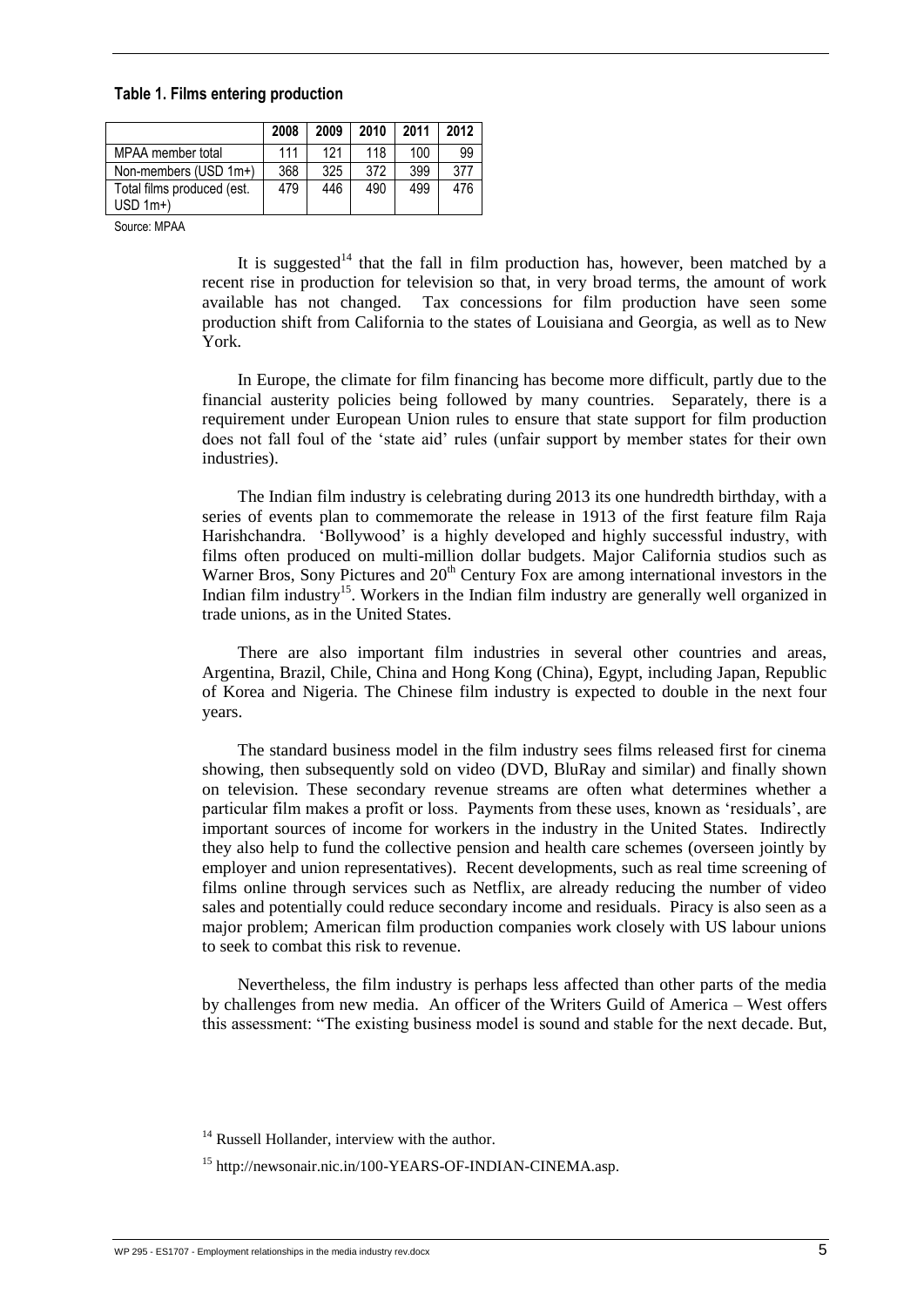beyond that time, the digital outlets will have matured and found their place, and will eventually challenge the existing business models dramatically".<sup>16</sup>

Currently, the global market for films remains buoyant. Revenue globally from boxoffice takings increased 6% in 2012, and has grown by over 30% in the past five years.  $17$ China in particular has seen a very rapid growth in box office revenue in the past few years.

#### <span id="page-16-0"></span>**2.4. Broadcasting**

Television and radio are also finding their traditional ways of operating transformed by the internet.

Not everyone in the industry would necessarily go as far as Time Warner Cable chief executive Glenn Britt who is reported to have said in 2011 that "There's no such thing as a TV anymore. There's a video display device."<sup>18</sup> Nevertheless, there is a significant trend away from watching scheduled television programmes at set times towards on-demand accessing of programming, both through conventional TV sets and via internet devices.

Google launched its new platform Google TV in 2010, an attempt to integrate the internet with TV programming which potentially allows users to find programming material through conventional TV schedules, locations for downloading or real-time streaming. Apple has a similar offering in Apple TV which offers films and TV shows from its iTunes store, as well as access to Netflix, You Tube and other streaming services.<sup>19</sup>

Technological developments such as these challenge in particular pay-TV operators, typically funding their business model through monthly viewer subscription. More generally, however, the ability of viewers to select what they watch, rather than watching scheduled programmes selected by someone else, means that television advertisements no longer have a captive market. The TV advertising business has been estimated at USD 65 billion a year $^{20}$  and is crucial to the industry.

In terms of production, recent years have seen a trend by broadcasters away from inhouse programme development towards the use of independent production houses. Programmes are increasingly commissioned externally, with budget and staffing risks transferred to the independent. These include major multinational companies such as Endemol, the world's largest independent production company which operates in over 30 countries and Fremantle (part of the RTL Group) which produces over 9,000 hours of programming a year in 22 countries. There are also many nationally-based independent producers.

The trend away from in-house production has a direct effect on staff working in television. Media unions report that many former employees of broadcasters are now working either for independents or as freelancers. In either case, the employment relationships have tended to become weaker than before.

<sup>&</sup>lt;sup>16</sup> Chuck Slocum, interview with the author.

<sup>&</sup>lt;sup>17</sup> Motion Picture Association of America, 2012.

 $18$  Gelles, 2011.

<sup>&</sup>lt;sup>19</sup> Nuttall, 2010.

 $20$  Steel, 2012.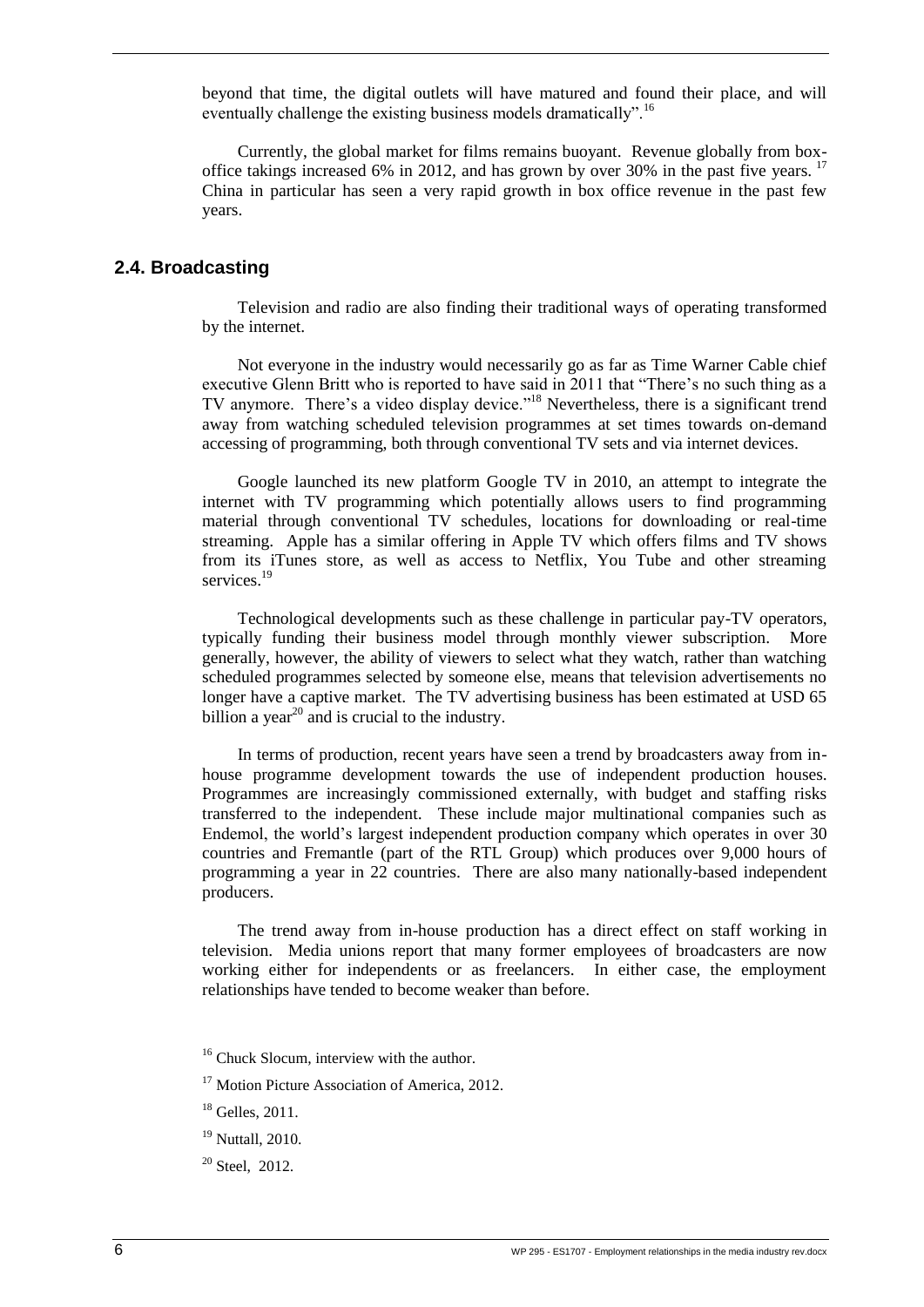The trend towards externalizing programming production is not universal, however. In some areas of Europe production is being brought back in-house, partly as a reaction to problems of quality and cost control that have been encountered. In the United Kingdom, the largest broadcaster by turnover B Sky B (partly owned by the UK's subsidiary of Murdoch's News Corporation) continues with a traditional approach both to programming and staffing.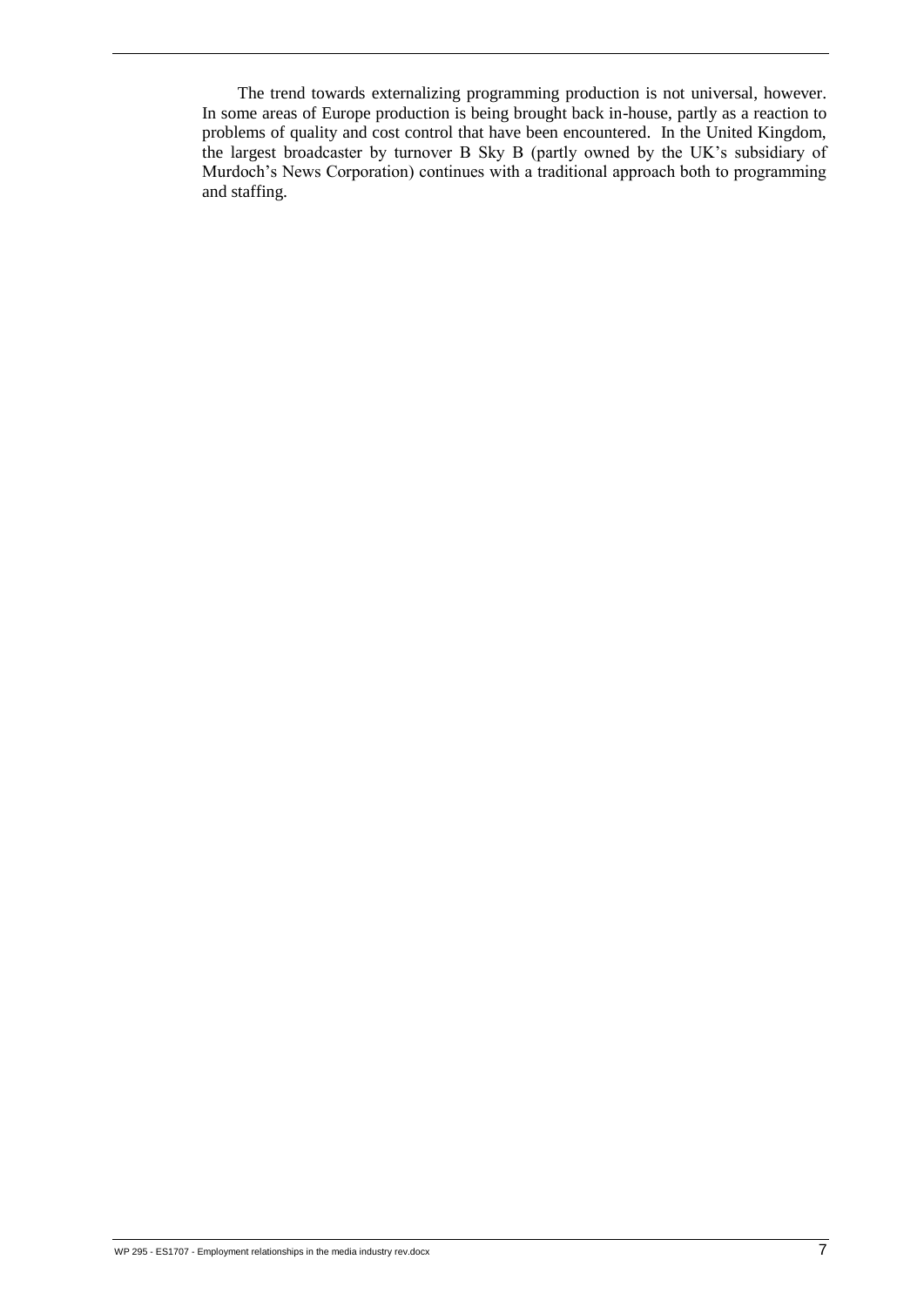# <span id="page-18-0"></span>**3. Trends in employment in the media industry**

In 2006, in the report *The Changing World of Work,* the International Federation of Journalists began the executive summary with the following claim: "The nature of work in the media is changing. Employment in media had become more precarious, less secure and more intense." $\sum_{i=1}^{1}$ 

Seven years on, organisations representing workers in the media and entertainment sector are repeating the same claim, if anything more urgently. There is a suggestion that an industry which, in a previous age, offered secure employment with good employment conditions and was associated with high levels of social partnership is now one where workers are facing increasingly precarious working conditions. One quote can stand for many others: "Work intensification, a sometimes drastic reduction in staff, dramatically worse conditions for those entering the job market and an increase in atypical employment relationships (spin-offs, subcontracted work, temporary contracts, dumping wages): these are just a few indicators of the perceived decline of a profession."<sup>22</sup>

#### <span id="page-18-1"></span>**3.1. Job creation and job losses**

As this comment makes clear, one expressed concern is that jobs are being cut. In terms of the level of overall employment in the industry, however, the available data are very general and require care in interpretation. Across the whole media industry, there do not appear to have been wholesale job losses, however.

Within the EU27 region, for example, Eurostat data show an overall loss of around 90,000 jobs in the range of employment occupations categorized as 'publishing activities' in the five years from 2008 - 2012. However, Eurostat data also suggest that total employment in occupations associated with film, video and television production, sound recording and music publishing, and also in programming and broadcasting activities, increased in this period, at least until 2010 or 2011. (More recently, total employment has fallen somewhat in these areas too.)

The data are given in the table below.

|                                                                                | 2008   | 2009   | 2010   | 2011   | 2012   |
|--------------------------------------------------------------------------------|--------|--------|--------|--------|--------|
| NACE J58                                                                       | 1230.9 | 1216.8 | 1189.9 | 1131.3 | 1140.9 |
| Publishing activities                                                          |        |        |        |        |        |
| NACE J59                                                                       | 423.9  | 398.3  | 418.4  | 453.3  | 439.8  |
| Motion picture, video and television programme production, sound recording and |        |        |        |        |        |
| music publishing activities                                                    |        |        |        |        |        |
| NACE J60                                                                       | 296.7  | 341.6  | 340.5  | 332.4  | 332.5  |
| Programming and broadcasting activities                                        |        |        |        |        |        |

#### <span id="page-18-2"></span>**Table 2. Employment, European Union (EU27), 2008-2012 (in thousands)**

Source: Eurostat

More detailed data have been obtained from Eurostat for three major European economies, Germany, France and the United Kingdom. These have been obtained for the

 $^{21}$  International Federation of Journalists 2006a, page vi.

 $^{22}$  International Federation of Journalists 2011, page 3.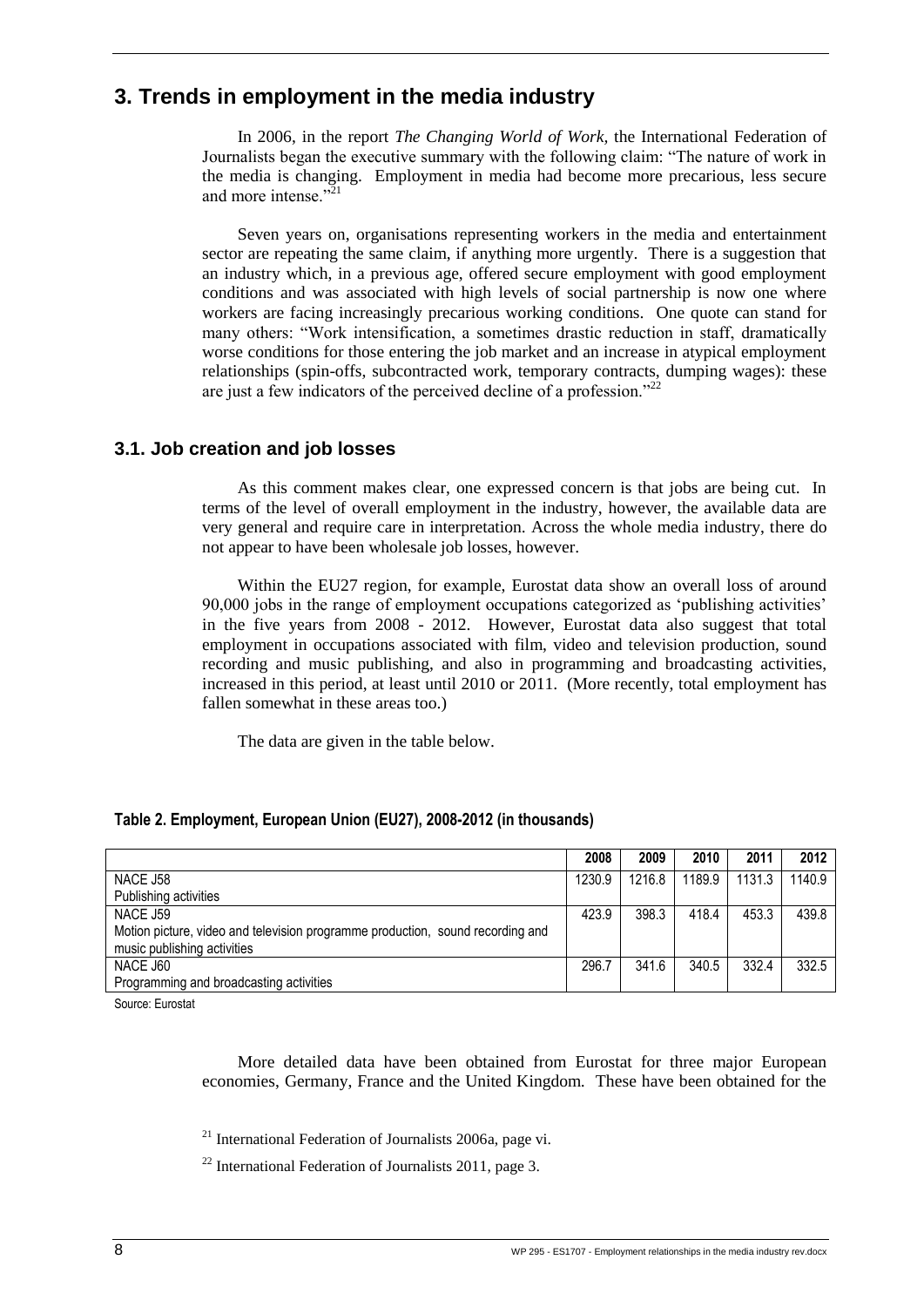next level down in terms of occupational groupings: for NACE J581 (Publishing of books, periodicals, and other publishing activities), J591 (Motion picture, video and television programme activities), J601 (Radio broadcasting) and J602 (Television programming and broadcasting activities). These data are presented in Table  $3<sup>23</sup>$ 

|                                                                 | 2008 | 2009 | 2010 | 2011 | 2012 |
|-----------------------------------------------------------------|------|------|------|------|------|
| J581                                                            |      |      |      |      |      |
| Publishing of books, periodicals, & other publishing activities |      |      |      |      |      |
| Germany                                                         | 311  | 287  | 276  | 284  | 292  |
| France                                                          | 79   | 79   | 87   | 84   | 80   |
| UK                                                              | na   | 164  | 174  | 173  | 185  |
| J591                                                            |      |      |      |      |      |
| Motion picture, video & television programme activities         |      |      |      |      |      |
| Germany                                                         | 46   | 61   | 61   | 59   | 55   |
| France                                                          | 50   | 54   | 57   | 56   | 61   |
| UK                                                              | na   | 69   | 79   | 95   | 93   |
| J601                                                            |      |      |      |      |      |
| Radio broadcasting                                              |      |      |      |      |      |
| Germany                                                         | 34   | 28   | 27   | 26   | 28   |
| France                                                          | 16   | 14   | 15   | 12   | 11   |
| UK                                                              | na   | 15   | 17   | 16   | 16   |
| J602                                                            |      |      |      |      |      |
| Television programming and broadcasting activities              |      |      |      |      |      |
| Germany                                                         | 28   | 27   | 25   | 27   | 30   |
| France                                                          | 16   | 18   | 19   | 21   | 18   |
| UK                                                              | na   | 48   | 37   | 44   | 49   |

#### <span id="page-19-0"></span>**Table 3. Employment, selected EU countries, 2008-2012 (in thousands)**

Source: Eurostat

Data for the United States are available for occupational groups from the US Bureau of Labor Statistics. Data for 2008, 2009, 2010, 2011 and 2012 have been extracted for a range of media industry occupations, and are given in table 4.

#### <span id="page-19-1"></span>**Table 4. Employment, US, selected occupational groups, 2008-2012**

|                                                | 2008    | 2009    | 2010   | 2011   | 2012   |
|------------------------------------------------|---------|---------|--------|--------|--------|
| 27-2012                                        | 78,060  | 79.780  | 83.520 | 82.880 | 87.010 |
| Producers and directors                        |         |         |        |        |        |
| 27-3041                                        | 110.010 | 105.040 | 99,160 | 98.990 | 99.040 |
| Editors                                        |         |         |        |        |        |
| 27-3043                                        | 44.170  | 43.390  | 40.980 | 40.930 | 41.990 |
| Writers and authors                            |         |         |        |        |        |
| 27-4011                                        | 45.200  | 46.070  | 47,510 | 49.180 | 54,310 |
| Audio & video equipment technicians            |         |         |        |        |        |
| 27-4012                                        | 33,550  | 31.220  | 30.520 | 30.360 | 31,640 |
| Broadcast technicians                          |         |         |        |        |        |
| 27-4031                                        | 19.270  | 17.540  | 16.760 | 16.270 | 16,410 |
| Camera operators, TV, video and motion picture |         |         |        |        |        |
| 27-4031                                        | 18,720  | 17,550  | 19.930 | 20.730 | 21,500 |
| Film and video editors                         |         |         |        |        |        |

Source: Bureau of Labor Statistics (BLS), Occupational Employment Statistics

Even at the level of detailed occupational grouping, it is not easy to interpret these data. Whilst some occupations have clearly suffered over the past five years, others have

 $^{23}$  Eurostat warns that, at these more detailed occupational levels, data may be less reliable.

WP 295 - ES1707 - Employment relationships in the media industry rev.docx  $9$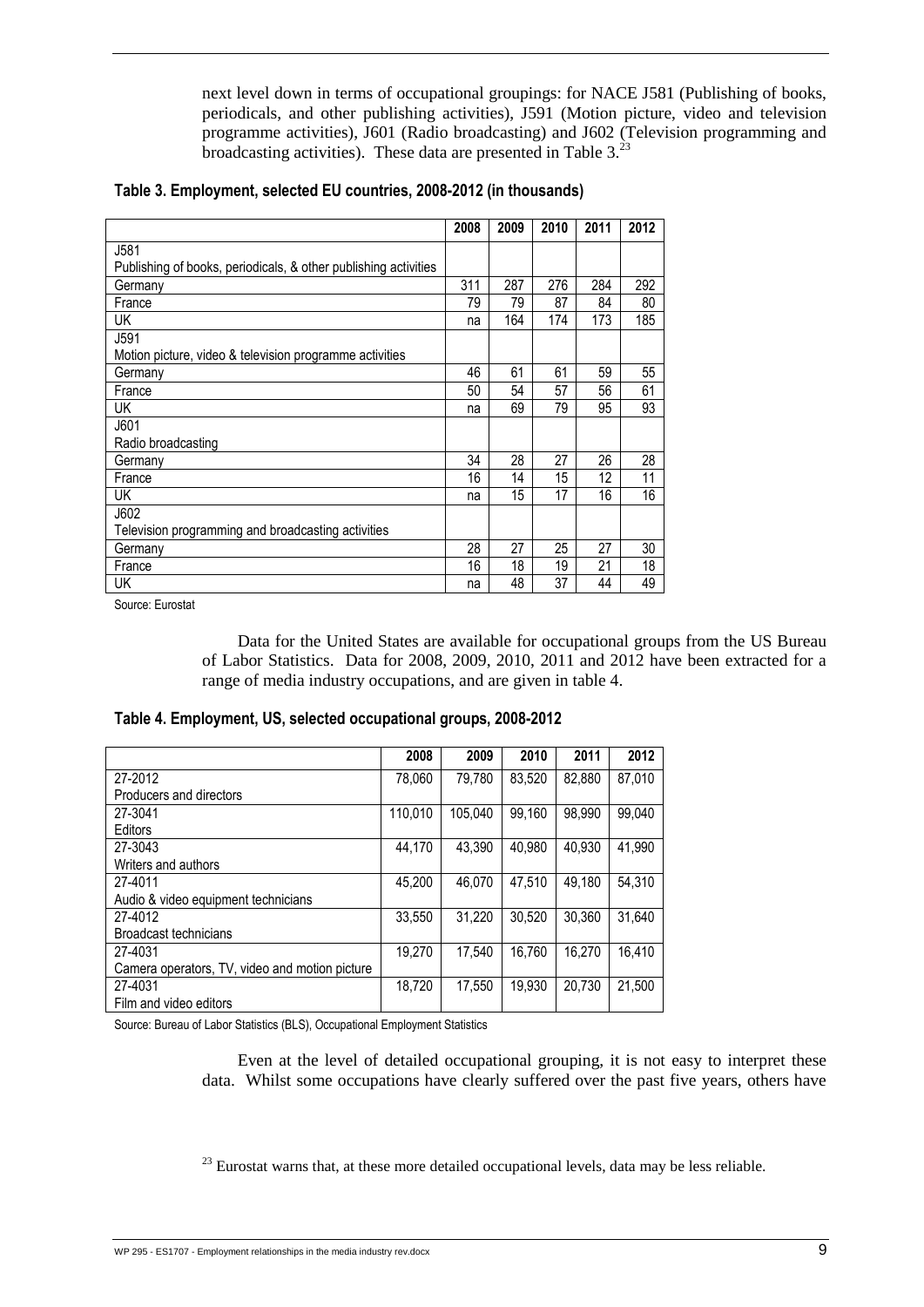seen employment increases. What does seem clear, at least for the US, Is that there has been a fall in jobs associated with the written word (editors, writers & authors).

National and transnational data such as those from Eurostat and the BLS can be complemented from other sources. The 2010 OECD report *The Evolution of News and the Internet* considered in particular employment in the newspaper publishing industry. It found a clear trend over ten years towards a decline in employment in most major OECD economies (including the US, Germany, Japan and Sweden), although it also reported increases in countries such as Spain and Poland. However it was only able to monitor trends up to 2007, before the global financial and economic crises had their effect.<sup>24</sup>

Pew Research Center's 2013 survey of the US media reports a fall in newsroom staffing levels of 30% from 2000 to 2013. Pew includes the following figure, showing a steep decline in newsroom jobs in recent years.



<span id="page-20-0"></span>**Figure 1. Newsroom workforce, US, 1978-2010 (number of workers)**

[Source:](http://stateofthemedia.org/files/2013/03/19-Newsroom-Workforce-Still-Dropping.xlsx) Pew Research Center, using data from American Society of News Editors, Newsroom Employment Census 2010.

The Pew 2013 State of the Media report also monitors employment in US magazines. It reports that jobs in magazines fell 4% between 2011 and 2012, following a 1.7% fall the previous year.

Cuts in jobs in journalism have also been reported recently in, among other countries, Australia, where the media union MEAA has estimated that the number of full-time jobs fell from just under 8500 in 2001 to around 7500 in 2008. A survey of remaining journalists reported many complaining of increases in workload and stress: "We are constantly being expected to do more, with less staff," said one respondent.<sup>25</sup>

It also needs to be borne in mind that overall employment figures such as those from Eurostat and the BLS given above do not make any allowance for how over- or underemployed freelance workers are. Freelancers operate as a convenient safety valve for the labour market, able to absorb more work when times are busy but equally having no

<sup>24</sup> OECD 2010, page 20.

 $25$  Media Alliance, 2008, page 13.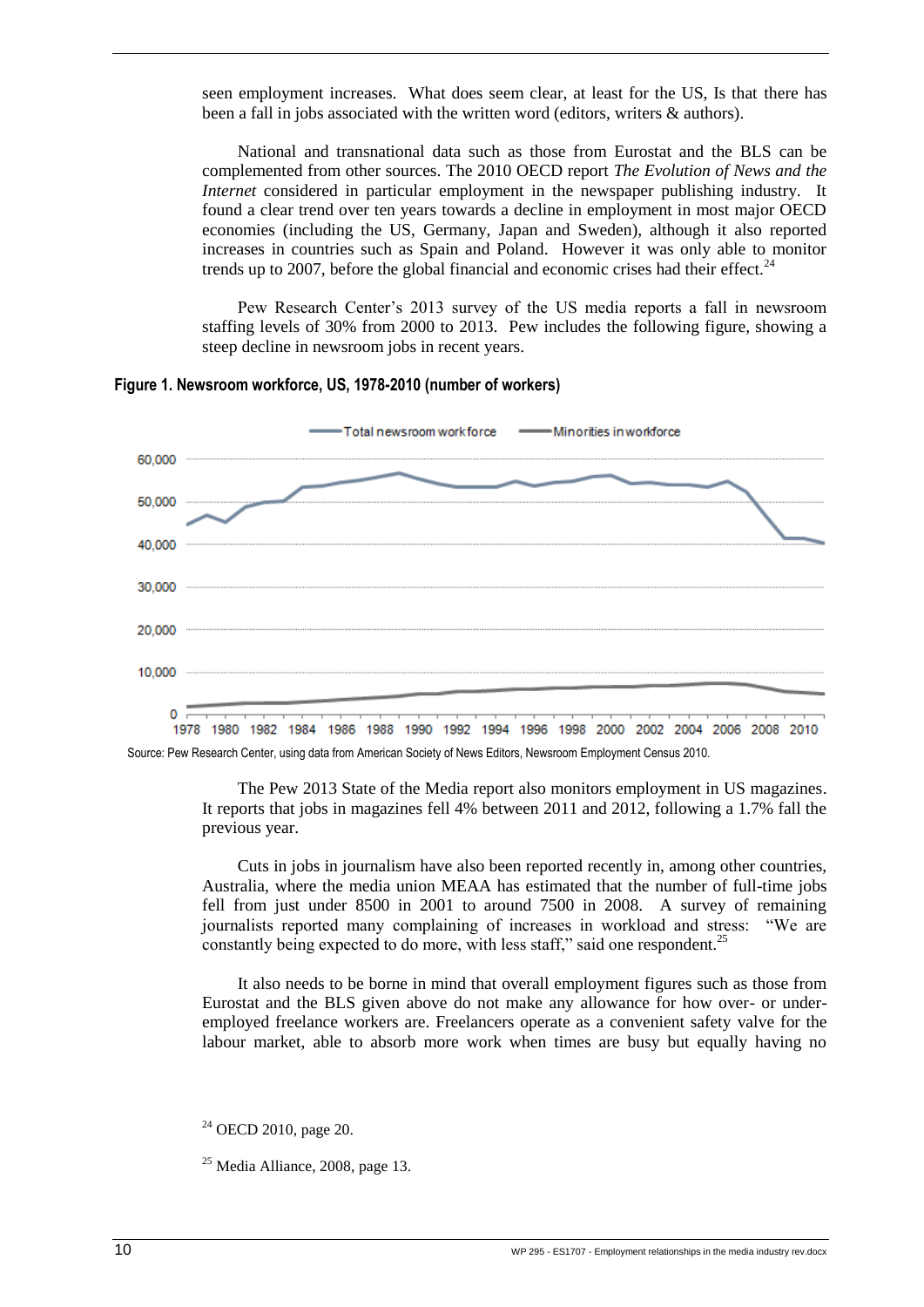effective redress if work dries up. Several media unions have reported that work is harder to find for their freelance members, whose incomes as a consequence have dropped.<sup>26</sup>

According to the International Federation of Journalists, the number of unemployed journalists is increasing. In this respect, the IFJ mentions in particular Hungary and Spain.<sup>27</sup>

#### <span id="page-21-0"></span>**3.2. Pay and conditions**

The 2006 report *The Changing World of Work* mentioned at the start of this section was based on a survey of 41 IFJ affiliate unions, who were asked among other things to assess what had happened to journalists' average rate of pay in 2006 compared with five years earlier. 39% of the unions replying reported that it had decreased, and a further 14.6% said that it had 'significantly decreased'.<sup>2</sup>

The trend appears to have been maintained in the period since then, at least in relation to journalism. Freelance journalists in particular complain that their pay rates have in practice remained frozen for many years. One Belgian journalist who has been freelancing since 1995 for two francophone Belgian publications reported in 2011 that their rate of pay had been the same for sixteen years, and asked rhetorically "which employed worker would accept working for the same pay for sixteen years?".<sup>29</sup> Another French freelance reported in 2012 to their union that they were earning less than they had done 12 years previously $30$ . We look in more detail at the pressures facing freelancers below.

In the film sector, the comparatively healthier state of the industry appears to have led to less pressure on pay and conditions. Nevertheless concerns by the Writers Guild of America on the compensation to writers from residuals payments, raised in 2007 during collective bargaining with the Alliance of Motion Picture and Television Producers, led to the high profile 2007-8 writers' strike which lasted a hundred days. As mentioned above, residuals form an important part of the total remuneration received by many creative and craft workers in the industry. The strike was resolved with an agreement which addressed some of the writers' concerns.

#### <span id="page-21-1"></span>**3.3. A shift to atypical and freelance working**

The decline in traditional jobs is also linked by several media unions with an increase in atypical working relationships, and especially an increase in the use made of freelancers.

It needs to be said that the media and entertainment sector has always had more than its fair share of 'atypical workers'. In an industry which makes use of human creativity and of specialized highly-skilled work, where success and commercial rewards can depend on the contribution of the 'talent', it is not surprising that employment relationships have developed somewhat differently from those in, say, manufacturing or the finance sector.

 $27$  Interview with the author.

<sup>28</sup> International Federation of Journalists, 2006a, page 3.

<sup>&</sup>lt;sup>26</sup> Various, interviews with the author.

 $^{29}$  www.pigistepaspigeon.be/temoignages.php.

<sup>&</sup>lt;sup>30</sup> European Federation of Journalists/UNI MEI, 2012, page 71.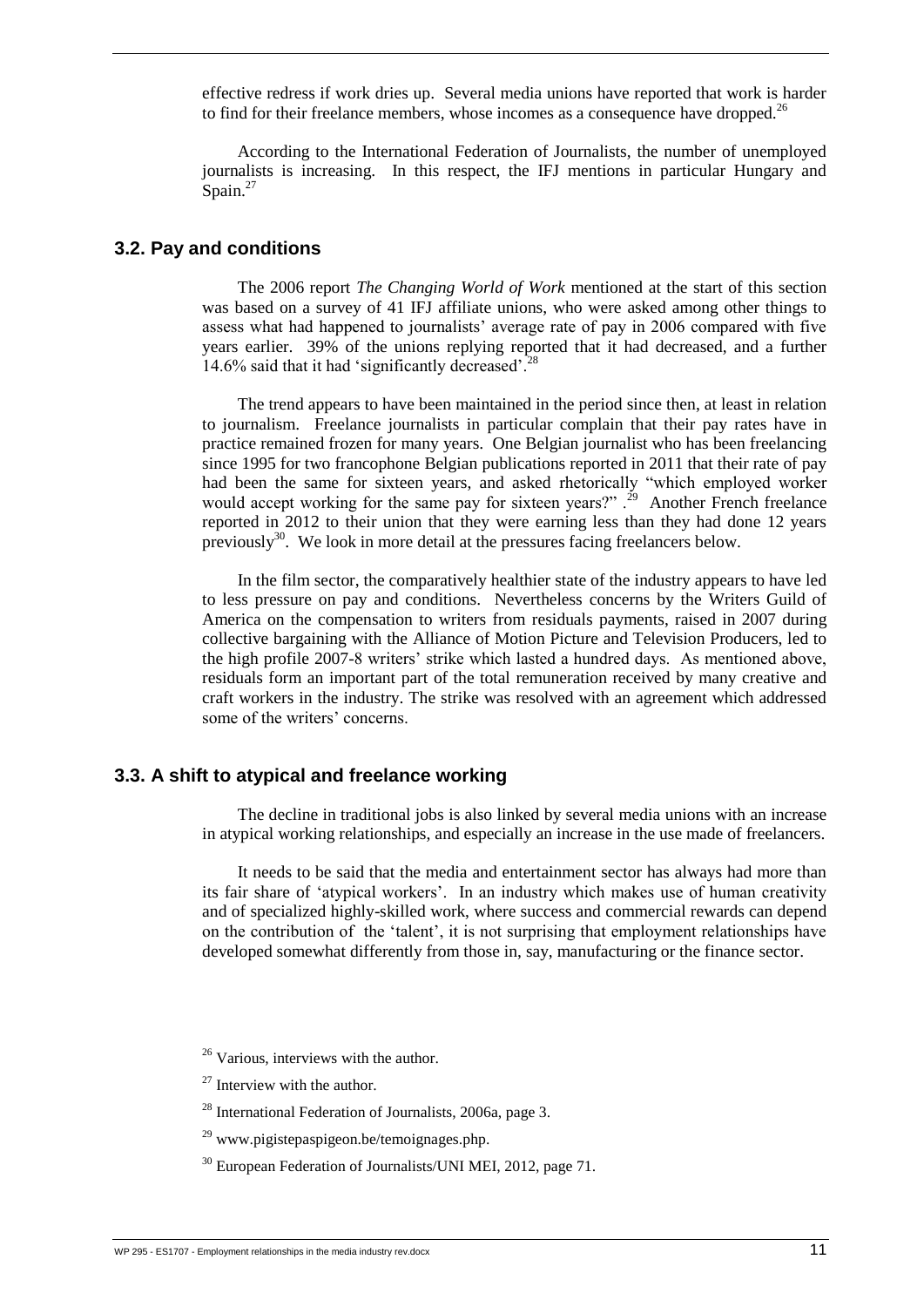In particular, freelancers have long been a familiar feature of the industry, a phenomenon acknowledged by employers and unions alike. The percentage of workers in this position can be significant. The then head of UNI Global Union's media and entertainment section MEI estimated in 2005 that broadly half of the membership of UNI-MEI's union affiliates were freelance or self-employed, and that a clear majority of their members were 'atypical' in some way.<sup>31</sup>

This is true both for the film and broadcasting sector covered by UNI-MEI and for the trade of journalism. Around half of the members of, for example, the Austrian union affiliated to the International Federation of Journalists are freelance. This sort of scale of freelancing is not universal (the number of freelancers in Nordic countries is relatively small, for example). Taken together, however, the IFJ estimates that, across all its affiliates (and excluding retired members and students), more than one in four members are freelance $32$ .

The suggestion of a growing trend towards casualized and freelance working is not new. As long ago as 1999 the IFJ reported that "much of the new work in journalism is performed under more flexible and, from the point of view of journalists, more vulnerable and difficult terms of employment"<sup>33</sup>. Again in 2003 it claimed "there is growing evidence" that freelance work is becoming a more prominent feature of the media industry".<sup>3</sup>

However, very recent years do appear to have seen an acceleration of this trend. Another IFJ report, a survey of European journalists' unions in 2011, stated that "The view that the number and proportion of freelance journalists will increase is almost unanimous" $35$ 

Such a development would mirror trends in other sectors, where there has been a shift away from traditional employer-employee relationships and towards other ways of working. This is a phenomenon not only in developed economies but also in developing economies. For example, Kamala Sankaran of the University of Delhi has drawn attention to the increase in informal forms of employment within the formal organized sector in India, up from 42.1% in 1999-2000 to 46.2% in 2004-2005 (28.9 million), which shows the trends towards the increasing use of informal employment relationships.<sup>36</sup>

Interestingly, the social dialogue committee which operates in the European Union for the audio-visual industry and which brings together employers' and workers' organisations has decided to address the issue of 'new forms of employment' for its 2013- 2014 work programme. The union side identified one of the key challenges facing the sector as follows: "Many workers from our sector face irregular and unpredictable employment opportunities, atypical contractual relationships and lack of control over their working conditions. It means that safeguarding and enhancing a genuine professional status for cultural and media workers is vital to make a career viable.<sup>337</sup> The International

 $31$  Jim Wilson, personal communication to author, 2005.

<sup>&</sup>lt;sup>32</sup> International Federation of Journalists/European Federation of Journalists, 2012, page 6 (data adjusted to excluded retired members and students).

<sup>33</sup> International Federation of Journalists, 1999, page 5.

<sup>34</sup> International Federation of Journalists, 2003, page 3.

<sup>35</sup> European Federation of Journalists, 2011a, page 12.

<sup>36</sup> Sankaran, 2012.

<sup>&</sup>lt;sup>37</sup> European Commission, 2010, page 27.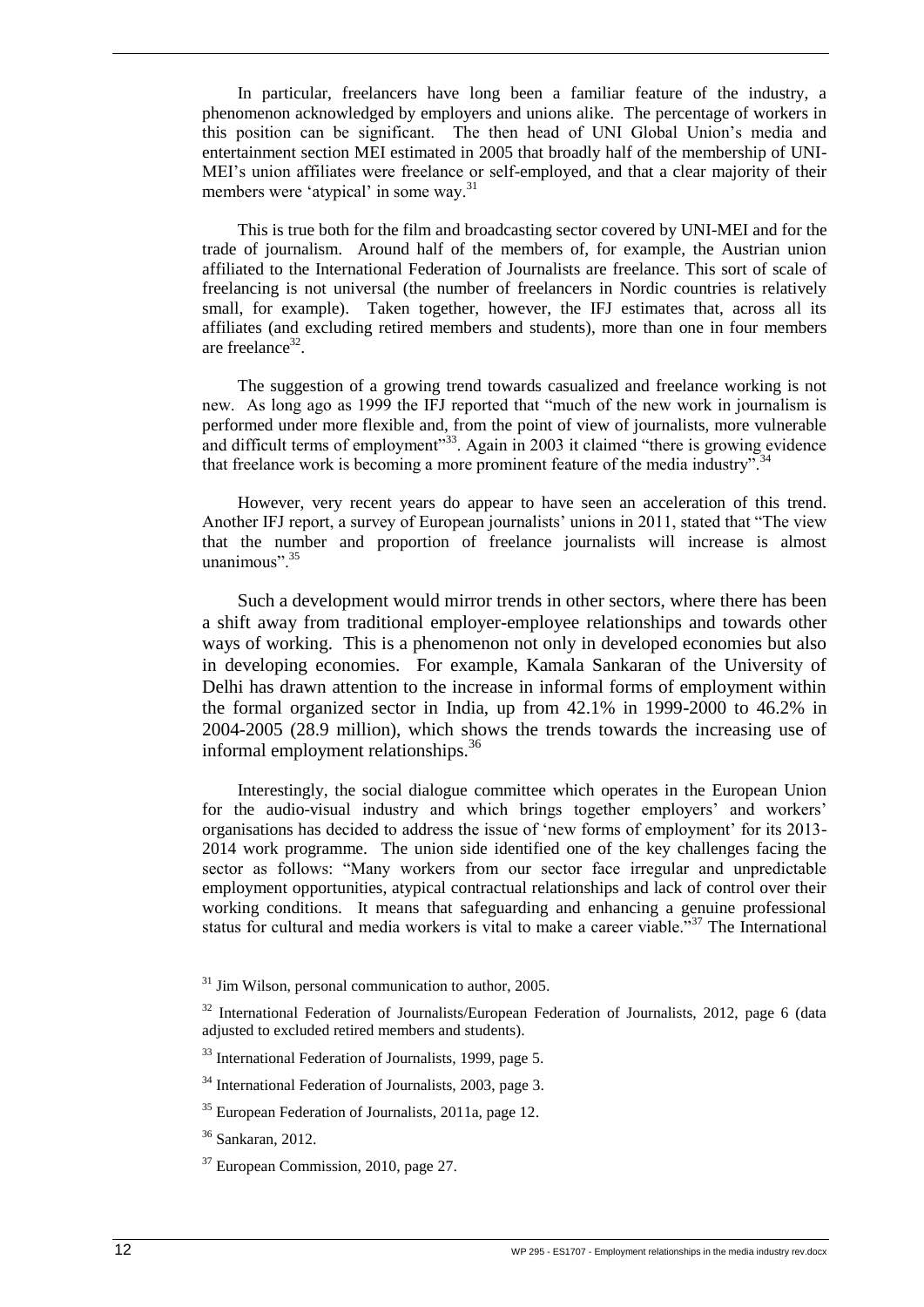Federations of Musicians and Actors (FIM and FIA) noted that "In the current climate, trends towards greater 'flexibility' and mobility threaten the livelihood of performing artists,  $38$ , which are also affected by the fall in public funding in most European member states. The social dialogue committee began its discussions on this issue in mid-2013.

The British and Irish journalists' union the NUJ and the British film/television union BECTU have provided membership data which they say bears out this trend (tables 5 and 6).

<span id="page-23-1"></span>

| Table 5. Freelance members compared with all (paying members), National Union of Journalists (UK and |  |
|------------------------------------------------------------------------------------------------------|--|
| <b>Republic of Ireland)</b>                                                                          |  |

| Year | Total full (paying) | <b>Total freelance</b> | % of union paying members who are |
|------|---------------------|------------------------|-----------------------------------|
|      | members             |                        | freelance                         |
| 2005 | 28.678              | 6,985                  | 24.3                              |
| 2007 | 28,311              | 7,163                  | 25.3                              |
| 2008 | 28.170              | 7,172                  | 25.4                              |
| 2009 | 27,766              | 7,339                  | 26.4                              |
| 2010 | 26,619              | 7,133                  | 26.8                              |
| 2012 | 26,521              | 7,334                  | 27.6                              |

<span id="page-23-2"></span>Source: National Union of Journalists

#### **Table 6. Freelance members compared with all (paying members), BECTU (UK)**

| Year          | <b>Total full members</b> | <b>Total freelance</b> | % of union members who are freelance |
|---------------|---------------------------|------------------------|--------------------------------------|
| 2004<br>Nov 1 | 26,316                    | 9.744                  | 37.0                                 |
| Nov 2008      | 25.764                    | 11.097                 | 43.                                  |
| Nov 2012      | 23.962                    | 122.281                | 51.2                                 |

Source: BECTU

As will be seen, both unions have experienced a fall in membership in recent years, but in both cases the number of freelance members has actually increased. For BECTU, in particular, a majority of union members are now operating on a freelance basis.

#### <span id="page-23-0"></span>**3.4. The legal status of freelancers**

At this point, we need to look more closely at the term 'freelancer'.

The exact legal status of freelancers is a complex issue, and one which varies from country to country. The term 'freelancer' should not be considered synonymous with selfemployed, although many freelancers in the media industry do indeed have self-employed status (and thus effectively can be considered to be running their own micro-enterprise).

With the growth of various kinds of freelancing in recent years, there has been increased interest in this area of labour and employment law among academics and practitioners. Mention can be made, for example, of the influential Supiot report, a report commissioned by the European Commission under the chairmanship of Professor Alain Supiot which was presented in June 1999. This report offered a critique of conventional labour law, and recommended among other things that labour law should be broadened to include self-employed workers.<sup>39</sup> More recently Judy Fudge of the University of Victoria, British Columbia, has brought together a series of academic essays exploring this theme

<sup>38</sup> FIM/FIA, 2009, page 1.

 $39$  Supiot, 1999.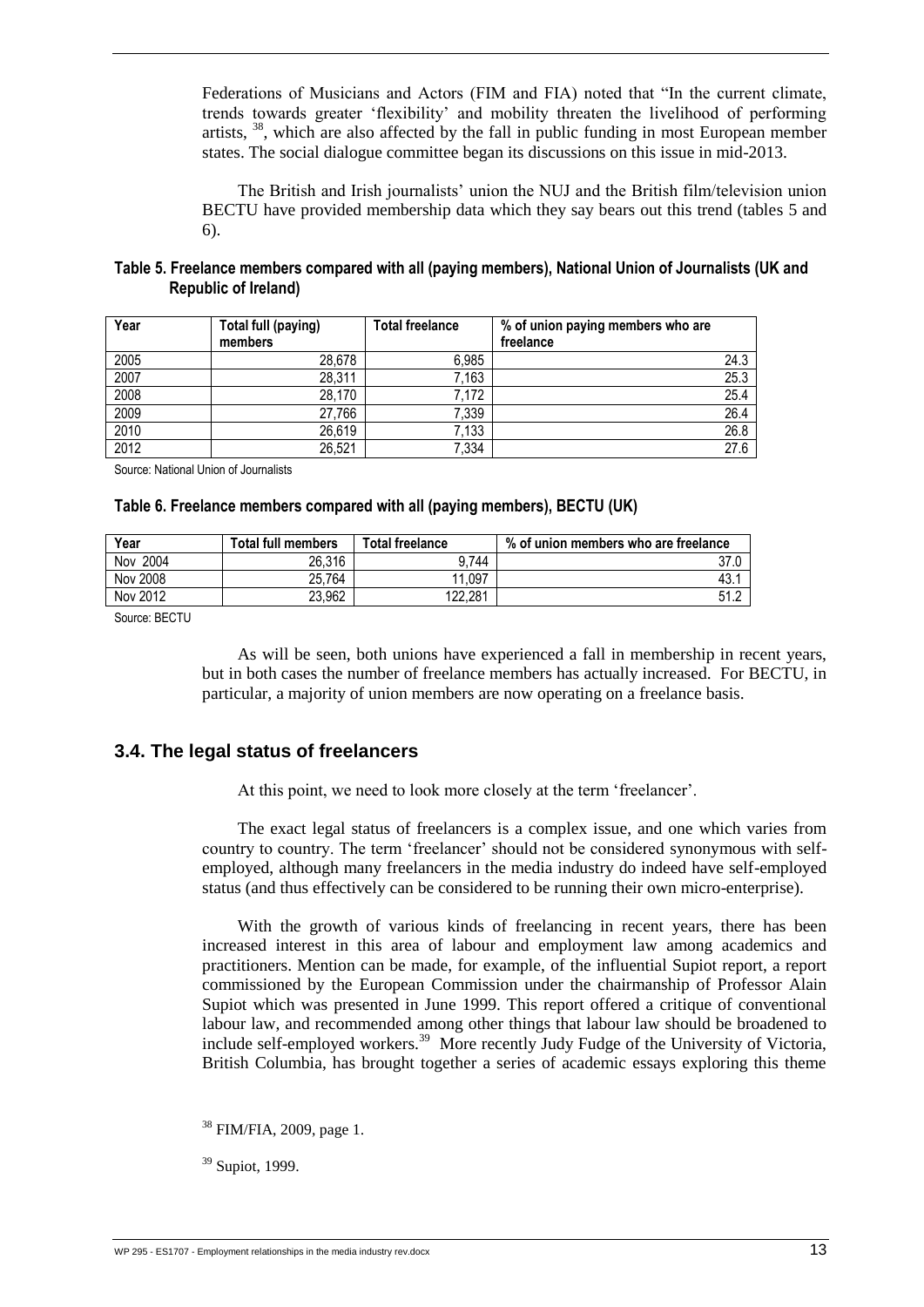further. She talks of the increased blurring of traditional economic and legal boundaries, such as that between employment and commercial law, within the context of a trend towards the transferring of responsibilities linked to an employment relationship from the enterprise receiving the service to third parties, either freelancer workers or enterprises.<sup>40</sup>

Guy Davidov of the Hebrew University of Jerusalem has explored the different classifications of freelancers in labour law and the possibilities of creating new 'intermediate' forms of labour status between traditional employees and independent contractors.<sup>41</sup> In many states there is no legal middle ground between employed and selfemployed status, even if there can be a considerable grey area of overlap in practice, but some states (Germany and Italy are two examples) have one or more additional legal forms of employment status which define workers who (even if not technically employees) are in a position of economic dependency towards a particular company or employer. Spain, too, has followed a similar route, the 2007 Self-Employed Workers Act ("LETA") having created the concept of the Trabajador Autónomo Económicamente Dependiente (economically dependent self-employed worker).<sup>42</sup>

This approach is clearly intended to help address some of the critiques made of conventional labour law, although it can also be argued that creating 'intermediate' categories of worker risks replacing one potentially troublesome grey area of uncertainty of employment status with two potential grey areas. More philosophically, there is a further difficulty: many microenterprises (including those privately owned with a handful of staff) are in reality in economically dependent relationships with very major customers. Is it appropriate to distinguish between single-worker economically dependent businesses (for whom economically dependent worker status may be given) and only slightly larger businesses?

A comprehensive *Study relating to the various regimes of employment and social protection of cultural workers in the European Union,* looking at the exact legal, taxation and social protection frameworks being employed in different European countries for workers in the media, arts and entertainment sector was undertaken by The European Arts and Entertainment Alliance in 2001. Some of the complexity of the situation regarding 'freelancers' comes out clearly from this study. For example, as it pointed out, workers who were not considered as employees could in some situations be totally or partially covered by the social protection measures made available to employees. And it noted that: "The notion of employer is not always easy to define in the entertainment and audio-visual field. In France, a performing artist may be an employee and himself employ musicians, choir members or dancers who accompany him. These two capacities are not incompatible. Moreover, the apparent employer may not be the actual employer and courts are able in certain countries to designate the real employer… without taking account the content of agreements".  $43$ 

The study also warned against too broad a use of the term 'self-employed worker', preferring instead the usage 'non-employed worker'.

This approach would seem to be borne out by another significant study of the selfemployed, that undertaken in 2010 by the European Foundation for the Improvement of Living and Working Conditions. This reported: "In all of the countries covered by the study, distinct definitions of self-employed worker exist according to various regulatory

 $40$  Fudge, 2012.

 $41$  Davidov, 2012.

 $42$  Zapirain, 2012.

 $43$  European Arts and Entertainment Alliance, 2001, page 5.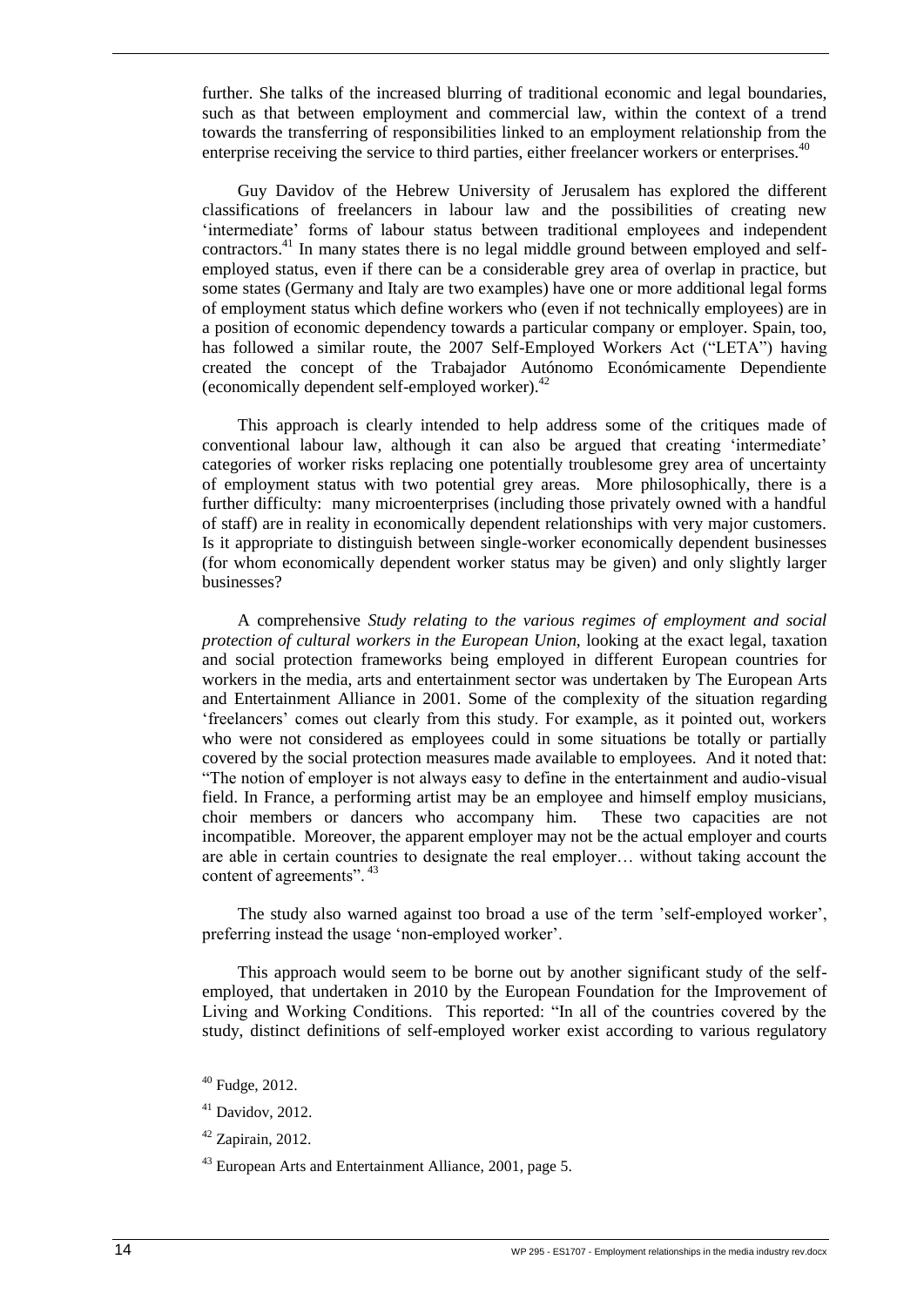domains: self-employed worker is defined in various ways in employment law, tax law, trade law or social security law. As a further complication, in some cases the legal definitions of self-employed workers are different from those used by national statistical institutes, such that the collection of data on socioeconomic indicators related to the different employment contracts may prove particularly difficult."<sup>44</sup>

The present report does not propose to focus on the precise legal and technical frameworks being used in particular countries, an approach which can rapidly descend into detail and in the process lose sight of the key strategic issues. For convenience, we will be using the generic term 'freelancer', to represent all those workers who are not in a conventional employee relationship with an employer. Whilst recognising that some freelancers may be classified in some countries as entrepreneurs and some in other countries as quasi-employees, many of the same broad employment issues and concerns arise and it is these high-level issues which will be the focus of this report.

#### <span id="page-25-0"></span>**3.5. The motivation behind freelancing**

It is possible to categorize freelancers in other ways. Media unions frequently choose to distinguish between those freelance workers described by them as 'fake freelancers', used to describe a worker who it is claimed is effectively in a standard employment relationship but who has been declared to be freelance (often to enable an employer to avoid their full employment responsibilities) and those who are more genuinely freelancers. For the former group, the union approach is straightforward: it is to demand that the worker be reclassified to reflect their real situation as an employee. This tends also to be in line with the approach adopted by governmental tax and social security authorities keen to avoid evasion and loss of state revenue. However, it must once again be stressed that in real life there can be grey areas, and that it is not necessarily straightforward to determine for individual freelancers whether an employment relationship really does apply. It must also be noted that sometimes (even when 'fake freelancing' is alleged) it is the worker, rather than the client/'employer', who actively chooses the status of freelancer. These workers may positively welcome this status and may resist any attempt to reclassify them as employees.

In the case of genuine freelancers, or in other words those where there is no suggestion that an employer-employee relationship in practice exists, some further categorisation is possible between those who are broadly content with their employment status and those who are not.

Many freelancers in the media industry operate successfully in terms of their remuneration and working conditions and enjoy the independence of their position. Undoubtedly some would consider themselves as entrepreneurs engaged in the challenge of developing their particular client base and building their own business to the point where, sometimes, they may be able themselves to take on employees. Some freelancers in this position may still be active trade union members, for the benefits which come from belonging to what can be seen in many respects as operating as a professional association but also sometimes out of a sense of solidarity and commitment to trade union principles. In fact, it is possible for an individual freelancer to consider themselves, at one and the same time, both as both a businessperson running their own creative microenterprise and as a worker. In other words, any attempt to squeeze freelancers into traditional categories recognised by labour law can be problematic!

<sup>44</sup> European Foundation for the Improvement of Living and Working Conditions, 2010a, page 14.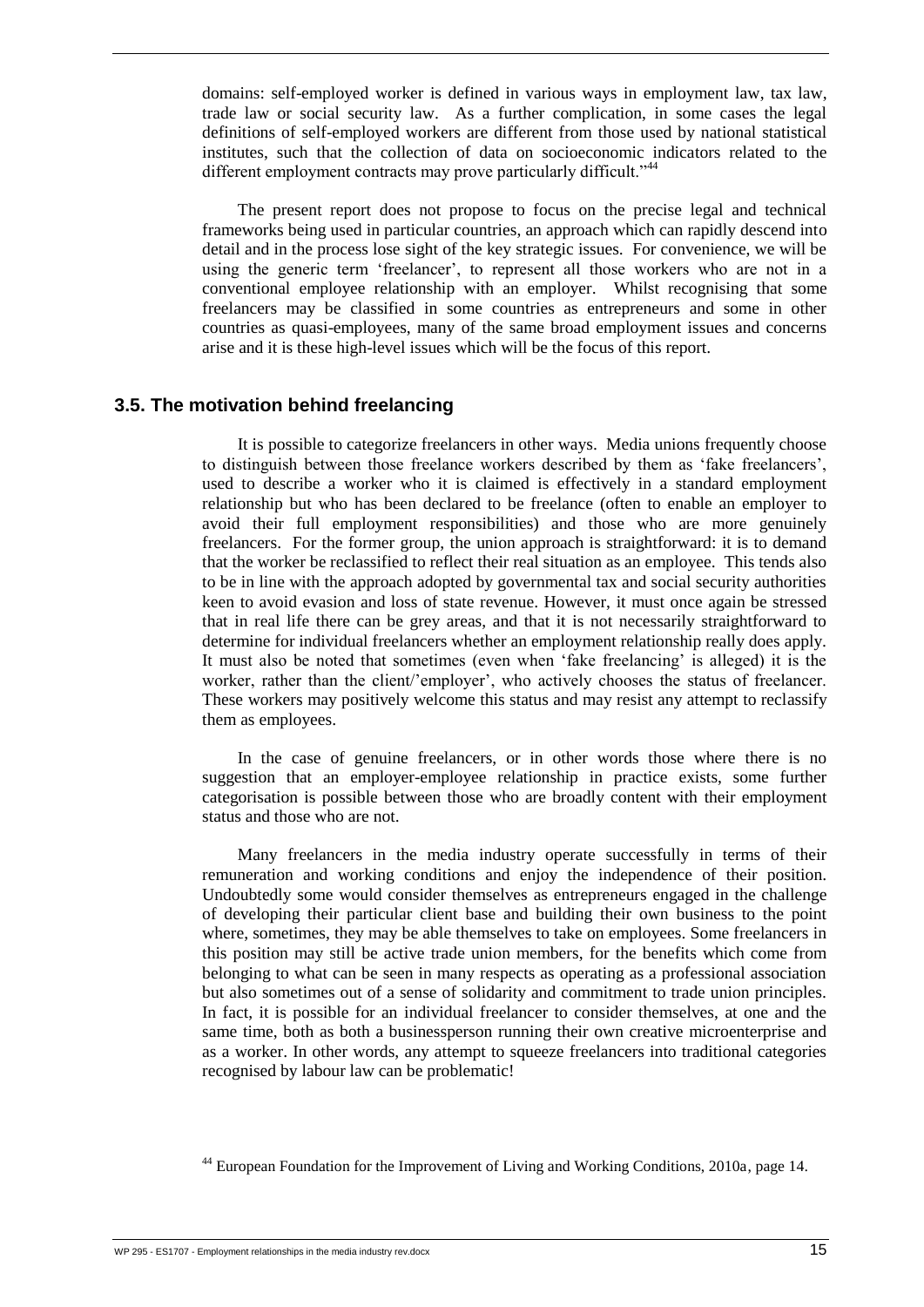However, there are also freelancers less content with their situation, those workers for whom freelancer status has been imposed upon them because of external factors, such as the need to find work of any kind. The term 'forced-lance' has recently been used by some unions to describe this latter category.

An officer of the British film and broadcasting union BECTU goes a step further, and suggests that freelancers can in fact be divided into three broad categories. $45$  There are those, he says, who have always been freelance and who are well enough known in the industry to be able to find work most of the time and earn a living. There are also those he describes as 'reluctant freelancers', often former employees previously with full-time positions in the industry who have been made redundant and who now perforce find themselves looking for work on a freelance basis. (Some in this position may describe themselves as freelance even if their freelance earnings are very low, as a way of avoiding having to declare themselves to potential employers as being unemployed.)

However he also suggests that there is a third group, the generation of young people who have very little expectation of being able to find conventional permanent full-time employment and who enter the industry through casual employment relationships (often initially through internships). He says that this third group is one that his union often struggles to recruit and organize.

There is evidence that, even for those freelancers who actively welcome their status, recent years have brought increasing difficulties. The IFJ and UNI-MEI solicited comments from several hundred journalists in France and Britain for a 2012 mapping exercise and it will be appropriate to conclude this section with two comments which are representative of many comments received from that survey, one from each country:

"I've been a journalist for 42 years, freelance for 33 of them, and this is the worst time to be a journalist in terms of making a living – freelance or staff – that I've experienced."

"Le métier de journaliste se précarise énormément en France. Le statut de pigiste qui était un choix de vie devient la norme et un passage obligé pour tout jeune (et moins jeune) journaliste. Dans le secteur de la télévision et d'Internet, les journalistes doivent être polyvalent… Aujourd'hui, on peut dire que ces journalistes font trois ou quatre métiers à la fois, pourtant ils sont généralement moins bien payés qu'une seule personne à l'époque où les tâches étaient séparées<sup>"46</sup>.

<sup>&</sup>lt;sup>45</sup> Tony Lennon, BECTU, interview with the author.

<sup>&</sup>lt;sup>46</sup> The trade of journalist is becoming much more insecure in France. The status of pigiste *[formally recognised freelance] which was a chosen way of life is becoming the norm, and an obligatory stage for every young (and not so young) journalist. In the TV and internet sectors, journalists have to be multi-skilled…. Today it's fair to say that they are doing three or four jobs at the same time, but in general they are less well paid than one person was at the time when these tasks were undertaken by separate workers.*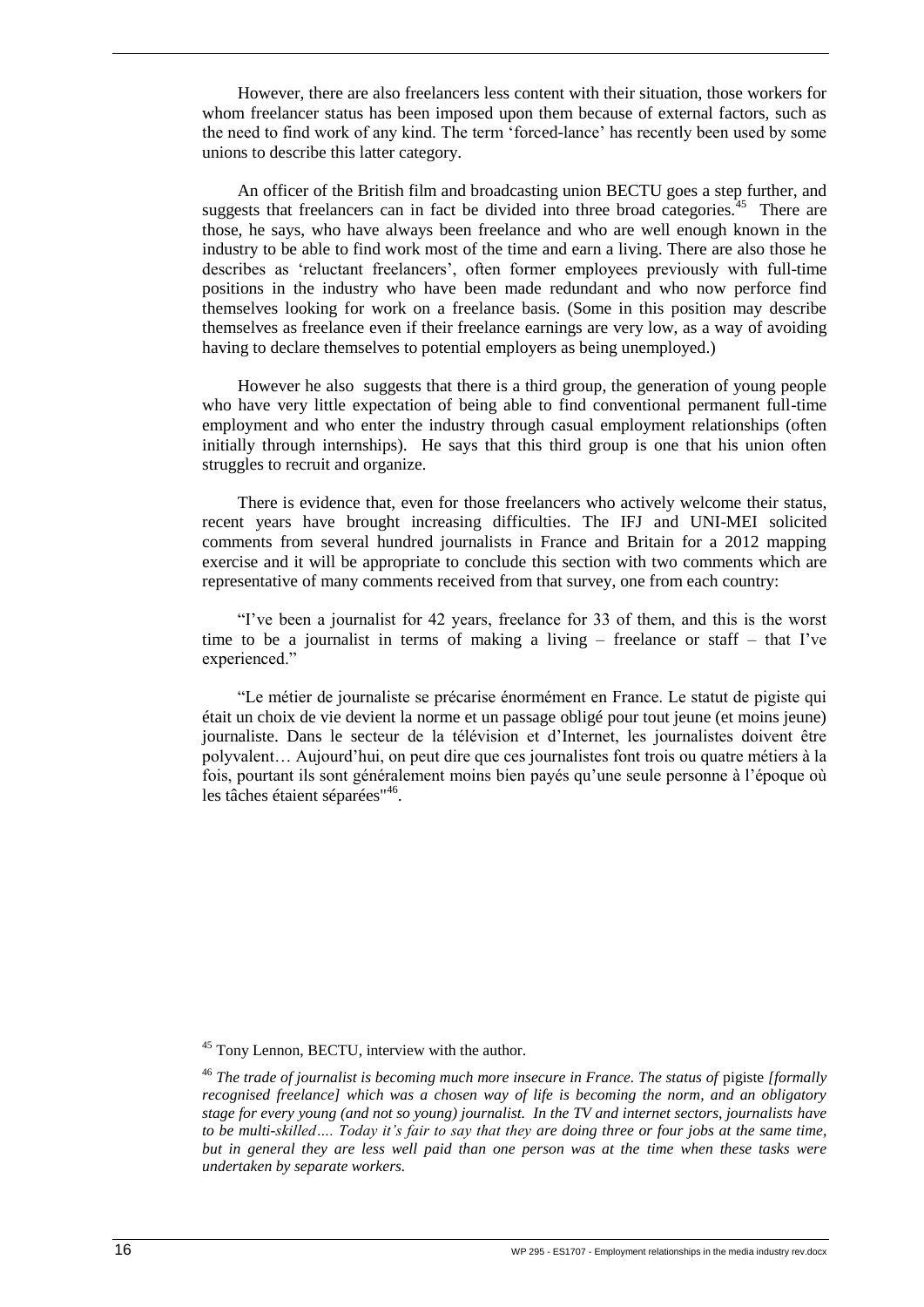# <span id="page-27-0"></span>**4. Taking steps for decent work: some challenges**

#### <span id="page-27-1"></span>**4.1. Collective bargaining**

Collective bargaining is long-established in the media and entertainment industries in many countries, and has historically been recognized as valuable by employers' bodies and by unions representing workers.

More recently, there have been some suggestions of pressures within traditional social dialogue, however, and of moves away from collective bargaining in some countries, particularly in relation to the print media. The International Federation of Journalists – as far back as 2006 – claimed to have identified a trend "away from collective bargaining towards deregulated, individual negotiations".<sup>47</sup> It returned to this issue in its 2011 report *Managing Change:* "In many countries, the context of and approach to collective negotiations is changing… The negotiations are conducted more rigorously and often take up a lot of time; in some cases they even last years…. It is increasingly the case that no negotiations are held at all… There is a distinct trend towards an attempt to abandon industry-wide agreements, in favour of company-based pay systems."<sup>48</sup>

In Italy, collective negotiations have been held between the newspaper publishers' association FIEG and the journalists' union the FNSA for a century, having begun in 1911. However, the latest negotiations were, at least according to FNSA, very difficult, taking a total of four years and involving about eighteen days of strike action from workers. The collective agreement which was eventually signed applies to all journalists, including those working online, and fixes minimum working time, seniority, holidays, redundancy procedures, and social security. The agreement extends to companies outside the FIEG, most notably Rupert Murdoch's News Corporation, which had previously tried unsuccessfully to negotiate individual contracts. $495\%$ 

In Germany, a breakdown in negotiations between publishers and the unions in 2011 also led to several strike actions, as well as a campaign by the unions to persuade the public of the value of journalism. The collective agreement was eventually renegotiated. However, according to the IFJ, around 50 companies have dropped collective agreements in recent years, using more casual and lower paid workers instead.<sup>51</sup> Another development in Germany has been the decision by Axel Springer to establish a separate entity for its publication *Computer Bild*, so that staff there are outside the collective agreement which would otherwise apply.<sup>52</sup>

- <sup>47</sup> International Federation of Journalists, 2006b.
- <sup>48</sup> European Federation of Journalists, 2011a, page 15.
- <sup>49</sup> International Federation of Journalists, 2012, page 2.
- <sup>50</sup> European Industrial Relations Observatory, 2009.
- <sup>51</sup> International Federation of Journalists, 2012, page 3.
- <sup>52</sup> Michael Hirschler, interview with the author.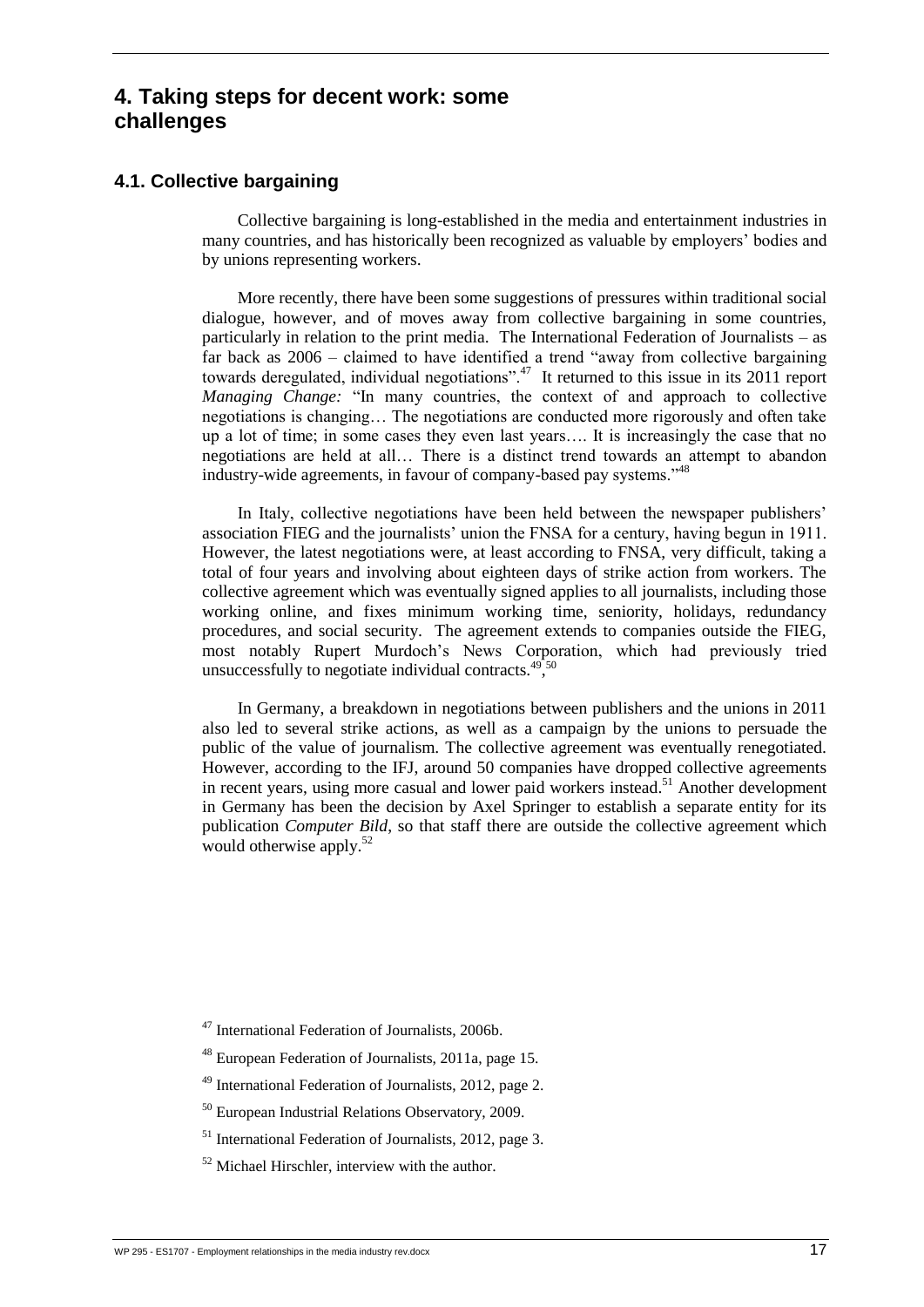There have also been problems in Switzerland, where the previous collective agreement for the publishing sector has not been renewed by the employers.<sup>53</sup>

In relation to film, traditional social dialogue structures and collective bargaining appear to be coming under less pressure, although UNI-MEI has suggested that some affiliates in the United States are reporting more difficulties in collective negotiations.<sup>54</sup>

Technological convergence has brought operators from other industries, including the telecoms sector, into broadcasting. The International Federation of Journalists' General Secretary has drawn attention to issues which have arisen in Brazil and elsewhere in Latin America where telecoms operators running cable television services were not initially prepared to negotiate with local media unions.<sup>55</sup>

Given the number of freelance and atypical workers in the sector, one key question to address in relation to collective bargaining is the extent to which collective agreements also cover freelance workers. The picture is mixed.

On the one hand, in the film industry in the United States there is a long and highly successful record of agreements between employers' organisations and labour unions such as the Writers Guild of America (WGA-W and WGA-E) and the Directors Guild of America, whose members are generally almost exclusively freelancers. The same is true in other film production centres. In the United Kingdom, for example, the BECTU union has a collective agreement which covers freelancers with PACT, the Producers Alliance for Cinema and Television. In 2002, a long campaign by BECTU and the Directors' Guild of Great Britain resulted in the re-establishment of multi-employer bargaining for freelance directors.<sup>56</sup> Freelancers are also covered in various collective agreements with the BBC state broadcaster, and a similar agreement is currently under discussion with the main commercial television operator  $ITV$ .<sup>57</sup> In the United Kingdom the journalists' union the NUJ has some collective agreements covering the use of freelancers' work as casuals in employers' premises, as well as one agreement (with The Guardian Media Group) covering minimum rates for editorial supplied by freelance contributors.<sup>58</sup>

Where formal collective agreements are not in place, some unions are attempting to use other measures to encourage employers to adopt good practices. BECTU, for example, has unilaterally drawn up a Charter for workers in the factual television sector in the United Kingdom. It is inviting employers to voluntarily sign up to the Charter, and is publicizing examples of companies which refuse to endorse it.<sup>5</sup>

In Germany and Austria, collective agreements are extended to cover certain categories of freelance, effectively those categorized legally as being in an economically dependent relationship with the host company. $60$ 

<sup>53</sup> European Federation of Journalists, 2011b.

<sup>54</sup> UNI MEI, 2011, page 6.

<sup>&</sup>lt;sup>55</sup> Beth Costa, interview with the author.

<sup>56</sup> Heery et al., 2004, page 29.

 $57$  Tony Lennon, interview with the author.

<sup>58</sup> John Toner, interview with the author.

 $59$  Tony Lennon, interview with the author.

 $60$  European Foundation for the Improvement of Living and Working Conditions, 2010a, page 40.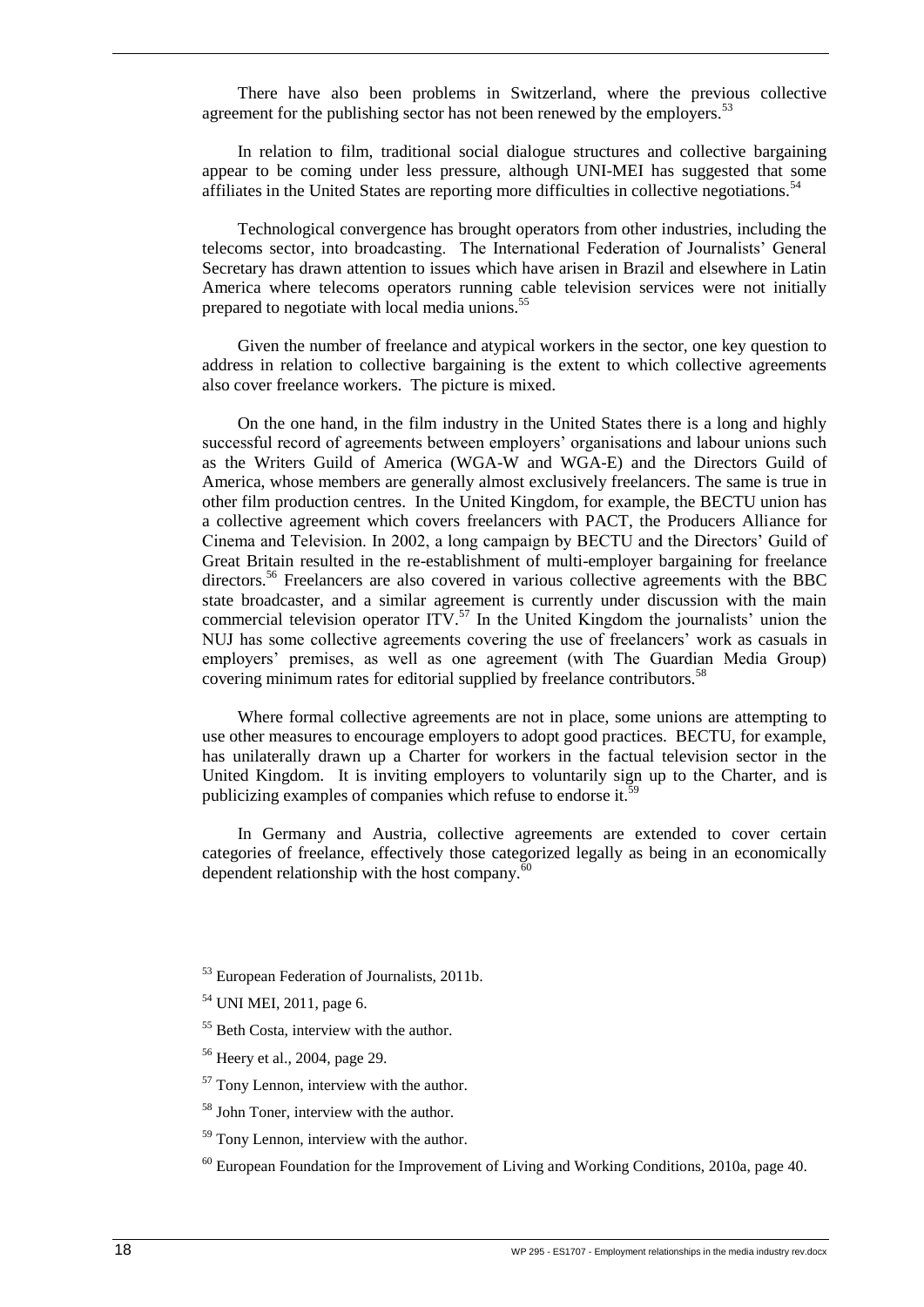On the other hand, the vast majority of freelance workers in the print media are not included in collective agreements.<sup>61</sup> There is a specific – and very significant – difficulty here which has occurred in several countries, in relation to a clash between employment rights and competition law. Because of the significance of this issue it will be considered in more detail.

#### <span id="page-29-0"></span>**4.2. Competition law**

The right of individual workers to freedom of association and protection of the right to organize is recognized as a human right and underpins the work of the International Labour Organization. It recognizes the fact that workers are not in an equal position with employers when bargaining on their pay and conditions. It aims to ensure, as the ILO put it in its 1944 Declaration of Philadelphia, that "labour is not a commodity".

Anti-cartel law is also designed to remove the risk of potential exploitation of the market by dominant forces, in this case by groups of enterprises banding together to fix the prices they charge their customers. National competition authorities have a vital role to play in preventing this abuse of power.

The problem that has emerged, however, is that in some countries, competition regulatory authorities are choosing to use their powers against unfair competition to prevent freelancers from participating in collective bargaining or indeed from taking collective action to improve their circumstances. The issue affects those freelancers whose legal status is technically that of self-employed. In other words, they are deemed to be enterprises rather than workers.

It seems unlikely that when competition law was originally drafted, it was intended to reach down in this way to those who, potentially at least, are some of the most vulnerable members of the labour force. There can also be considerable uncertainty, where apparent contradictions exist between employment rights and labour law and competition law, which of these has legal precedence.

This issue has arisen in recent years in several countries. Ireland is a case in point, where the country's Competition Authority in March 2003 investigated a 2002 collective agreement in place between the trade union Irish Actors' Equity SIPTU and the Institute of Advertising Practitioners in Ireland, which had been negotiated to establish minimum fees for actors. The 2002 collective agreement was the most recent of several similar agreements, which the Competition Authority accepted had been in force for at least fifteen years. The Authority ruled however that the agreement violated Irish and European competition law and the parties to the agreement subsequently pledged to withdraw from any agreement on fees $62$ .

This ruling had an immediate knock-on effect for other media unions, including the Irish part of the joint Irish/UK National Union of Journalists. The National Newspapers of Ireland (NNI) pulled out of a longstanding pay rates agreement with the NUJ as a consequence.<sup>63</sup> Although the Competition Authority's verdict has been politically controversial and government action to remedy the difficulty has been proposed, no legislative change has yet been forthcoming. The Irish Congress of Trade Unions has

<sup>61</sup> European Federation of Journalists, 2011a, page 17.

 $62$  Competition Authority (Ireland), 2004.

 $^{63}$  European Foundation for the Improvement of Living and Working Conditions, 2010a, page 43.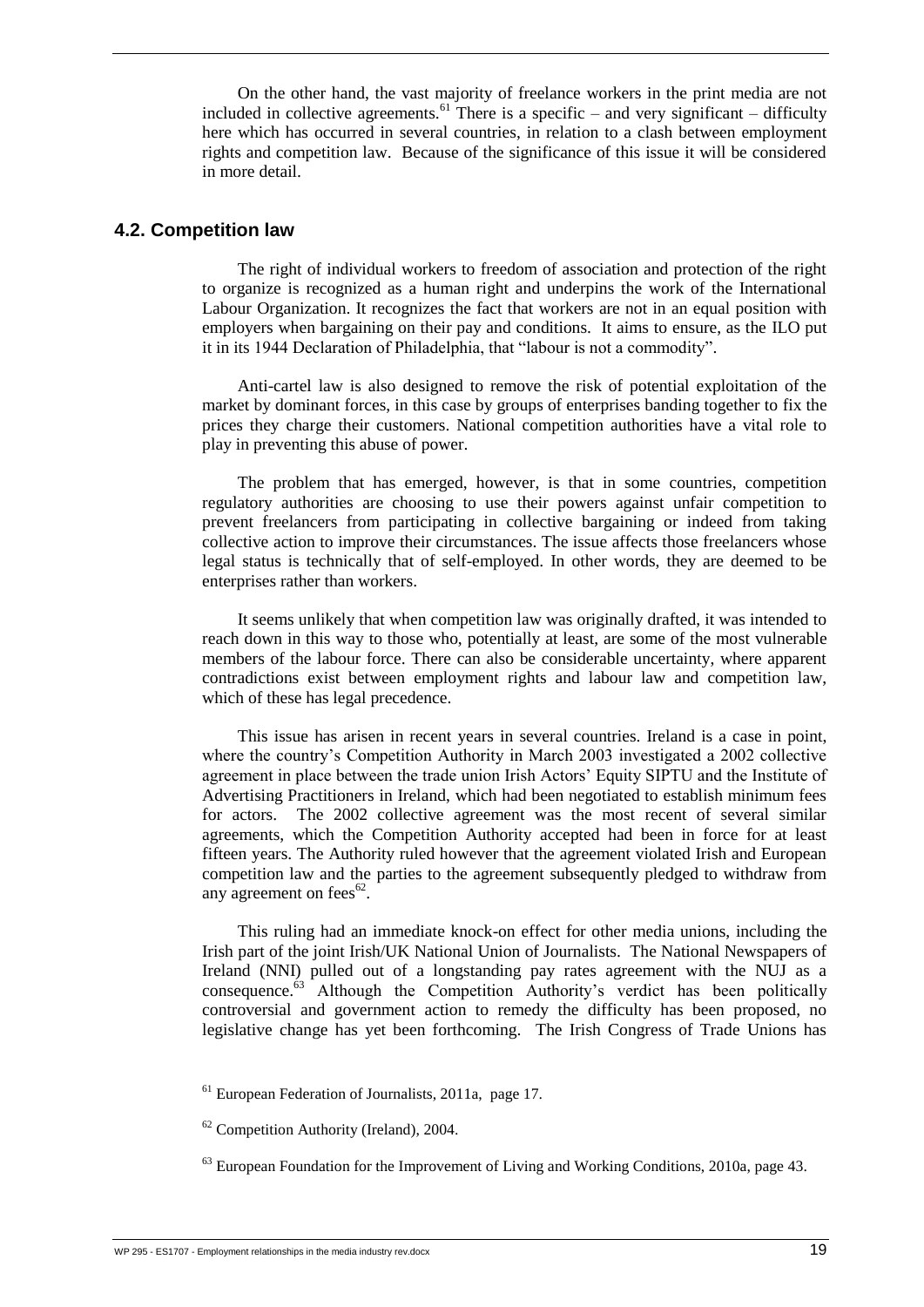raised the case as part of the UN Universal Periodic Review process for Ireland and at the  $\overline{I}$ ILO in the context of the European Charter of Fundamental Rights.<sup>64</sup>

A similar situation has arisen in Denmark, where in 1997 the Competition Authority instituted proceedings against the Danish Union of Journalists over a leaflet it had produced entitled *Recommended Terms for Freelance Journalism.* The union appealed the Authority's ruling to the Competition Appeals Tribunal, which found in favour of the union. In its finding the tribunal found – among other things – that journalists who do work for a media enterprise of the same nature as that done by permanent staff cannot be regarded as conducting independent commercial activity merely because the work is assignment based. Nevertheless this ruling has not fully clarified the situation for all freelancers, and a request by the union to obtain a general declaration of non-intervention on matters concerning freelancers from the Competition Authority has proved contentious and the request has now been withdrawn.

In practice, the union is now being "very careful in its guidance to freelancers".<sup>65</sup> It reports that one in five of its members (about 3000 people) are now freelance, about twothirds of whom are treated by the authorities as independent contractors rather than as having equivalent employee status. The union also reported that a 2010 collective agreement for journalists working for magazines published by Aller Media only covers 80 of the 700 freelancers who, but for concerns over the stance of the Competition Authority, would otherwise have been included in the agreement.<sup>66</sup>

Issues of freelance media workers being at risk of being caught in anti-cartel initiatives by competition regulators have also been reported in, among other countries, Spain and the Netherlands. It was the subject of a letter written by the European Federation of Journalists' President Arne König to the European Commissioners for Competition, and for Employment, Social Affairs and Inclusion in June 2011. Mr König called for legislation or non-legislative guidelines which would allow the exercise of freedom of association and right to collective bargaining by freelance media workers. <sup>67</sup>

Nevertheless, and in situations where collective agreements are not in place, in some countries media unions do attempt to maintain some basic levels of remuneration by freelancers by offering advisory recommended minimum rates. In Europe, for example, recommended freelance fee guidance is offered in countries such as Belgium, Germany, Finland, France, Norway, Sweden and the United Kingdom.<sup>68</sup>

This issue remains a key one which media unions wish to try to resolve, arguing that it represents a distortion of the reality of power relationships in the industry: as one Belgian freelancer has put it, "the relation between the freelancer and the media client remains totally controlled by the latter".<sup>69</sup> On the other hand, companies in the media industry who are seeking services from external contractors may naturally operate on the expectation that the tendering process will be a transparent and open one, enabling them to find through open market mechanisms the best value or most appropriate contractor for their needs. It can also be noted that, in many jurisdictions, imbalances in power between

<sup>&</sup>lt;sup>64</sup> PowerPoint presentation by Esther Lynch, Freelancers' Collective Bargaining Rights, European Federation of Journalists/ETUI conference, Florence, 2011.

<sup>&</sup>lt;sup>65</sup> Information supplied to the author.

<sup>66</sup> International Federation of Journalists, 2012, page 5.

<sup>67</sup> European Federation of Journalists, 2011c.

<sup>68</sup> European Federation of Journalists, 2009.

<sup>69</sup> International Federation of Journalists, 2003, page 21.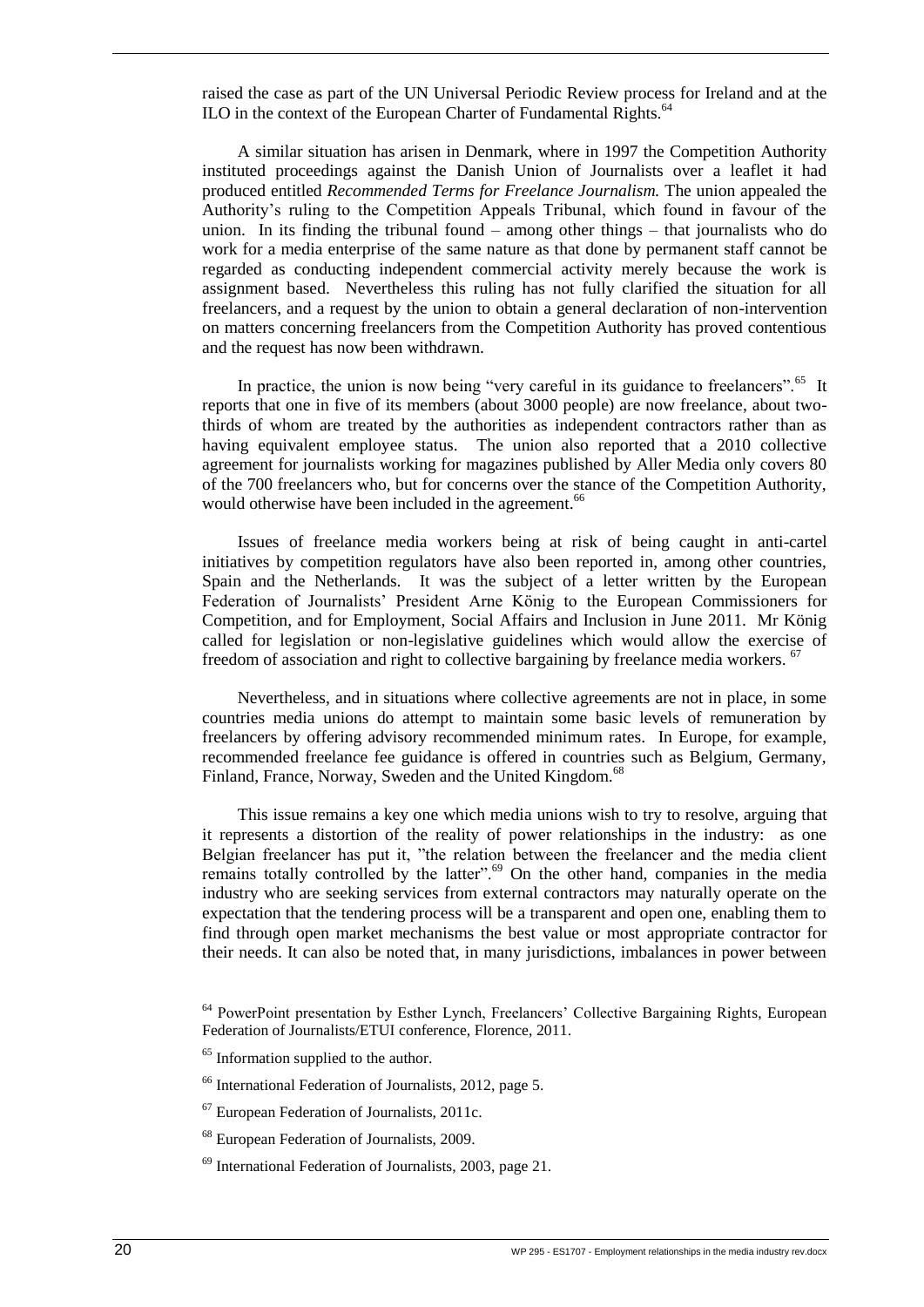those trading in open market situations are in any case increasingly subject to provisions controlling unfair contractual terms.

Issues of competition law for freelancer workers have been addressed in a recent academic article by Shae McCrystal of the University of Sydney (Australia), who poses the question of whether collective bargaining could offer an opportunity for independent contractors to act collectively in situations where they have been recruited through competitive tendering with the aim of reducing labour costs.<sup>70</sup>

#### <span id="page-31-0"></span>**4.3. Other examples of social partnership**

Unlike other sectors, there are at the moment no examples of Global Framework Agreements in place with major media multinationals. UNI Global Union has advertised its desire to reach a GFA with the Disney Corporation, and hopes to begin negotiations shortly through its sectoral organisation UNI-MEI. UNI-MEI has facilitated negotiations for an agreement with the Asia Pacific Broadcasting Union signed last year, as well as with Malaysia-based Media Prima and the Indonesian news agency Antara.

A Framework Agreement between the International Federation of Journalists and Westdeutsche Allgemeine Zeitung Mediengruppe (WAZ) was agreed in 2007, but has since been discontinued.

The European sectoral social dialogue committee for the audio-visual sector, mentioned above, brings together (for the employers) the European Broadcasting Union, FIAPF (The International Federation of Film Producers' Associations), CEPI (The European Coordination of Independent Producers), the Association of European Radios and the Association of Commercial Television in Europe and (for the workers' representatives) the UNI-Europa performance and media branch EURO-MEI, the European Federation of Journalists, the International Federation of Actors (FIA) and the International Federation of Musicians (FIM). The committee has, among other initiatives, adopted a joint declaration on promoting social dialogue in the sector, and an agreed Framework of Actions on Gender Equality<sup>71</sup>. This is discussed in more detail below.

#### <span id="page-31-1"></span>**4.4. Issues in organising freelance and atypical workers**

Generally speaking, media unions have long experience of organising freelance workers. As we have seen, some unions (such as the US writers' and directors' guilds) are almost entirely composed of freelance workers. Elsewhere, freelancers comprise a significant minority of union membership, with the trend being upwards.

However, some unions are prohibited by national law from being able to recruit freelance workers. This has been an issue, for example, in Croatia. According to an officer of the journalists' union SNH, "Croatian labour law regulates labour relations in the Republic of Croatia. In Article 2 it defines a worker as an employed person which performs certain work for an employer. This definition is the cause of problems for freelance and other informal workers, because protection of labour rights refers only to employees, staff workers with signed employment contracts".<sup>72</sup>

 $70$  McCrystal, 2012.

 $171$  European sectoral social dialogue – audiovisual 2013.

 $72$  Communication with the author.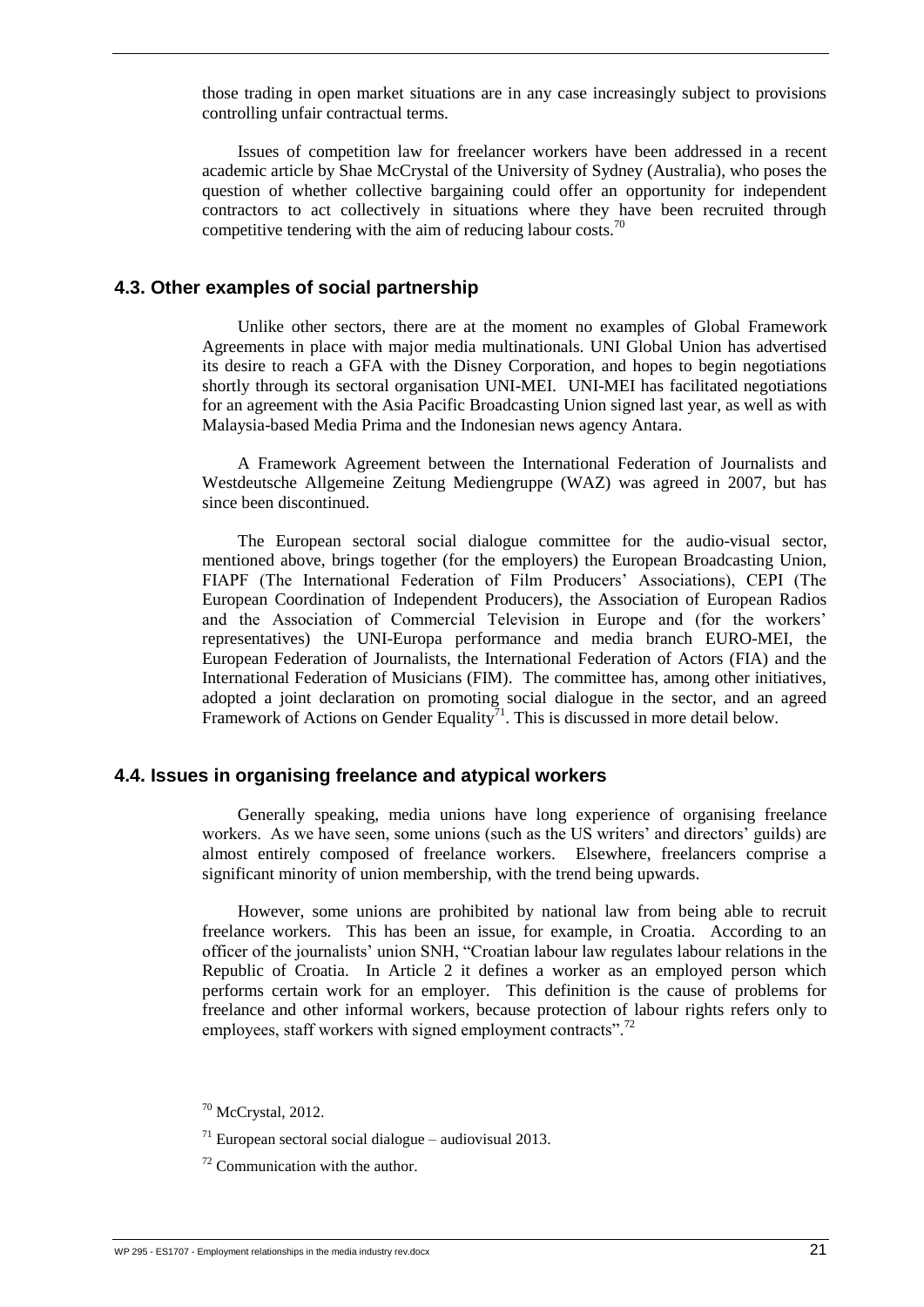The journalists' union in the Former Yugoslav Republic of Macedonia reports a somewhat similar problem where reportedly labour law recognizes only those with contracts from employers as eligible for union membership: "There is no legal provision for a freelance journalist. This means that the journalists who are not permanently engaged or are not registered as employed by the employer (although de facto they work full-time) are being treated as unemployed."<sup>73</sup>

In Portugal, there is a legal disagreement between the Portuguese government and the Sindicato dos Jornalistas as to whether freelancers can be organized by the union. The union was required to withdraw a reference to freelancers in its statutes as a consequence. The union has considered a legal appeal, but is currently choosing not to progress this.<sup>74</sup>

The IFJ has suggested<sup>75</sup> that this issue also applies in certain other countries, primarily in central and eastern Europe.

Conversely there is also the example of Greece where the journalists unions' statutes restrict their membership only to journalists working as employees and therefore where freelance journalists cannot become members. These measures, which can be seen as a continuation of traditional attempts by skilled unions to control entry to a craft, are now under significant pressure given recent developments in the country. In practice, some flexibility is being shown. The ESIEA (the union of the Athens daily newspapers) reports that more and more non-employee journalists are now among its membership.<sup>7</sup>

More broadly, there is evidence that unions are responding to changes in employment relationships in the media sector by adapting both their procedures and their ways of working in order to be able to represent more effectively freelance and other atypical workers. This was the theme of a 2011 IFJ publication which observed that "Unions are indicating that they want to change their structures, procedures and services in order to improve their work for freelance journalists."<sup>77</sup>

In some countries, unions are showing some considerable creativity in how they recruit and then organize freelance members. One German media union, IG Medien (now part of ver.di) was a very early user of a telephone call centre service when it pioneered the Mediafon advice service<sup>78</sup>. In Austria, the Gewerkschaft der Privatangestellten (GPA, now GPA-DJP) was also an early adopter of technology, launching an online forum (a kind of online union 'branch') called work@flex in 2001.<sup>79</sup> In the UK and Ireland, the NUJ operates a freelance online discussion forum for its freelance members, and there are also dedicated freelance branches in three major cities.<sup>80</sup> In Denmark, the Danish Union of Journalists has a 'Freelance Gruppen', currently with 1800 members.<sup>81</sup>

 $73$  Communication with the author.

 $74$  Communication with the author.

<sup>75</sup> International Federation of Journalists, 1999, page 9.

<sup>76</sup> Communication with the author.

 $77$  European Federation of Journalists, 2011a, page 19.

 $78$  Pernicka, 2005, page 217; UNI Global Union, 2005; European Foundation for the Improvement of Living and Working Conditions, 2010a, page 44.

<sup>79</sup> Pernicka, 2005, page 216.

<sup>80</sup> John Toner, interview with the author.

<sup>81</sup> International Federation of Journalists, 2012, page 4.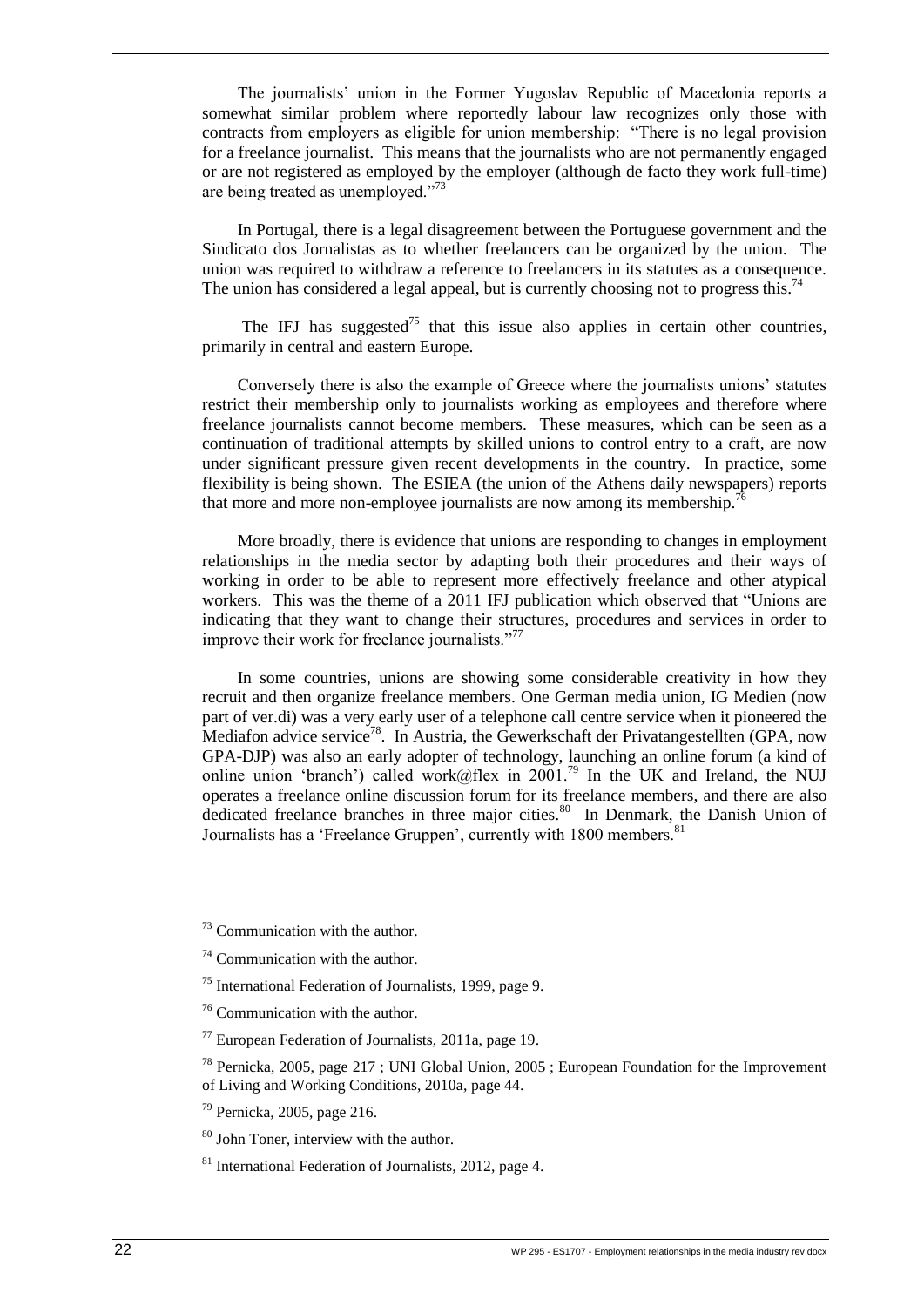However, organising freelance workers is in some respects considerably more of a challenge than organising employees working in a traditional workplace. Firstly, as several unions have made clear, freelance workers tend to require more individual attention from officers and therefore may require more union resources than their employed colleagues. As one officer put it, "freelancers expect personal service".<sup>82</sup>

Particularly when freelancers are not covered by collective agreements, the workrelated problems they bring to their unions are also rather different. Unpaid invoices are for some union officers the most common issue of all, making the union a kind of debt collection agency for its members. Other reported common issues dealt with in relation to freelance media workers include tax problems, legal problems, health and safety concerns whilst at work, help after an industrial accident, and general enquiries about employment rights. One union officer described the work involved in servicing freelance members as "incredibly demanding, much more so than for the permanently employed".<sup>83</sup>

The cost of servicing freelance members has been raised as an issue by some unions, concerned at their long-term ability to be financially sustainable from members' subscriptions and therefore retain their independence of operation. One union advises that, because of the lower subscriptions paid by freelancers, it effectively has to find two new freelance members to replace every employee member who leaves the union. In the longer term, the increased use of informal employment relationships in the media industry, through the effect it has on unionization rates, could also affect the quality and effectiveness of social dialogue for all media workers, employees as well as freelancers.

One issue which arises where unions have freelancer members is the extent to which industrial action may be possible, particularly where those freelancers are deemed to have the status as self-employed. Clearly, freelancers are less likely to have recourse to the forms of industrial action available to employees operating in a collective workspace. Nevertheless (and as a sharp counter to those authorities who approach freelance workers solely as micro-businesses) there are some interesting examples where freelancers have chosen to take collective action.

The example of the writers' strike organized by the Writers Guild of America as part of the collective agreement negotiations in 2007-8 has been mentioned already. A more recent example, also from the film sector, is from the UK where freelance hair and makeup workers (primarily women) on contract for the production of *Les Misérables* threatened collective action to ensure they were paid for the necessary overtime they were required to put in.<sup>84</sup> In journalism, two hundred British freelance workers operated an informal withdrawal of labour in 2010 in agreeing jointly to decline to continue contributing to a major magazine publisher as part of a dispute over authors' rights ownership.<sup>85</sup> In Germany, freelancers participated in the 2011 strikes during the renegotiation of the journalism collective agreement.<sup>86</sup>

Unions are developing a portfolio of collective services to meet some of their freelance members' needs. In Denmark, for example, the union helps media employers and organisations find union freelancers through its 'Find a Freelancer' database.<sup>87</sup> In the

- $82$  John Toner, interview with the author.
- <sup>83</sup> Tony Lennon, interview with the author.
- <sup>84</sup> Clark, 2012; Clark, 2013.
- <sup>85</sup> National Union of Journalists, 2010.
- <sup>86</sup> International Federation of Journalists, 2012, page 2.
- <sup>87</sup> European Federation of Journalists, 2011b.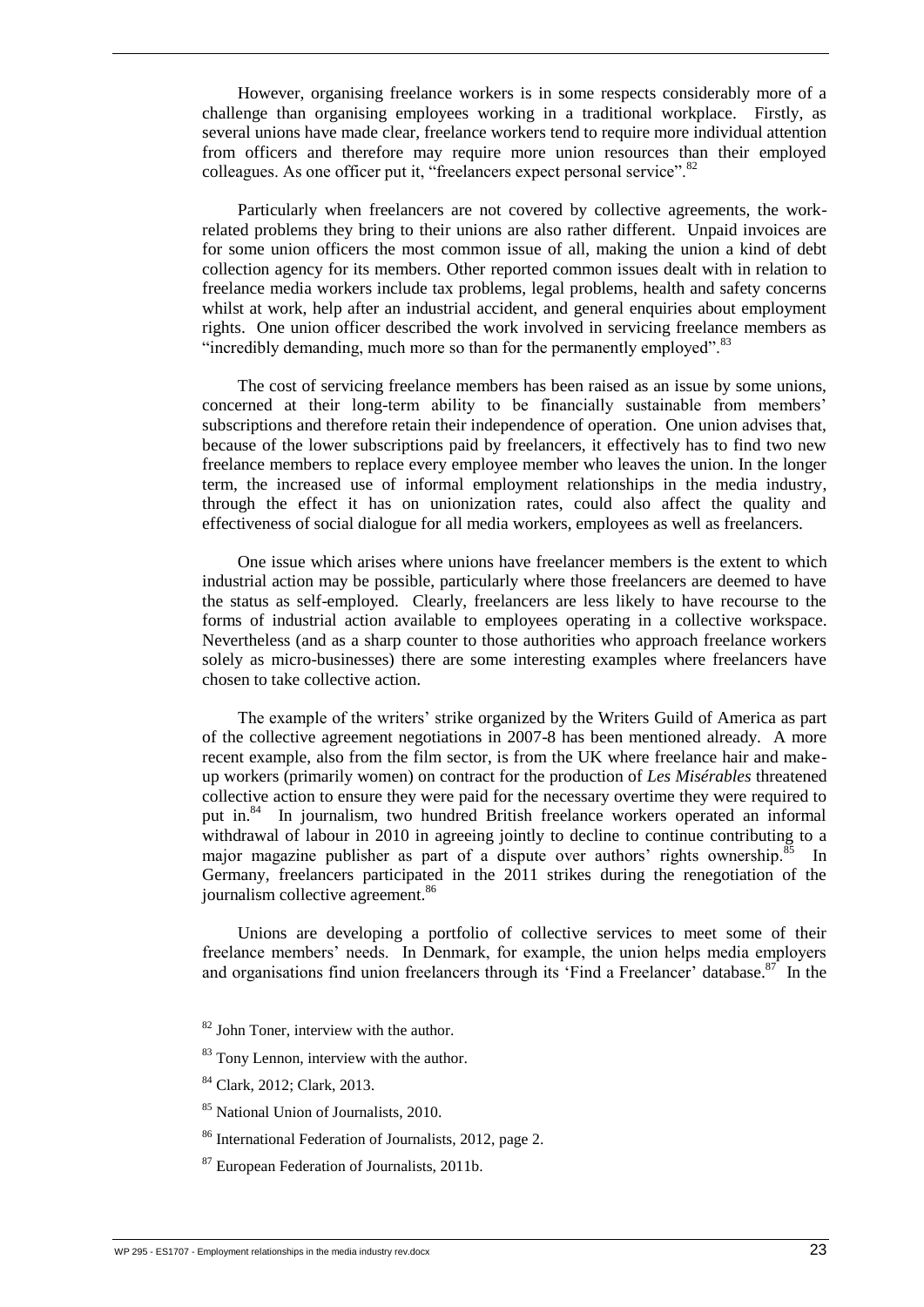UK, BECTU has negotiated comprehensive public liability insurance, a standard requirement for freelance workers in the film industry.<sup>88</sup> Several unions have free tax advice lines and services.

Unions also offer access to social protection for freelance members. As reported above, both the Directors Guild of America and the Writers Guild of America are actively participating in the health care provision and retirement pension schemes for their members, provisions which have been negotiated through collective agreements in the sector.

Training provision is another major area of attention for unions with freelance members, a subject which will be considered in more detail in the next section of this report.

#### <span id="page-34-0"></span>**4.5. Training and lifelong learning**

Given the changes which new technology is bringing to the media industry, training has never been more important. Both employers and individual workers have a direct interest in ensuring that adequate training is available.

The subject of training was one of the issues investigated by the Australian media union MEAA in a members' survey carried out in 2008. The union reported: "One of the biggest concerns involves training – or the lack of it in newsrooms seeking to expand into new platforms and new forms of delivery without paying for new staff. Asked 'what sort of training have you received in new media platforms?', only 1.94 per cent replied 'very comprehensive – I'm getting all the multi-media skills'. Some 40.72 per cent said 'just what I need to do my job'. Distressingly, the majority, 57.34 per cent replied 'None, I'm expected to pick it up as I go along'." (About 10% of the union membership responded to the survey. $)^8$ 

Also in the media sector, the British/Irish NUJ claimed that "there is a real gap between what journalists are expected to do and the training they are receiving for carrying it out".<sup>90</sup>

The 2010 OECD report on the effect of the internet on news publishing also addressed the issue of training: "Fostering the skills of journalists who increasingly have to be multimedia journalists is central to maintaining a high-quality news environment. News organisations have to invest heavily in the creation of a versatile workforce. The role of the universities (and the teaching of journalism, namely entrepreneurial journalism) in the new media ecosystem is also large and growing."<sup>91</sup>

In the European context of sectoral dialogue between the social partners, the audiovisual committee is currently focusing among other things on the issue of training and skills. In collaboration with the social dialogue committee for the live performance sector, the committee is undertaking a feasibility study for a sectoral skills council.<sup>92</sup>

<sup>&</sup>lt;sup>88</sup> Tony Lennon, interview with the author.

<sup>89</sup> Media Alliance, 2008, page 16.

<sup>90</sup> National Union of Journalists, 2007, page 18.

<sup>&</sup>lt;sup>91</sup> OECD, 2010, page 72.

 $92$  International Federation of Journalists, 2011.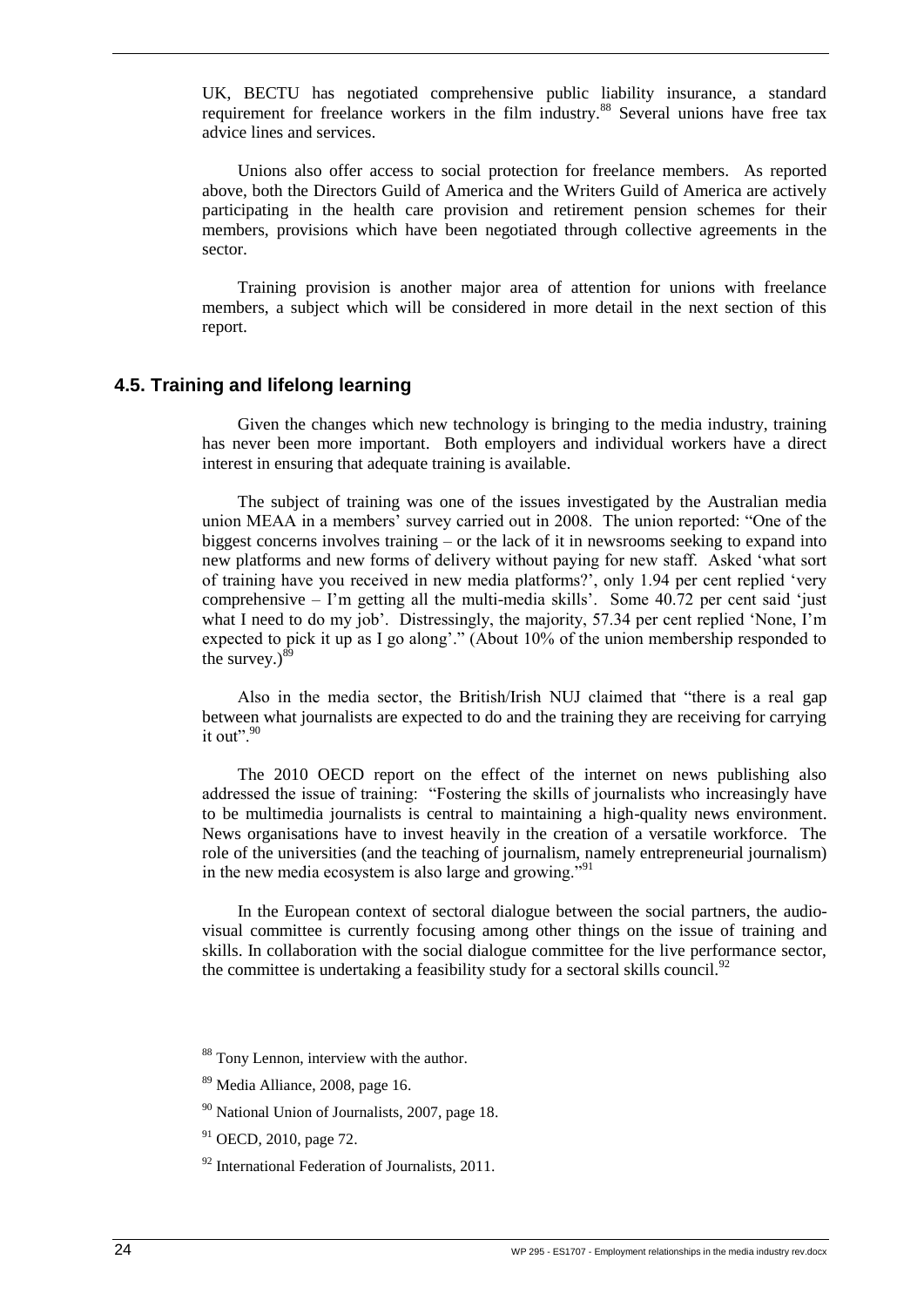Freelance media workers face a particular challenge, in that they are likely to be responsible entirely for ensuring that they have the training and skills they need. There are some examples of unions working to meet these needs. In Sweden for example the media union SJF has established a special training company which enables its freelance members to receive free professional training.<sup>93</sup> In the UK, BECTU provides a similar service for its members.<sup>94</sup>

#### <span id="page-35-0"></span>**4.6. Creators' rights/ Intellectual property rights (IPR)**

The media industry is unusual in that much of its economic framework is predicated on the exploitation of intellectual property rights, and in particular copyright on created products. This is the reason why digital piracy is considered such a serious risk to the industry and has become a major focus of lobbying and enforcement work.

For workers in the media sector, intellectual property rights also loom large as an important issue in negotiations over how their labour is remunerated. Freelance workers in particular have been very concerned to ensure that they receive a fair share of rights payments for work they have created.

Different jurisdictions treat rights on created material differently, and there is a broad division internationally between those countries where copyright principles apply and those based on the principle of author's rights. Because author's rights are rights of the individual whilst copyright comes from the law of property, media unions tend to prefer to use the former term.<sup>95</sup> Author's rights are also sometimes described as creator's rights.

Author's rights comprise both moral rights and economic rights. An author's moral rights cover such things as the right to be named as the creator of a work and their right not to have their work distorted or manipulated against their wishes. For all media workers, and for freelance workers in particular, moral rights can be highly important in establishing and defending professional reputation and in attracting further work.

Economic rights refer to the financial value of the created product and are therefore even more fundamental to employment relationships in the media sector.

In some countries (such as the United Kingdom, Ireland, Poland, Hungary and the Czech Republic<sup>96</sup>) employees are legally deemed to have relinquished their economic rights under their employment contract with these rights passing to the employer. Sometimes this extends also to moral rights. However, even in those countries where this is not the case (three examples are France, Germany and Sweden), the issue of rights takes on a fundamental position in collective negotiations and in social dialogue.

In the US film industry, rights are successfully covered in the collective agreements negotiated between production companies and the labour unions. This applies also in the case of freelance workers, such as writers and directors.

Elsewhere, the issue can be much more problematic. Media unions have been particularly concerned about the situation facing freelancers negotiating individually with businesses for which they are undertaking work. The European Federation of Journalists

- $93$  Arne König, interview with the author.
- <sup>94</sup> Tony Lennon, interview with the author.
- <sup>95</sup> International Federation of Journalists, 2011, page 10.
- <sup>96</sup> International Federation of Journalists, 2011, page 6.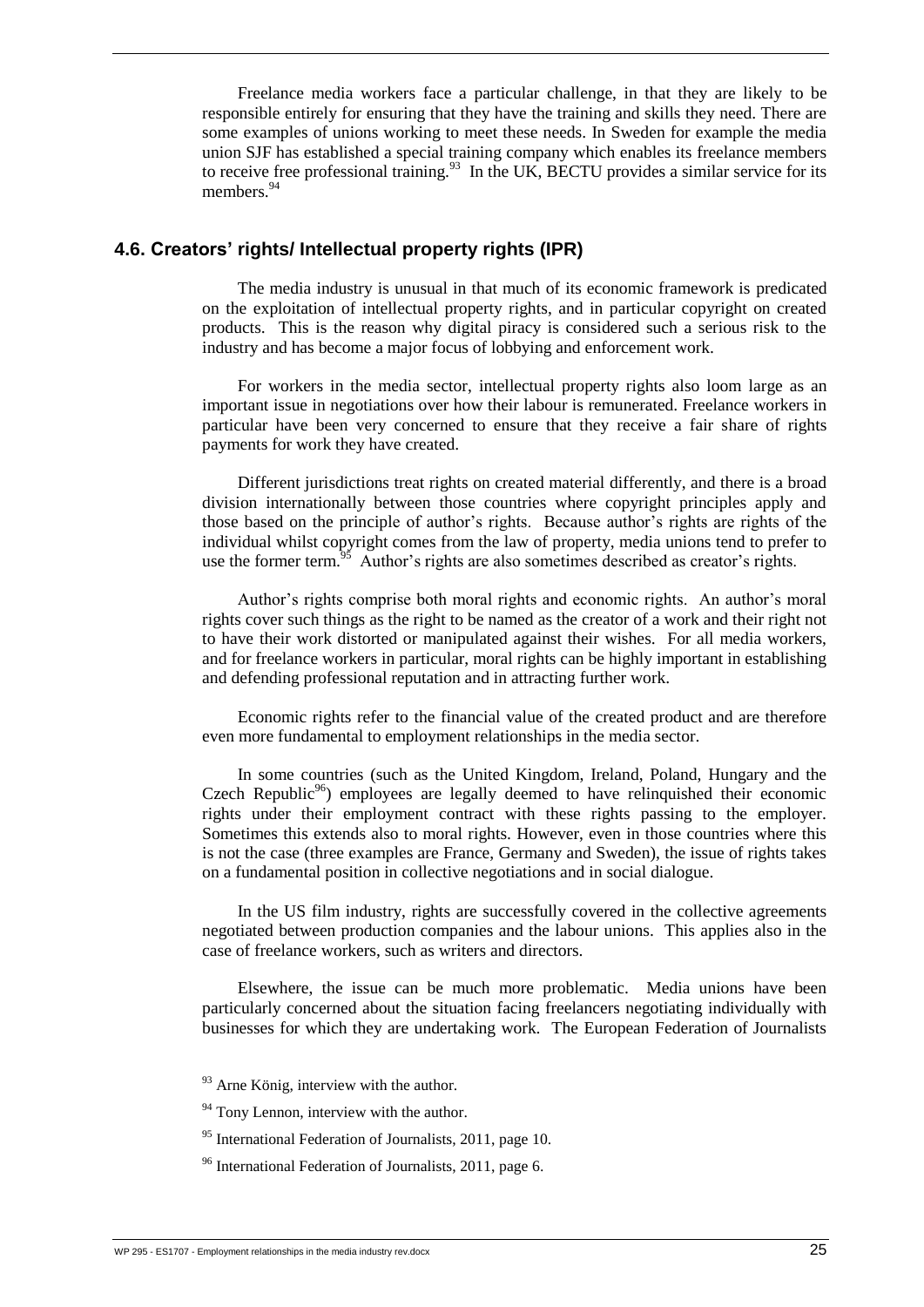launched a campaign in 2011 called Fair Contracts for Journalists, and the EFJ has also produced a comprehensive handbook for members on authors' rights.<sup>97</sup> In the Netherlands, the Nederlandse Vereniging van Journalisten (NVJ) union has established a Project Fair Share on authors' rights. In the UK, several media unions have together established the Creators' Rights Alliance (formerly the Creators' Copyright Coalition). The UK has seen several high-profile disputes between freelancers and client businesses over alleged 'rights grabs' by publishers. One publisher received particular notoriety when it tried to demand full rights "throughout the universe", including in "media yet to be invented".<sup>98</sup>

In Germany, ver.di and nine major publishers have successfully negotiated an agreement covering author's rights which includes self-employed workers.

It should be noted that collecting societies (set up and run collectively by their members) provide an established route in collecting royalty payments from the exploitation of rights. Collecting societies operate in many countries, on behalf of groups such as authors, photographers and musicians, and income from collecting societies can form a very significant part of the total income received by creative workers. In Argentina, the film directors' union DAC (Directores Argentinos Cinematográficos) campaigned for over 50 years for legal recognition as rights holders in films, a campaign which was successfully concluded in 2003 with a modification of the country's intellectual property law. DAC has now been recognized as performing the role of collecting society for Argentinean directors, and the first payments were made in 2011. In 2012, DAC signed an agreement with the country's hotel and business trade association FEGHRA, which will see royalties from films shown in hotel rooms paid to directors through DAC.<sup>100</sup>

Google's desire to make in-print and out of print books available electronically (originally it had announced its desire to make all books ever published available) has led to lengthy legal action in several legal jurisdictions, focused on rights remuneration. Limited settlements were reached in 2012 in both France and the United States.<sup>101</sup> Google's approach has drawn particular attention to the potential importance of 'orphan works', those publications for whom the authors and rights-holders cannot now be traced. The International Federation of Journalists has suggested that there is insufficient attention being given internationally as to how orphan works can be avoided in the future for works being created now. The IFJ says that this issue affects photographers in particular, given how easy it is for photographs to be utilized electronically without authorship  $\frac{102}{\text{attribution}}$ <sup>102</sup>

#### <span id="page-36-0"></span>**4.7. Occupational safety and health issues**

The introduction of computer technology into the media industry in the final years of the twentieth century saw particular concerns raised over the risk to workers of musculoskeletal disorders such as repetitive strain injury, brought about by excessive keyboard usage.

 $97$  International Federation of Journalists, 2011, page 42.

<sup>98</sup> International Federation of Journalists, 2011.

 $99$  European Foundation for the Improvement of Living and Working Conditions, 2010a, page 41.

<sup>100</sup> http://www.dacdirectoresdecine.org.ar/gestion.html.

<sup>101</sup> Waters and Edgecliffe-Johnson, 2012; Daneshkhu, 2012.

<sup>102</sup> Renate Schroeder, interview with the author.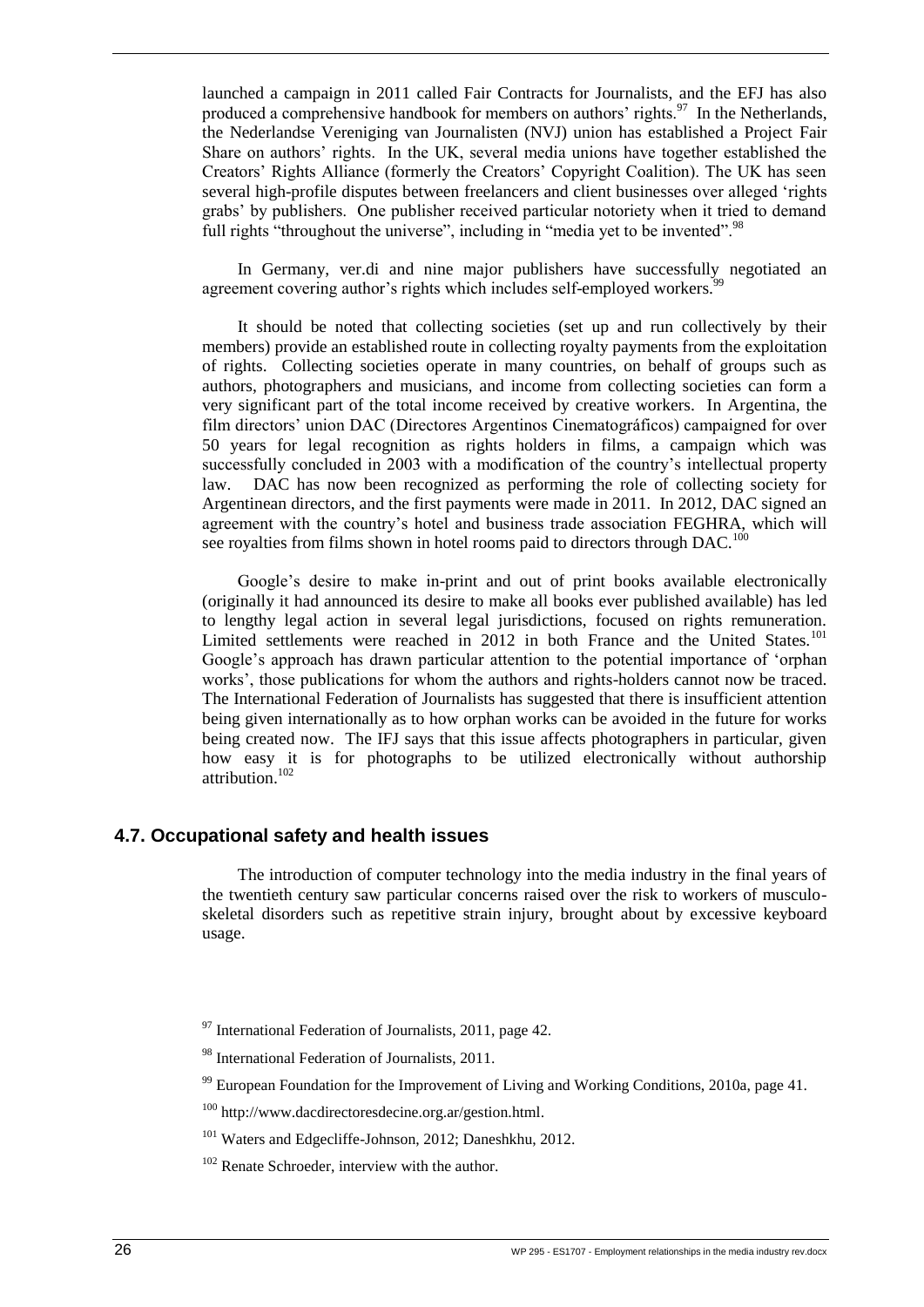The focus now has shifted somewhat as increased work pressure both on employed workers and freelancers has led to particular concern regarding issues of stress and mental health. Linked to this is the question of work/life balance, especially as new technology allows media workers to work whilst they are travelling, at home, and on vacation. One French freelancer commented on how their experience of using an 'always on' 3G smartphone had made the boundary between work time and personal life extremely porous.<sup>103</sup> The UK/Ireland union the NUJ reported one magazine news editor who had gone on long-term stress-related sick leave as saying: "I cannot physically carry out the tasks they are asking me to perform, let alone mentally. You would need to be an octopus to be able to do everything they want doing."<sup>104</sup>

The NUJ has twice undertaken a 'well-being' survey of its freelance members, exploring the extent to which issues such as isolation, depression, over-reliance on alcohol or drugs, and loss of self-esteem may be issues for workers who spend much of their time working alone. Its original 2004 report reported that "for a minority of the union's freelance members, work-related pressures are leading to significant health problems" although it also reported "evidence that many individual freelancers are conscious of health issues and... attempt to take steps to ameliorate the risks."<sup>105</sup> The survey is due to be re-run in 2013.

Stress has also been reported by the International Federation of Journalists as an issue which is being surveyed by other media unions, including those in Sweden and Belgium. Stress was one of the topics covered in an ILO SECTOR working paper on the performing arts and journalism*.* 106

The IFJ also draws attention to the particular safety risks as a greater proportion of freelancers are used to report from war zones. For many younger journalists, war reporting is seen as a high-profile way to develop a professional reputation. Nevertheless, freelancers often travel to areas of considerable danger without the training or back-up resources which employed journalists can rely on, and without access to specialist equipment (such as flak jackets and helmets) or to adequate personal insurance.<sup>107</sup>

#### <span id="page-37-0"></span>**4.8. The position of women in the media industry**

Women play a significant role in the media industry, although there remain significant differences between the genders. Some trades (particularly some trades in the film industry) remain in practice the domain of men; there are other trades (such as makeup and hair) where women predominate.

The European Federation of Journalists has estimated that women represent 42% of the membership of its affiliates. Women comprise approaching 44% of employee members and  $42\%$  of freelance members.<sup>108</sup>

<sup>103</sup> European Federation of Journalists/UNI MEI, 2012, page 69.

<sup>104</sup> National Union of Journalists, 2007, page 20.

<sup>105</sup> National Union of Journalists, 2004, page 4.

<sup>106</sup> Sabir Giga et al., *Violence and stress at work in the performing arts and in journalism*, Sector Working Paper WP.201, Geneva, 2003.

<sup>107</sup> Interview with the author.

<sup>108</sup> International Federation of Journalists/European Federation of Journalists, 2012, page 6.

WP 295 - ES1707 - Employment relationships in the media industry rev.docx  $27$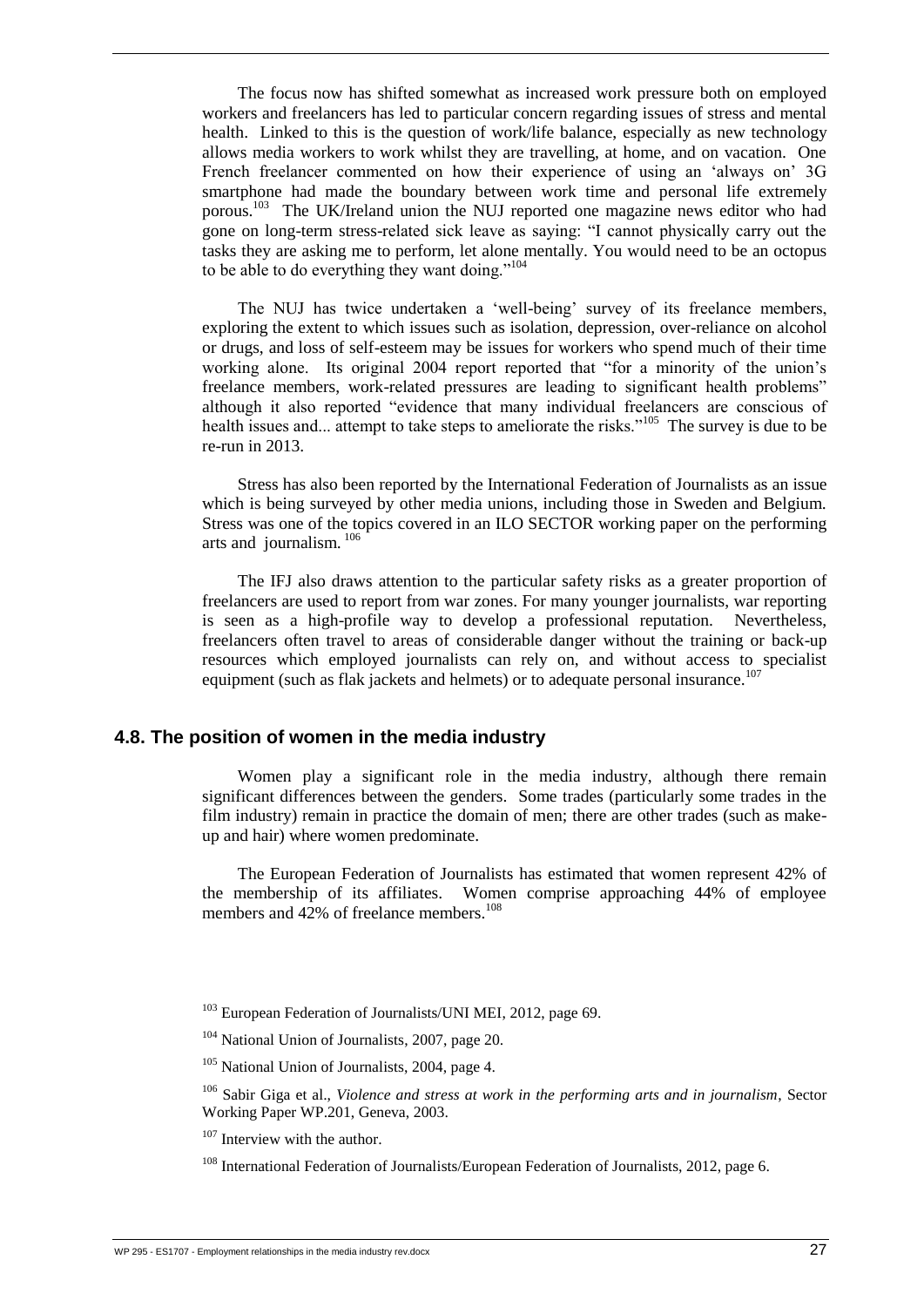The data from British/Irish National Union of Journalists reproduced in Table 5 above are available disaggregated by gender. Analysis (Table 7) shows that the bulk of the increase in NUJ's freelance members between 2005 and 2012 has been primarily from women rather than men. This could be a reflection of the fact that journalism students are now more likely to be women than men and that graduates are entering the profession as freelancers. It could also suggest that women who lose staff posts are more likely to remain in the industry as freelancers whilst men are more likely to leave the industry.

Table 7 also reveals some trends among employee members: although proportionately the union has lost more male than female employee journalists, there has been a sharp fall in the number of women employees in the past two years. Whilst it is difficult to draw definitive conclusions from one limited data set, this could suggest that women have been particularly adversely affected by recent job losses. In this respect, we can note that a 2012 survey of members of the European Federation of Journalists found some affiliates (including those in France, Spain and Estonia) reporting that the crisis was affecting women particularly. Nevertheless this was a minority position, according to the EFJ: "The majority of respondents did not see a direct effect of the crisis on women and reported that it has affected union members regardless of gender".<sup>109</sup>

|      | Total freelance members | M     |       | Total employee members | M      |       |
|------|-------------------------|-------|-------|------------------------|--------|-------|
| 2005 | 6.985                   | 4,408 | 2,577 | 21.693                 | 12.796 | 8,897 |
| 2007 | $^{\prime}$ , 163       | 4.454 | 2,709 | 21.148                 | 12.362 | 8,786 |
| 2008 | 7,172                   | 4,446 | 2,726 | 20.998                 | 12,318 | 8,680 |
| 2009 | 7,339                   | 4.512 | 2.827 | 20.427                 | 11.940 | 8,487 |
| 2010 | 7,133                   | 4.358 | 2.775 | 19.486                 | 11.152 | 8,334 |
| 2012 | 7,334                   | 4,475 | 2,859 | 19.187                 | 11.211 | 7,976 |

<span id="page-38-0"></span>**Table 7. Male and female paying members, National Union of Journalists (UK/Ireland) 2005-2012**

Source: National Union of Journalists

Little research appears to have been done to compare the experience of women freelancers to that of their male colleagues. It has been suggested in writings on homeworking<sup>110</sup> that, because of women's traditional home and childcare duties, it is more difficult for women than men to achieve an appropriate work/life balance in the home: put crudely, male freelancers are less likely perhaps to notice the dirty clothes or washing-up. A move by previously employed women journalists into 'forced-lancing' from home could be less easily managed than a similar move by a male worker. However, no direct evidence of this has been found during the research stages for this report.

In this context, it is interesting to note the text of the Framework of Actions on Gender Equality, agreed by the European audiovisual social partners in 2011. The comprehensive statement (which also addresses gender portrayal in the media, gender roles at work, equal pay and equality in decision making) includes the following observation of work/life balance: "It is critical when considering working arrangements which support the reconciliation of work and family life that these can be taken up on a voluntary basis by both women and men, and are designed in a way that does not undermine their long term participation and position on the labour market. Some of the practices aiming at creating a better work-life balance may have adverse effects on the careers of women in particular. Indeed, surveys show that flexible working practices are more used by women than men.

<sup>&</sup>lt;sup>109</sup> International Federation of Journalists/European Federation of Journalists, 2012, page 6.

<sup>110</sup> See for example Huws, U. et al, *Telework, Towards the Elusive Office*, 1990.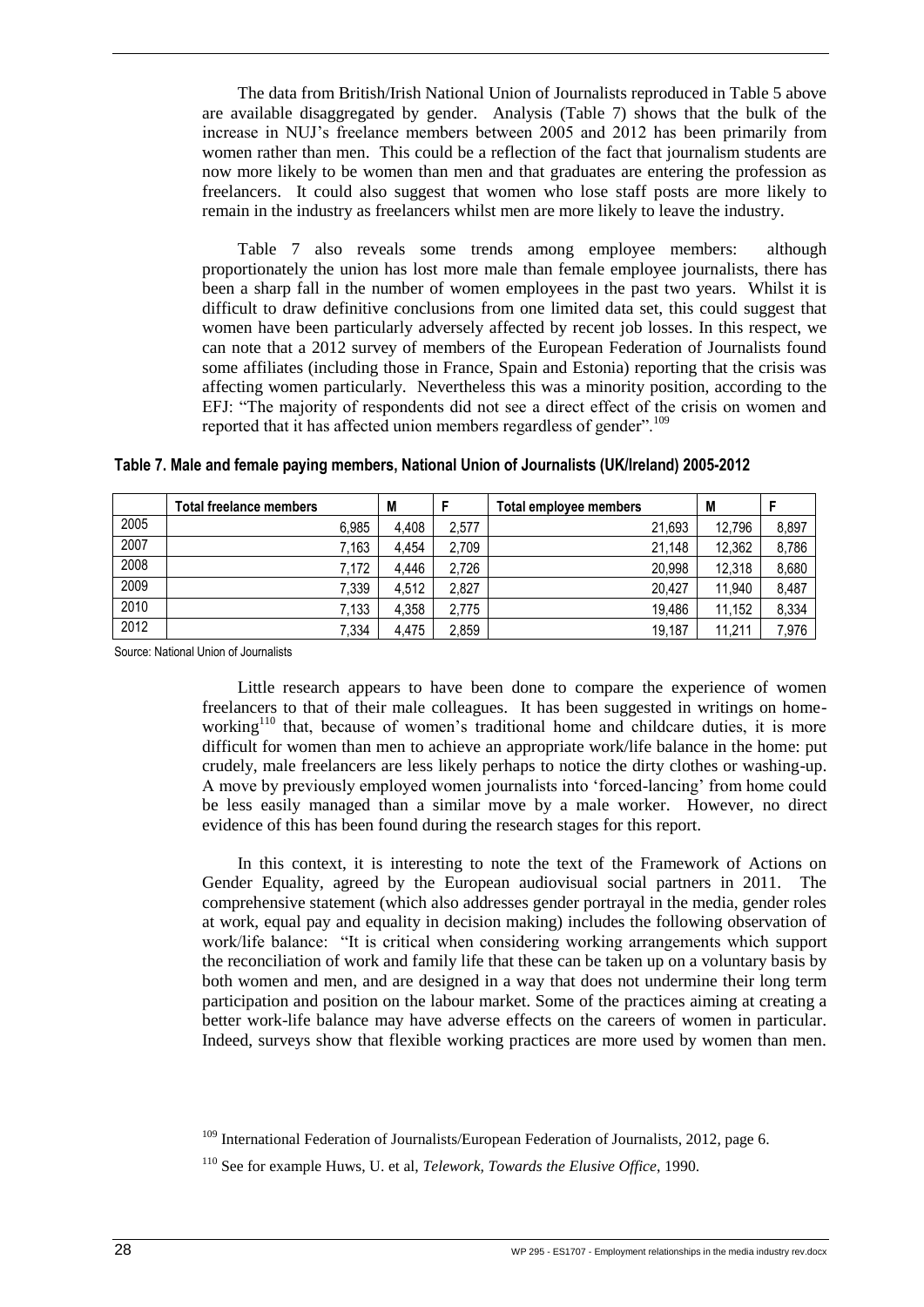In many cases, this has resulted in, inter alia, career stagnation, a pay-gap and lower pensions."<sup>111</sup>

#### <span id="page-39-0"></span>**4.9. Young people and the use of internships**

As has been mentioned above, particular concern has been expressed by some media unions at the situation facing young people trying to join the industry. It is suggested that young people are particularly likely to find themselves obliged to accept freelance working, rather than posts with employed status.

A report submitted by the French journalists union SNJ to the European Federation of Journalists suggested that young people in France were accepting unpaid hours as a way of trying to gain a toehold in the industry<sup>112</sup>. This same phenomenon exists in several other European countries. In the UK/Ireland, for example, the National Union of Journalists has stated: "An increasing number of casual journalists are not paid at all. The abuse of 'work experience' trainees is becoming a scandal, with large numbers of new jobless graduates offering themselves for free to publishers in the distant hope of getting, if not a job, then at least a line for the  $CV^{113}$ ."<sup>114</sup> A UK-based pressure group, Intern Aware, initially started as a Facebook group, has put pressure on the BBC to abolish unpaid work experience at the broadcaster.

One issue is that there would appear to be an imbalance in some countries between the (large) number of young people undertaking courses in media at university level and the ability of the industry to take on new workers. According to the International Federation of Journalists, some unions are now visiting journalism schools to point out to students just how difficult the market is. $115$ 

#### <span id="page-39-1"></span>**4.10. Migration and relocation of work**

Although there is widespread recognition of the increasing internationalisation of the media industry, there would appear at present to be only limited evidence of work being delocalized to lower-cost destinations. Generally, media companies have historically congregated in particular geographical locations (Hollywood is the classic example), and these have developed as centres where skilled and specialized workers can be found.

Limited editorial offshoring has been reported: for example, Thomson Reuter has relocated some legal abstracting work from developed economies to East Asian countries. Some financial monitoring work for the media is also offshored. The publishing industry has long used offshore locations for book printing (and for certain highly specialized tasks such as the engineering of children's pop-up books).

The mirror side of offshoring is labour migration. Again there is little evidence (outside of the role of Hollywood as a magnet for actors, writers and directors) to suggest that the media industry is particularly associated with widespread labour migration. But the quote from an Irish journalist now relocated to the UK is perhaps a reminder of the

 $111$  EU Audiovisual Sectoral Social Dialogue Committee, 2011, page 20.

<sup>112</sup> International Federation of Journalists/European Federation of Journalists, 2012, page 20.

 $113$  Curriculum vitae (US: resume).

<sup>114</sup> National Union of Journalists, 2007, page 17.

<sup>&</sup>lt;sup>115</sup> Renate Schroeder, interview with the author.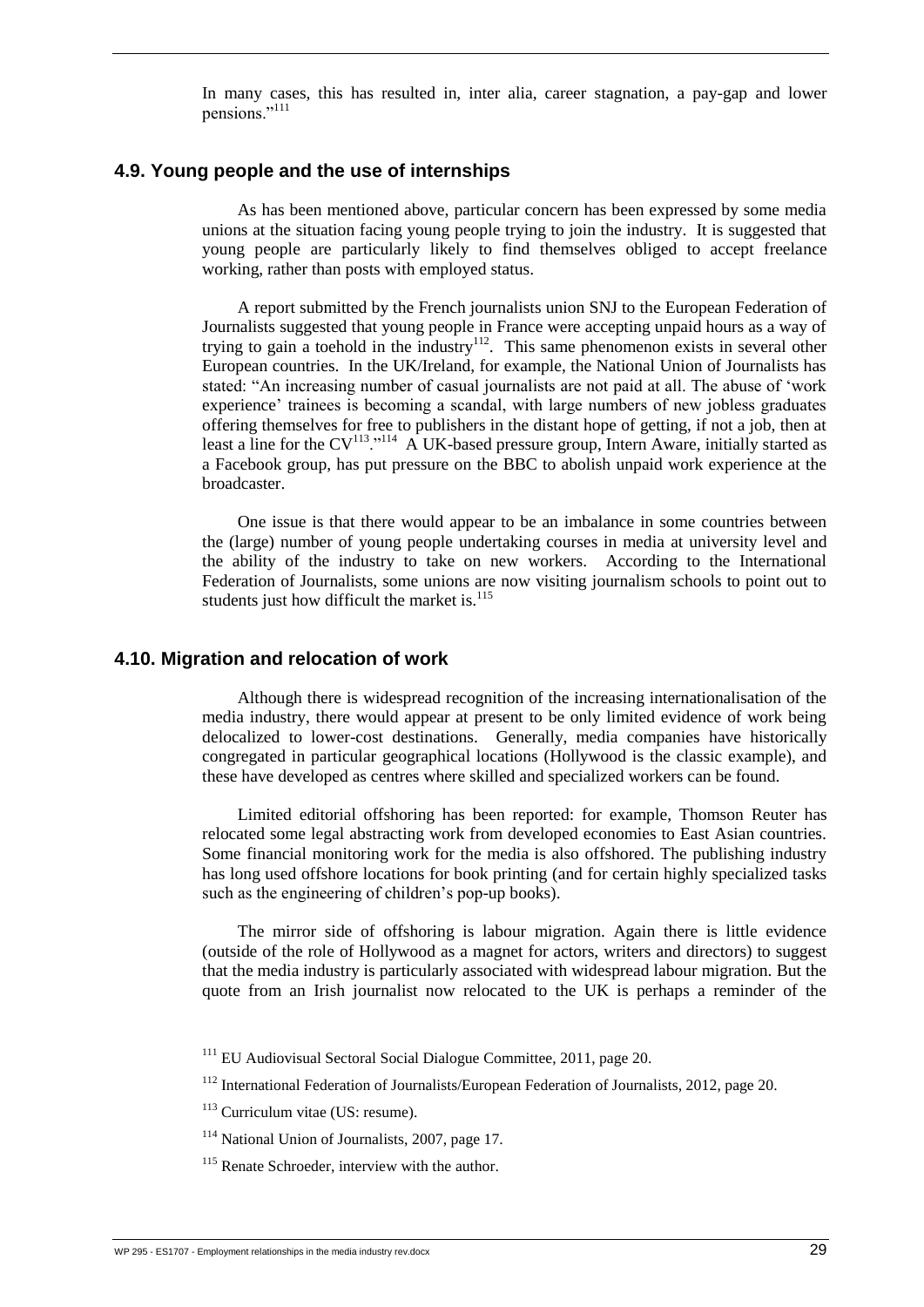personal challenges which such a move can represent to individual workers: "Moving country is difficult and isolating, and very very hard."<sup>116</sup>

#### <span id="page-40-0"></span>**4.11. The wider implications of changing employment relationships**

Changes in employment relationships in the media sector may also have a significant effect on broader issues, such as the cultural and democratic life of the societies they serve.

According to the International Federation of Journalists, the risk is that increased workloads, reduced workforces and more precarious employment conditions will direct affect the quality of journalism. 'Journalism matters', it claims: "Journalism matters when it exposes the reckless dumping of nuclear waste in the Pacific or the illegal logging of the Amazon or Borneo forest. It matters when it reveals police abuse and torture... It matters too when it provides citizens with accurate relevant and balanced information on issues that directly affect them, from school board meetings to municipal regulations…"<sup>117</sup>

A similar point is made by the Pew Research Center in its 2013 survey of the US media: "Efforts by political and corporate entities to get their messages into news coverage are nothing new. What is different now – adding up the data and industry developments – is that news organizations are less equipped to question what is coming to them or to uncover the stories themselves, and interest groups are better equipped and have more technological tools than ever."<sup>118</sup>

The link between trends in employment and these broader societal issues were summarised in the IFJ report *The Changing Nature of Work:*

- Insecurity of employment leads to timid reporting
- Employment changes dictate a decline in critical and investigative reporting
- Media concentration and government pressure leads to bland news
- Media has been tamed by advertisers and governments
- Low wages leads to a decline in ethical reporting  $119$

The Pew Research Center also points out that technology is already being used to provide automatic content, targeted at readers' interests: "A growing list of media outlets, such as Forbes magazine, use technology by a company called Narrative Science to produce content by way of algorithm, no human reporting necessary".<sup>120</sup>

<sup>116</sup> European Federation of Journalists/UNI MEI, 2012, page 62.

 $117$  International Federation of Journalists, 2010, page 5.

<sup>&</sup>lt;sup>118</sup> Pew Research Center, 2013, Overview, page 1.

 $119$  International Federation of Journalists, 2006, page 4.

<sup>&</sup>lt;sup>120</sup> Pew Research Center 2013, Overview, page 2.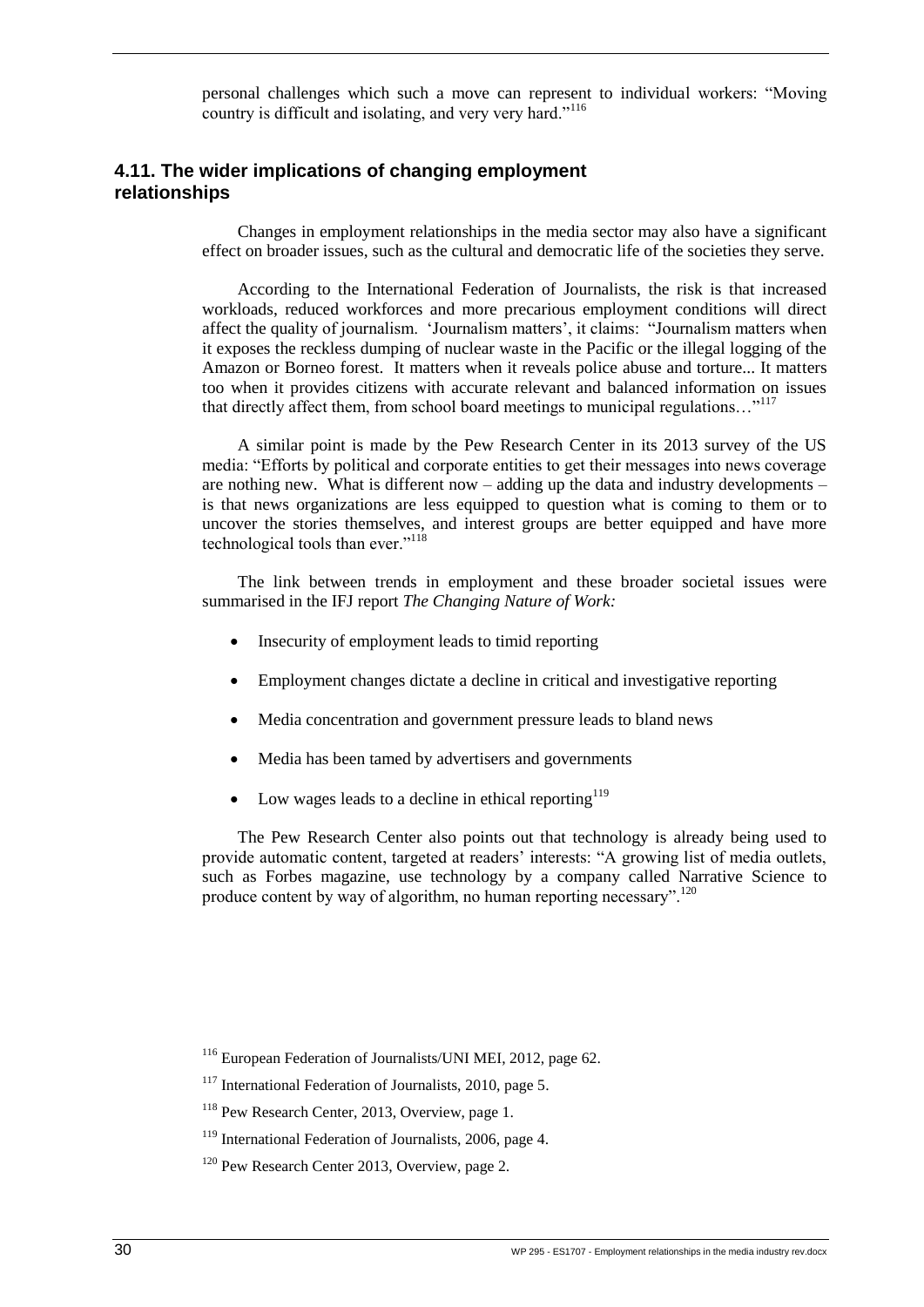# <span id="page-41-0"></span>**5. Concluding remarks**

The media industry has a long history of social partnership, which has enabled it successfully to meet previous challenges, including the original introduction of digital technologies in the last two decades of the twentieth century. There is a strong case for working to strengthen further the mechanisms of social partnership in order to ensure that the current opportunities and changes bring benefits both to businesses in the sector and to media workers. The ILO has a key role to play, at global strategic level, in overseeing this work.

Collective bargaining is long-established in the sector. When working effectively it brings benefits both to employers and to workers. Unfortunately, in some countries, collective agreements appear to be becoming more difficult to achieve, and that some companies are choosing to withdraw from collective bargaining. Collective bargaining remains at the heart of a well-functioning labour market in the media industry.Collective agreements could be extended as appropriate to cover media workers working in new media platforms, including online content creators.

Global framework agreements between multinational companies and global union federations have demonstrated their value in other sectors, but have not so far been a significant feature in the media sector. There is scope to develop such agreements in this sector. Well-functioning framework agreements can lead to good human resources policies and committed and productive workers.

In a time of rapid change, training and skills development become particularly important. Well-trained workers are better able to perform their jobs efficiently and to be able to deal with new digital technologies. Training and skills development could be key topics for dialogue between the social partners in the media industry. Young people entering the industry should have the opportunity to be enrolled on formal training/apprenticeship programmes.

Freelancers are a fundamental part of the labour market in the media sector, and their interests and rights as workers – including as regards freedom of association and collective representation – need greater consideration. Ways to extend coverage in collective agreements to freelance workers and to permit freelancers and other atypical workers to seek collective representation could be examined.

There is an onus on media unions to ensure that their rule books, procedures and working methods are adequate for meeting the needs of freelance as well as employed members. Unions need to ensure that they are able successfully to organize media workers working in new media platforms, including online.

Intellectual property rights (author's rights), both moral rights and economic rights, are important to all media workers, and especially to freelance workers. Recent attempts by some companies to require workers to sign away their author's rights without adequate compensation are leading to tensions. Workers' moral rights should not be assignable; compensation for the economic rights created is an appropriate topic to be resolved through social dialogue and collective agreement.

Stress is becoming more widely recognized as a serious occupational health issue. The ability, created by modern digital technology, for workers to be permanently in touch with their work can increase stress levels through work requirements encroaching more and more into personal life, so appropriate ways for workers to achieve a healthy work/life balance should be considered.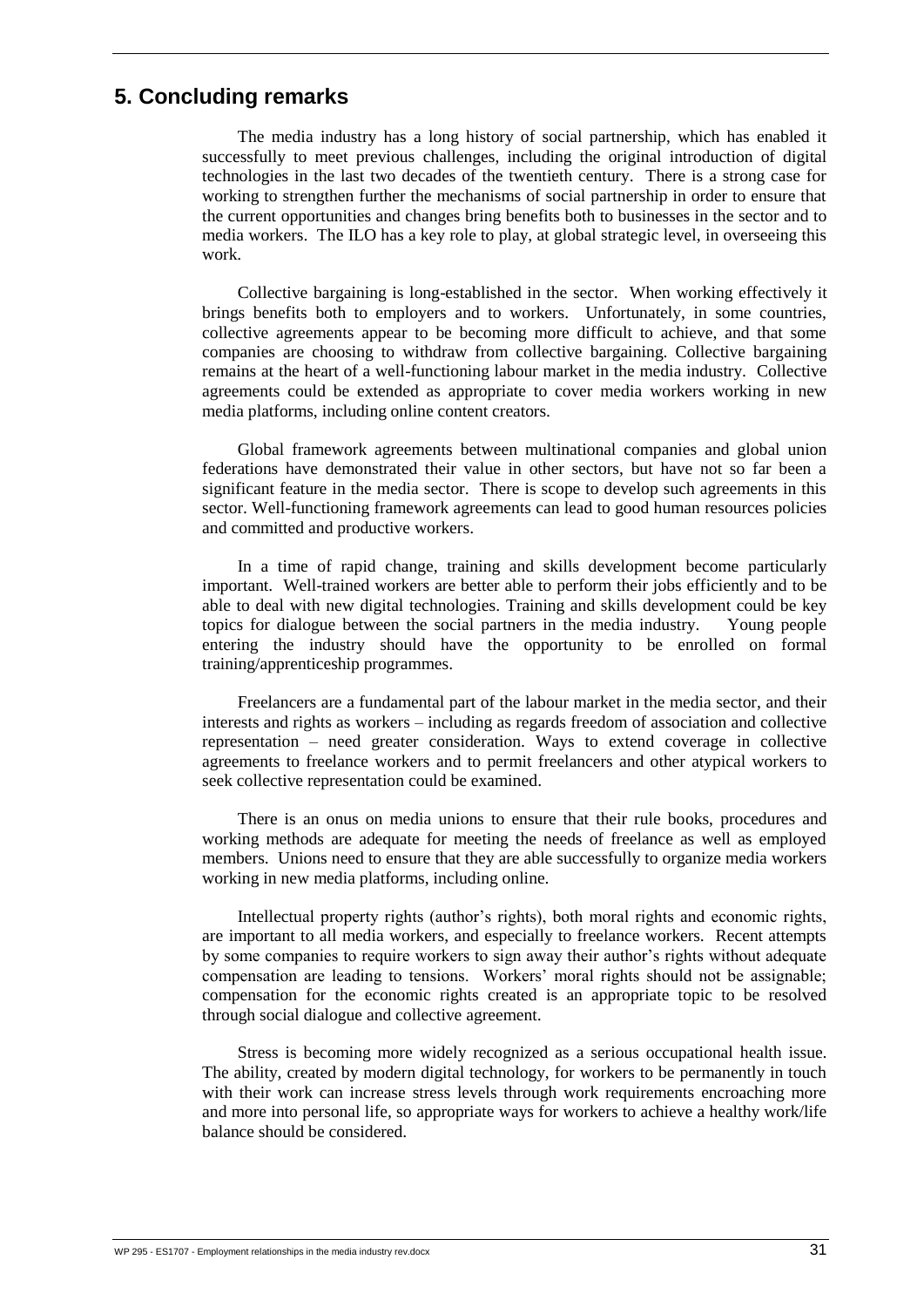Women occupy a significant role in the labour force in the media industry but face significant disadvantages and discrimination in relation to their male colleagues. Evidence from some countries suggests that women may be proportionately more affected by industry trends towards casualization and freelancing. Further work could be undertaken to assess any differentiated effects on women workers of recent changes in employment relationships in the media industry.

With youth unemployment very high in many countries, this is a particularly difficult time for young people to begin their careers in the media industry. Their efforts are not being helped by the use by some employers in some countries of unpaid internships, often stretching over a period of months or even years, with no guarantees that paid work will eventually be forthcoming.

Young people are particularly at risk of finding themselves undertaking work as 'forced-lances' or in other situations of precarious work. Where appropriate, recognized apprenticeship schemes and/or adequate training should be instituted.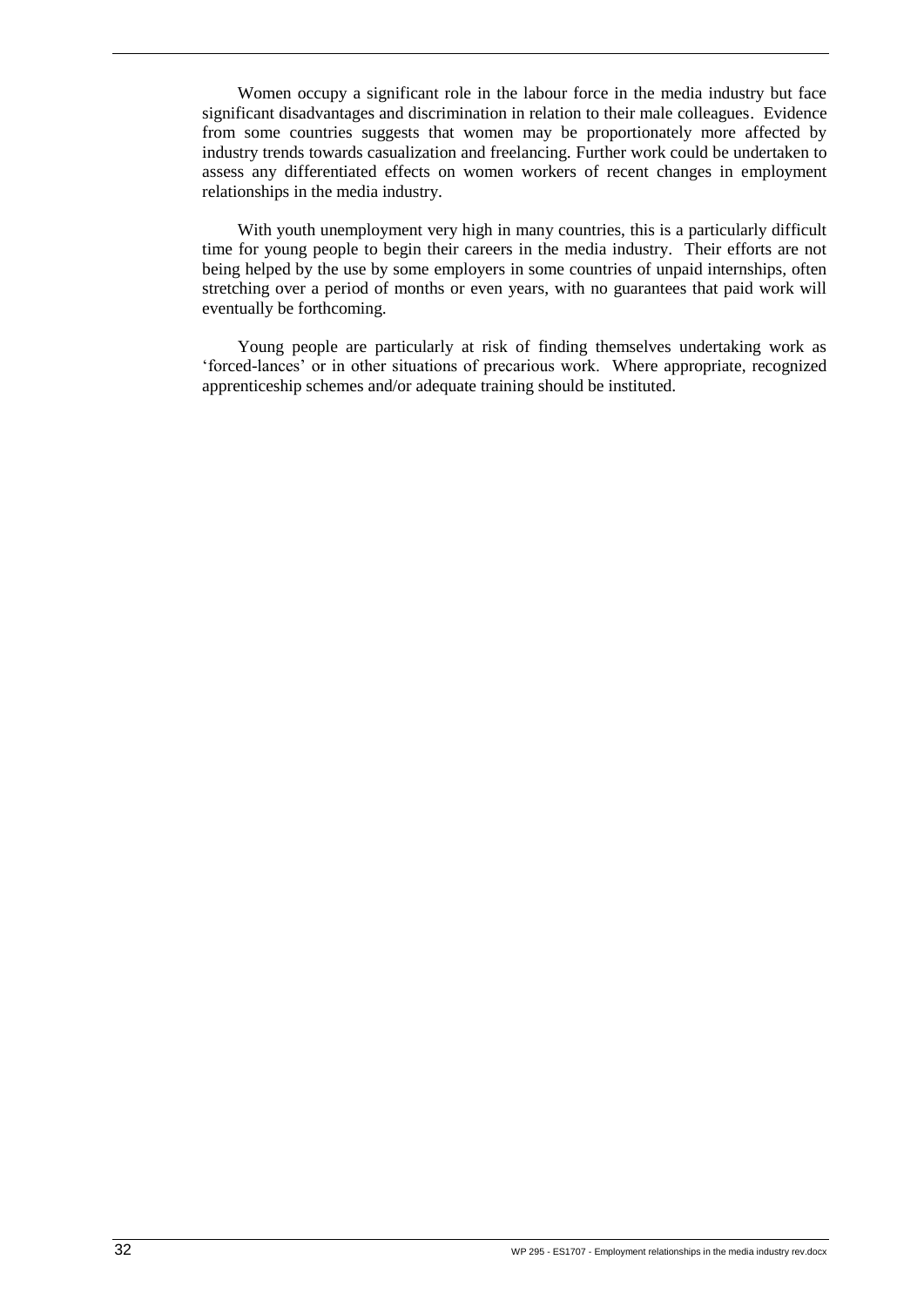# <span id="page-43-0"></span>**Bibliography**

Association of American Publishers (2012), *Bookstats 2012 Highlights* (http://www.publishers.org).

Clark, N (2012), Revolution! Unrest on set of 'Les Misérables' as hair and make-up artists stage own uprising, *The Independent*, 17 July 2012.

Clark, N. (2013), Revolting Les Misérables hair and makeup staff close to victory over conditions and pay, *The Independent*, 28 February 2013 (London).

Competition Authority (Ireland) (2004) Decision of the Competition Authority, No E/04/002, http://www.tca.ie/images/uploaded/documents/e\_04\_002%20Actors%20Fees.pdf.

Curtis, K. (2011), "Organizing freelance workers and effectively confronting precarity", presentation at European Federation of Journalists/ETUI seminar held 7-9 October 2011, Florence, Italy, by Deputy Director, International Labour Standards Department, ILO (Geneva).

Daneshkhu, S. (2012), Google in French copyright deal, *Financial Times*, 12 June 2012.

Davidov, G. (2012), "Freelancers: An Intermediate Group in Labour Law?", in Fudge, J., et al, *Challenging the Legal Boundaries of Work Regulation*, Hart Publishing.

Edgecliffe-Johnson, A. and Wiesmann, G. (2012), Penguin and Random House in deal talks, *Financial Times*, 26 October 2012.

European Arts and Entertainment Alliance (2001), *Study Relating to the Various Regimes of Employment and Social protection of Cultural Workers in the European Union* (Brussels).

European Commission, DG Education and Culture (2002), *Study on the Mobility and Free Movement of People and Products in the Cultural Sector*, authored by Olivier Audéoud (Brussels).

EU Audiovisual Sectoral Social Dialogue Committee (2011), *Framework of Actions on Gender Equality* (Brussels)*.*

European Audiovisual Sectoral Social Dialogue Committee (2013) *Working programme 2013-2014.*

European Audiovisual Sectoral Social Dialogue CommitteeUNI-Europa (2008), On the impact of sectoral social dialogue committees (response by workers' representative organizations to the

European Commission (2010), *The European Agenda for Culture – progress towards shared goals (Commission Working Document SEC(2010) 904 of 19 July)*, Accompanying document to the Commission Report to the European Parliament on the implementation of the European Agenda for Culture COM(2010)390 (Brussels).

European Federation of Journalists (2009), Freelances' Fees recommendations of EFJ Unions (Brussels).

European Federation of Journalists/ETUI (2011), *Changing News Industry: report of seminar held 7-9 October 2011*, Florence, and conclusions and plan of action (Brussels).

European Federation of Journalists (2011a), *Managing Change, Innovation and Trade Unionism in the News Industry* (Brussels), authored by Andreas K. Bittner.

European Federation of Journalists (2011b), "Managing Change: questionnaires received from EFJ affiliate organizations" (Brussels).

European Federation of Journalists (2011c), "Exercising the right to collective bargaining vs. anticompetitive practice: the case of freelance journalists", letter to European Commissioners Joaquín Almunia and László Andor (Brussels).

European Federation of Journalists/UNI MEI (2012), *Mapping Changes in Employment in the Journalism and Media Industry*, Final report (Brussels).

European Federation of Journalists (n.d.) *Charter of Freelance Rights* (Brussels).

European Foundation for the Improvement of Living and Working Conditions (2002), 'Economically dependent workers', *Employment law and industrial relations* (Dublin).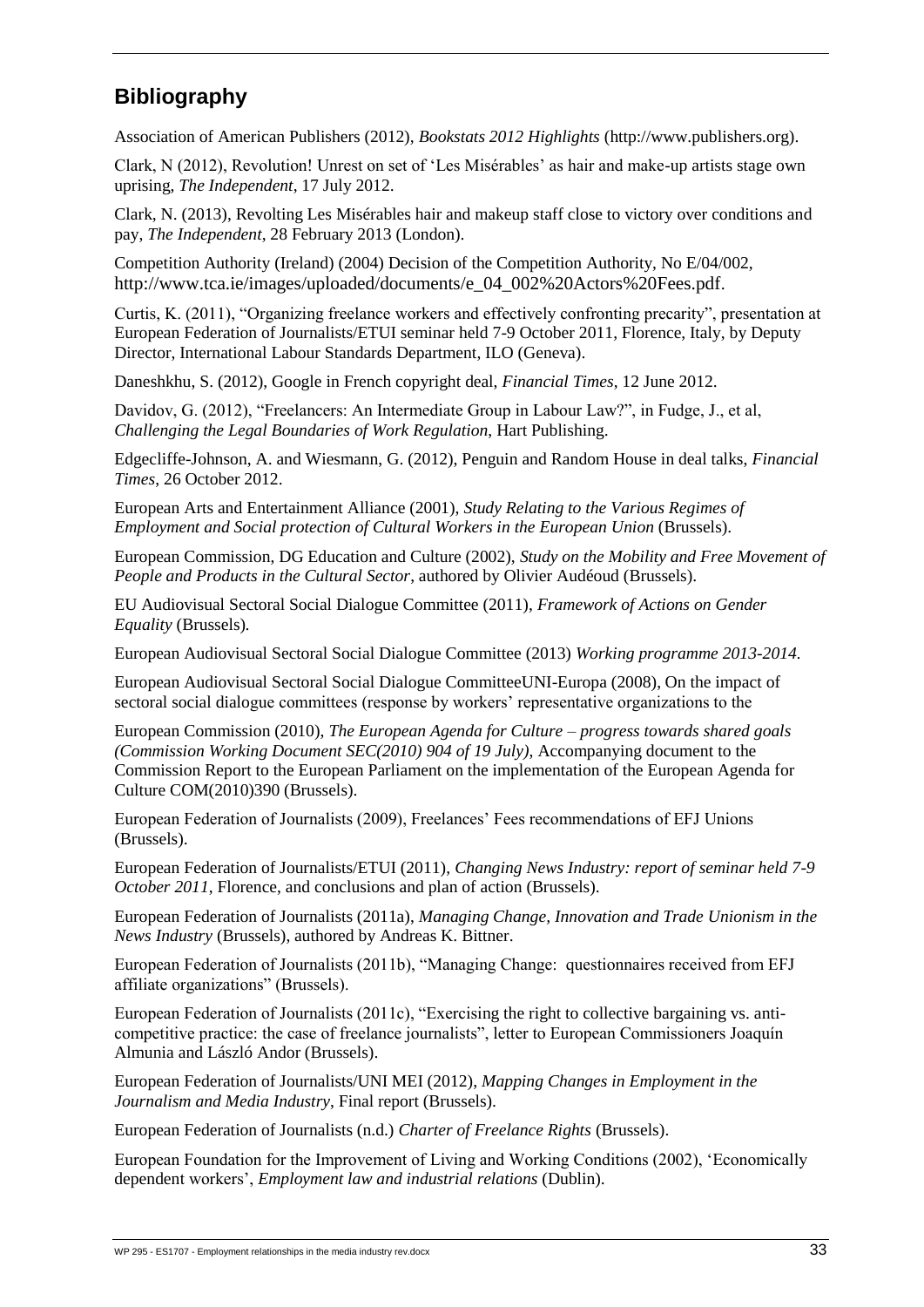European Foundation for the Improvement of Living and Working Conditions (2010a), *Self-employed workers: industrial relations and working conditions* (Dublin).

European Foundation for the Improvement of Living and Working Conditions (2010b), "Flexible forms of work: 'very atypical' contractual arrangements" (Dublin).

European Industrial Relations Observatory (2009), "Renewal of national collective agreement for journalists", http://www.eurofound.europa.eu/eiro/2009/04/articles/it0904039i.htm.

FIM/FIA (International Federation of Musicians/ International Federation of Actors) 2009, "Manifesto on the Status of the Artist" (Paris/Brussels, March 2009)

Federation of European Publishers (2012) *European Book Publishing Statistics 2011.*

Fudge, J. (2012) Blurring Legal Boundaries: Regulating for Decent Work, in Fudge, J., et al, *Challenging the Legal Boundaries of Work Regulation*, Hart Publishing.

Gelles, D. (2011), Cable companies think outside the box, *Financial Times*, 20 June 2011.

Heery, E. et al. (2004) Beyond the enterprise: trade union representation of freelances in the UK, in *Human Resource Management Journal*, vol. 14, no 2, 2004 (London).

International Federation of Journalists (1999) *Freelance Futures: World Survey on the Social and Economic Status of Freelance Journalists* (Brussels).

International Federation of Journalists (2003), Freelance Journalists in the European Media Industry, report by Gerd Nies and Roberto Pedersini (Brussels).

International Federation of Journalists (2006a), *The Changing Nature of Work* (Brussels).

International Federation of Journalists (2006b), "Survey and case study of atypical work in the media industry", 1 June 2006.

International Federation of Journalists (2010), *Journalism, Unions in Touch with the Future* (Brussels).

International Federation of Journalists (2011), *The Right Thing, an Authors' Rights handbook for journalists*, authored by Mike Holderness, Benno Pöpplemann and Michael Klehm (Brussels).

International Federation of Journalists (2012), Equal Rights for Journalists, an analysis from the Thessaloniki conference (Brussels).

International Federation of Journalists/European Federation of Journalists (2012), Survey report on women in journalists' unions in Europe (Brussels).

ILO (2003), *Violence and Stress at work in the performing arts and in journalism*, SECTOR working paper WP.201, Geneva, 2003.

Intern Aware website (n.d.) http://internaware.org.

Jopson, B., and Edgecliffe-Johnson, A. (2012) Publishing: the bookworm turns, *Financial Times*, 4 May 2012.

Labour Market Policy Group (2002), *'Precarious' Non-Standard Employment – a Review of the Literature*, author Deborah Tucker (Wellington, NZ)

Lynch, E. (2011) Freelancers' Collective Bargaining Rights presentation at European Federation of Journalists/ETUI seminar held 7-9 October 2011, Florence, by Head of Legal Affairs, Irish Congress of Trade Unions.

McCrystal, S. (2012), "Organising Independent Contractors: the Impact of Competition Law," in Fudge, J., et al, *Challenging the Legal Boundaries of Work Regulation*, Hart Publishing.

Media Alliance (2008), *Life in the Clickstream: the Future of Journalism* (Redfern, Australia)

Motion Picture Association of America (n.d.), "The American Motion Picture and Television Industry" (fact sheet)

Motion Picture Association of America (2012) *Theatrical Market Statistics 2012.*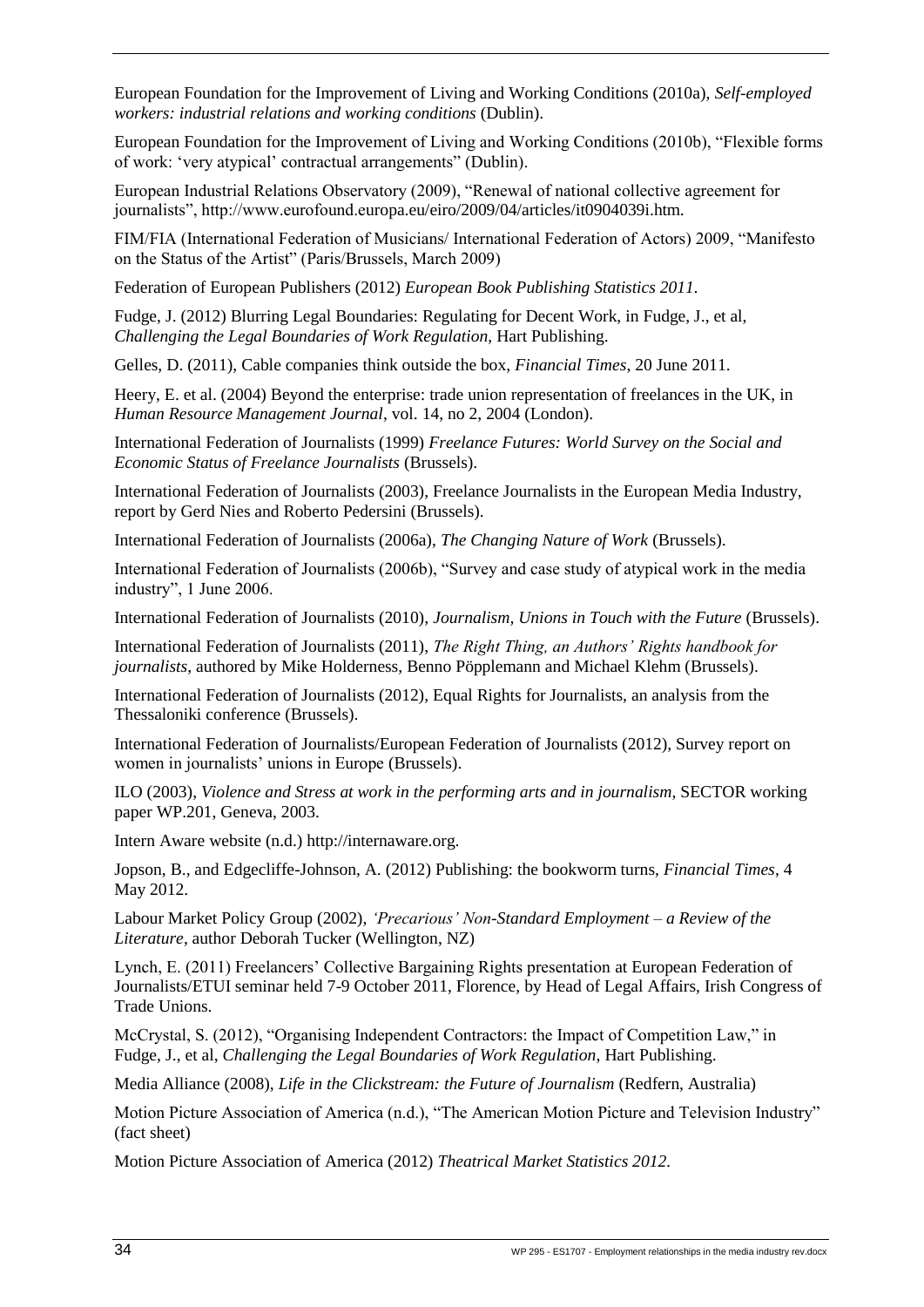National Union of Journalists (2004), The 'Well-being Initiative': freelance journalists, health and trade union support (London).

National Union of Journalists (2007), *Shaping the Future, Commission on Multi-Media working* (London).

National Union of Journalists (2010), *Kerrang! Mojo, Q update* 4 May 2010 http://www.londonfreelance.org.

Nuttall, C. (2010) Google TV claims key allies, *Financial Times*, 5 October 2010.

OECD (2010), *The Evolution of News and the Internet* (Paris).

Pernicka, S. (2005), "The Evolution of Union Politics for Atypical Employees: A Comparison between German and Austrian Trade Unions in the Private Service Sector," *Economic and Industrial Democracy* (26) 2, 2005 (London).

Pew Research Center (2012), "The Rise of E-reading" (http://pewinternet.org).

Pew Research Center (2013*), The State of the News Media 2013*, An Annual Report on American Journalism (http://stateofthemedia.org).

*Pigiste pas pigeon!* website pages (n.d.), www.pigistepaspigeon.

Sankaran, K. (2012), Flexibility and Informalisation of Employment Relationships, in Fudge, J., et al, *Challenging the Legal Boundaries of Work Regulation*, Hart Publishing.

Steel, E. (2012) Twitter and Nielsen devise TV ratings, *Financial Times*, 17 December 2012.

Supiot, A. (1999), *Au-delà de l'emploi, rapport pour la Commission européenne*, Flammarion, Paris.

UNI Global Union (2005), *Opening the doors wide to the self-employed, How trade unions are recruiting and organising self-employed workers as members*, authored by Andrew Bibby (Nyon).

UNI MEI (2011, unpubl.), Mapping union representation and state of collective bargaining in Disney (Brussels).

Waters, R. and Edgecliffe-Johnson, A. (2012), Google reaches end of eBooks court saga but Amazon is still number one, *Financial Times*, 5 October 2012.

World Association of Newspapers and News Publishers (2011), World Press Trends: Newspapers Still Reach More than Internet, 12 October 2011.

Zaparain, J-P L., (2012), "Regulation of Dependent Self-Employed Workers in Spain: A Regulatory Framework for Informal Work?", in Fudge, J. et al., *Challenging the Legal Boundaries of Work Regulation*, Hart Publishing.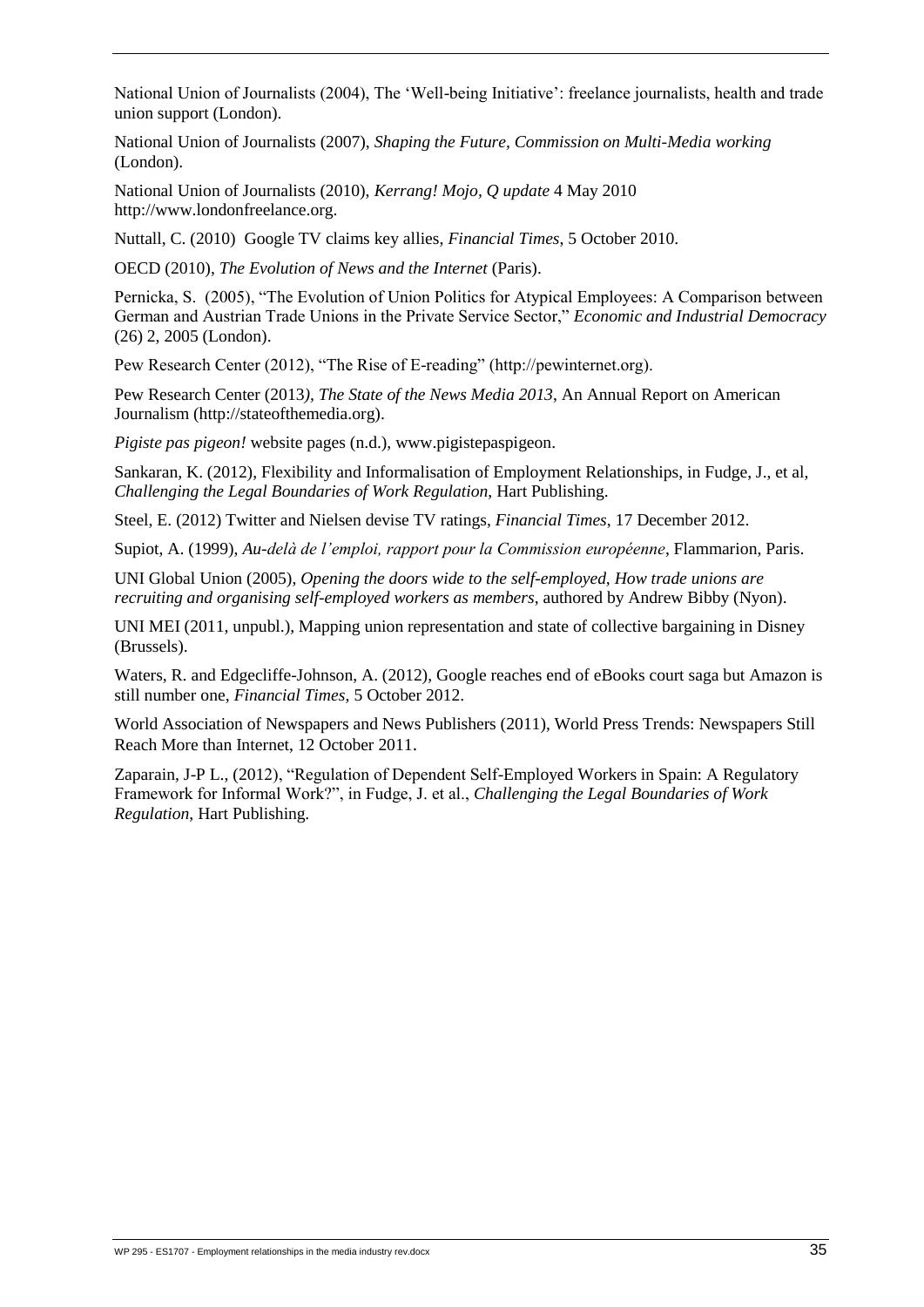# <span id="page-46-0"></span>**Sectoral working papers <sup>121</sup>**

|                                                                                                                                                                                                     | Year | Reference |
|-----------------------------------------------------------------------------------------------------------------------------------------------------------------------------------------------------|------|-----------|
| Reducir la pobreza a través del turismo<br>(Dain Bolwell and Wolfgang Weinz)                                                                                                                        | 2008 | WP.268    |
| Industrial relations and social dialogue in the oil and gas<br>industries in Indonesia (based on a field study)<br>(Ratih Pratiwi Anwar and Muyanja Ssenyonga)                                      | 2009 | WP.269    |
| The role of worker representation and consultation in managing<br>health and safety in the construction industry (David Walters)                                                                    | 2010 | WP.270    |
| Sectoral Coverage of the Global Economic Crisis,<br>Trends in Employment and Working Conditions by<br>Economic Activity,<br>Statistical Update, Third Quarter 2009                                  | 2010 | WP.271    |
| Strengthening social dialogue in the utilities sector in Nigeria<br>(Professor Sola Fajana)                                                                                                         | 2010 | WP.272    |
| Strengthening social dialogue in the utilities sector in Malawi<br>(Winford H. Masanjala)                                                                                                           | 2010 | WP.273    |
| The Global Economic Crisis:<br>Trends in Employment<br>and Working Conditions by Economic Activity,<br>Statistical Update, Fourth Quarter 2009<br>(Erick Zeballos and Stefanie Garry)               | 2010 | WP.274    |
| Green Jobs Creation through Sustainable Refurbishment<br>in Developing Countries (Ramin Kievani, Joseph H.M. Tah,<br>Esra Kurul and Henry Abanda)                                                   | 2010 | WP.275    |
| Working Conditions of Contract Workers in the Oil and<br>Gas Industries (Ian Graham)                                                                                                                | 2010 | WP.276    |
| Dispute Prevention and Resolution in Public Services<br>Labour Relations: Good Policy and Practice<br>(Clive Thompson)                                                                              | 2010 | WP.277    |
| Automotive Industry: Trends and Reflections<br>The global Economic Crisis - Sectoral Coverage (Ian Graham)                                                                                          | 2010 | WP.278    |
| Job Crisis Recovery: A Global Overview of Employment<br>Trends and Working Conditions by Economic Activity<br><b>Statistical Update, First Semester 2010</b><br>(Erick Zeballos and Stefanie Garry) | 2010 | WP.279    |

 $121$  Working Papers Nos. 1-267 are not included on this list for reasons of space, but may be requested from the Sectoral Activities Department.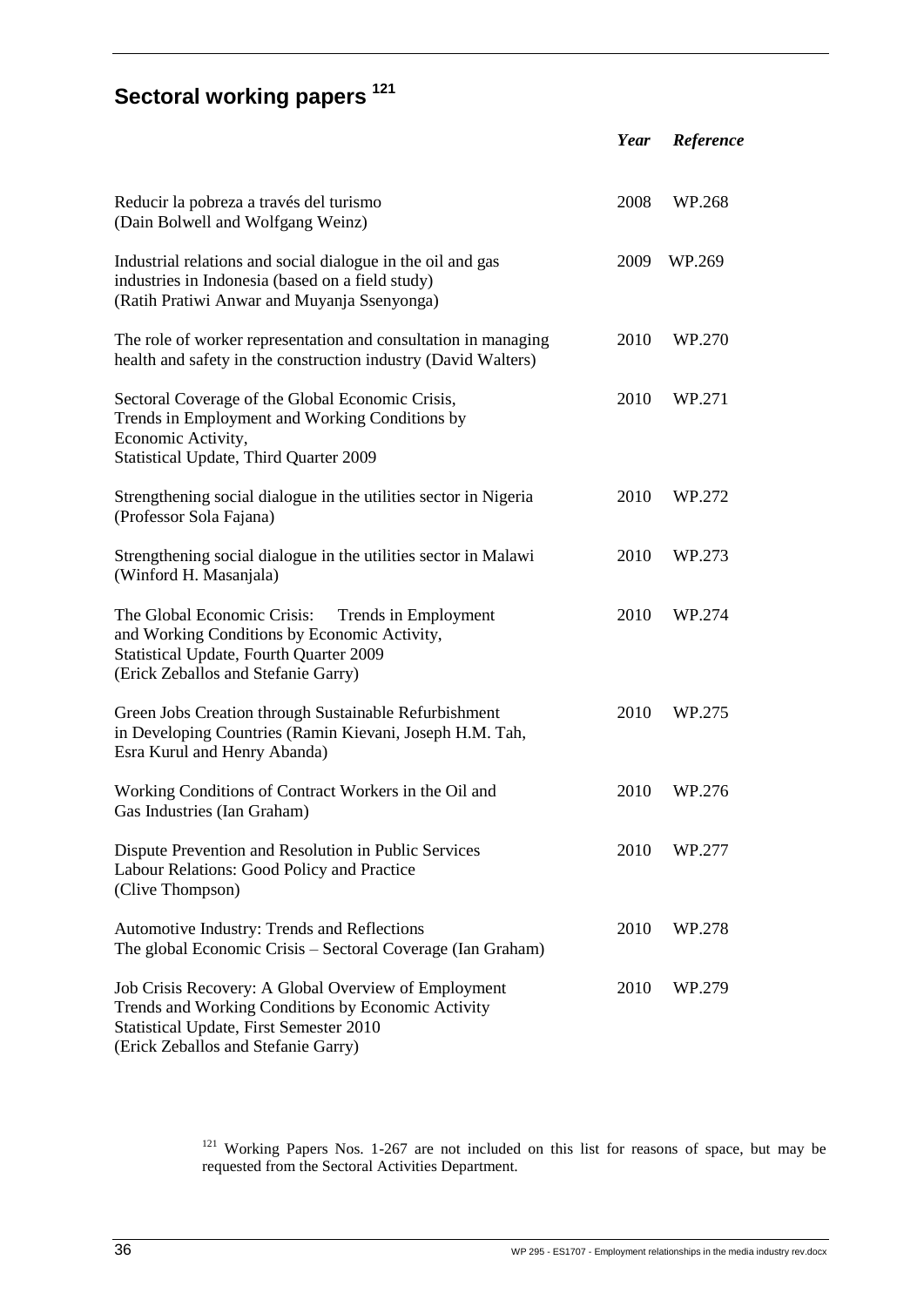| Labour-oriented Participation in Municipalities: How<br>decentralized social dialogue can benefit the urban economy<br>and its sectors (Carlien van Empel and Edmundo Werna) | 2010 | WP.280    |
|------------------------------------------------------------------------------------------------------------------------------------------------------------------------------|------|-----------|
| Situation of Social Dialogue in the Philippines Water Supply<br>(Marie Beth Lorenzo)                                                                                         | 2011 | WP.281    |
| Responsible contracting: An approach aimed at improving<br>social and labour practices in the property services sector<br>(Andrew Bibby)                                     | 2011 | WP.282    |
| Private Employment Agencies in Morocco<br>(Ghada Ahmed)                                                                                                                      | 2011 | WP.283    |
| Restructuring and social dialogue in the chemical industry<br>in India (National Safety Council of India-NSCI)                                                               | 2011 | WP.284    |
| Restructuring and social dialogue in the chemical industry<br>In China (Xiangquan Zeng, Xiaoman Li and Liwen Chen)                                                           | 2011 | WP.285    |
| The Employment aspects of Energy-related improvements<br>in construction in South Africa                                                                                     | 2011 | no number |
| Building safety<br>A free, comprehensive, international digital training package<br>in occupational safety and health for the construction industry                          | 2011 | no number |
| Restructuring and social dialogue in the chemical industry<br>in Brazil (Nilton Benedito Branco Freitas and<br>Thomaz Ferreira Jensen)                                       | 2012 | WP.286    |
| The Digital Labour Challenge: Work in the Age of New Media<br>(Aidan White)                                                                                                  | 2012 | WP.287    |
| The Health of Workers in Selected Sectors of the Urban Economy<br>Challenges and perspectives<br>(Francisco Comaru and Edmundo Werna)                                        | 2012 | WP.288    |
| BEL (Built environment & labour)<br>Formulating projects and studies concerning labour issues in<br>Greening the sectors of the built environment, Guidance manual           | 2012 | no number |
| International Perspectives on Women and Work in Hotels,<br>Catering and Tourism (Thomas Baum)                                                                                | 2013 | WP.289    |
| Private Employment Agencies in the Netherlands,<br>Spain and Sweden (Gijsbert van Liemt)                                                                                     | 2013 | WP.290    |
| Private employment agencies in South Africa<br>(Debbie Budlender)                                                                                                            | 2013 | WP.291    |
| Law and practice of private employment<br>agency work in South Africa<br>(Paul Benjamin)                                                                                     | 2013 | WP.292    |
| Private Employment Agencies and Labour Dispatch in China<br>(Liu Genghua)                                                                                                    | 2014 | WP.293    |